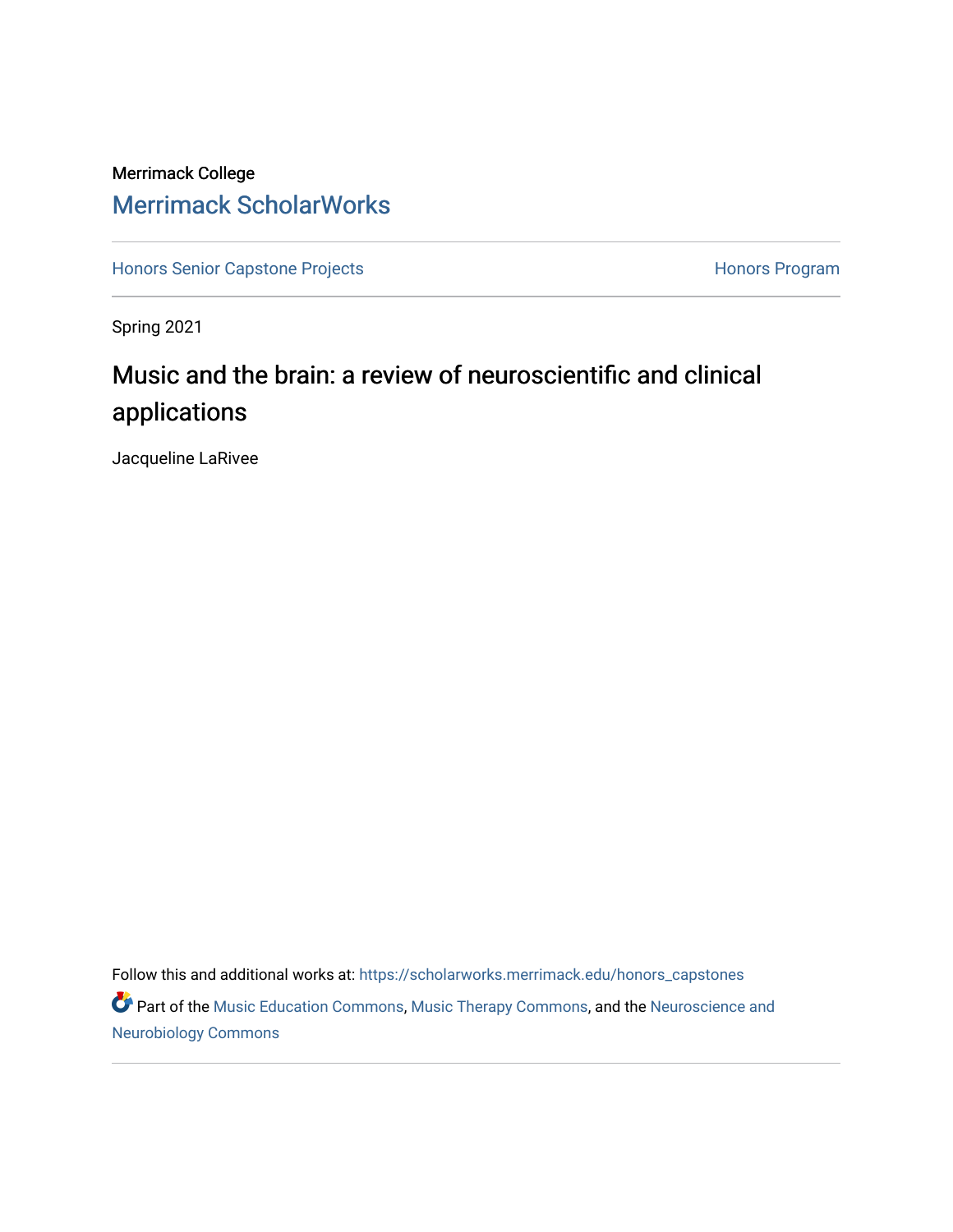## **Music and the brain: a review of neuroscientific and clinical applications**

Jacqueline LaRivee

Department of Psychology, Merrimack College

Senior Thesis Research I and II

Dr. Kurdziel

April 24, 2021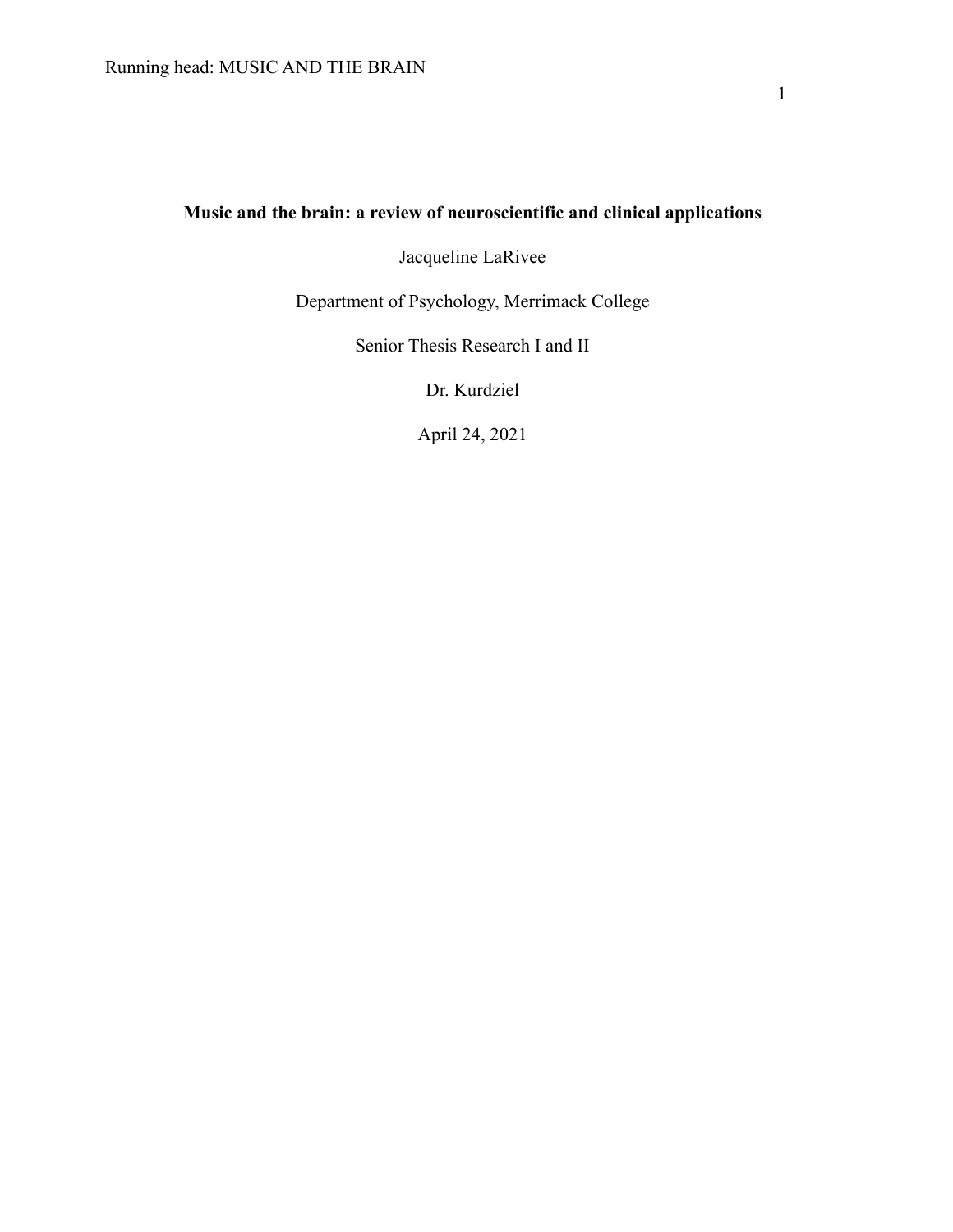#### **Abstract**

My research examines the relationship between neuroscience and music, exploring its clinical applications. I extensively review the specific neuroanatomic structures implicated in musical perception. Knowing the function of each brain structure as it relates to musical perception provides insight as to how music is able to elicit certain physical and emotional responses. As music interacts with the human brain, it is also able to provide social, cognitive, and emotional benefits. Given these benefits, my research argues that music is an effective therapeutic intervention for vulnerable populations. I examine the impact of music therapy on preterm infants, hearing impaired individuals, intellectually disabled individuals, and Parkinson's and Alzheimer's Disease patients. My research also proposes that continuous musical exposure throughout the lifespan may prevent the acquisition of neurodegenerative disorders later in life. As the literature generally appears to support this proposition, I ultimately urge for an increased emphasis on music-based education programs.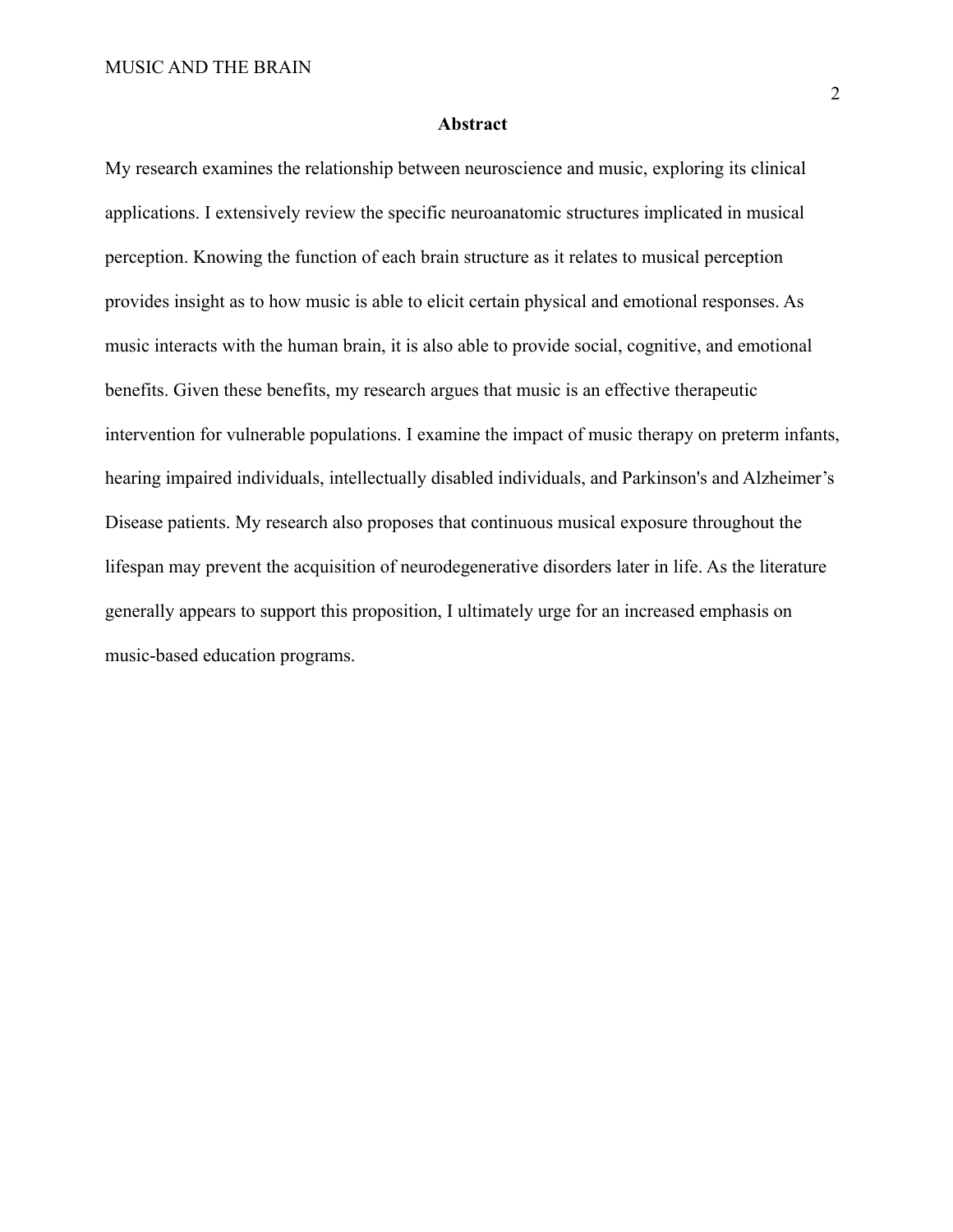#### **Introduction**

For centuries, music has played a significant role in the lives of humans. Many individuals take pleasure in learning certain instruments or engaging in vocal training, while others merely use music for background stimulation when going about daily tasks. In however way music is used, it should be thought of as far more than a simple leisurely activity. Of particular interest is the interaction between music and the human brain. Viewing music through this lens might encourage one to question what it is about musical expression that is so compelling to humans. Perhaps the reason that music continues to remain a timeless aspect of human lives is because it provides some level of benefit to the human brain. The following literature review will examine the multitudinous ways in which music interacts with the brain and how this interaction can be clinically applied to various populations. With music providing a wide range of physical, psychological, and emotional benefits, there should be increased advocacy for musical educational programs.

#### **Music and Brain Structures**

## *Music perception*

In order to fully understand the relationship between music and the brain, it is primarily important to identify the brain processes that underlie musical perception. When music is processed, auditory associated areas of the brain are logically involved. These areas of the human brain have a hierarchical organization, where areas lower in the hierarchy pass on increasingly complex information to higher areas (Warren, 2008; Wessinger et al., 2001).

Musical processing initially begins in the inner ears, as the sound is converted into an electrical signal (Geisler, 1998; Sarkamo et al., 2013; Weinberger, 2006). This signal then travels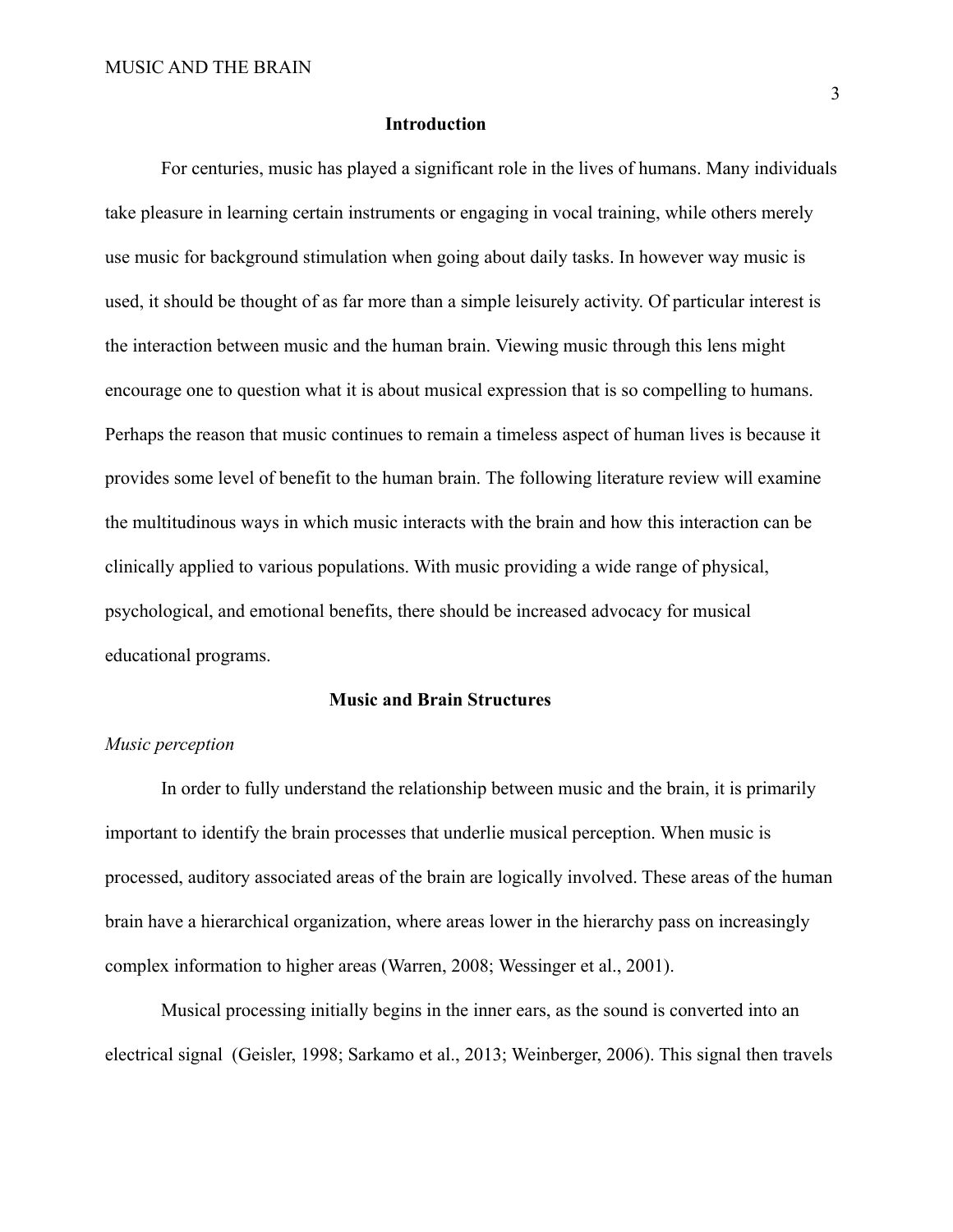to the brain stem and then subsequently towards the thalamus, and out to auditory cortex and limbic areas (Ledoux, 2000; Weinberger, 2006). This processing is concerned with the coding of elementary attributes of individual sounds and sound components (Lotto & Holt, 2010; Warren, 2008). These include fundamental frequency, harmonics, and duration and loudness of individual notes in the melody.

Following auditory cortex activation, musical perception activates a wide variety of neuroanatomic structures in the temporal lobe (Patterson et al., 2002; Warren, 2008; Weinberger, 2004). As brain regions involved with musical perception are so widely distributed, no one single brain structure is exclusively dedicated to music (Perretz & Zatorre, 2005; Warren, 2008). The activation of brain structures is dependent on various factors; including the type of music, previous experience with the music (Pereira et al., 2011), and how actively the individual is participating in the musical experience (Weinberger, 2004). Each of these factors are taken into consideration when determining the extent to which an individual processes more complex musical components.

A network of auditory "association areas" process certain properties of complex sounds (Warren, 2008). This includes the planum temporale, which analyzes the acoustic patterns of spoken syllables, timbre of the voice or musical instrument, and information about pitch patterns (Griffiths & Warren, 2002). Another relevant structure involved in the more complex aspects of musical perception is the superior temporal gyrus. This region is involved with determining pitch changes and tracking the changes in a melody (Patterson et al., 2002). When perceiving and identifying familiar melodies, bilateral anterior portions of the temporal lobes, superior temporal regions, and parahippocampal gyri are activated (Satoh et al., 2006).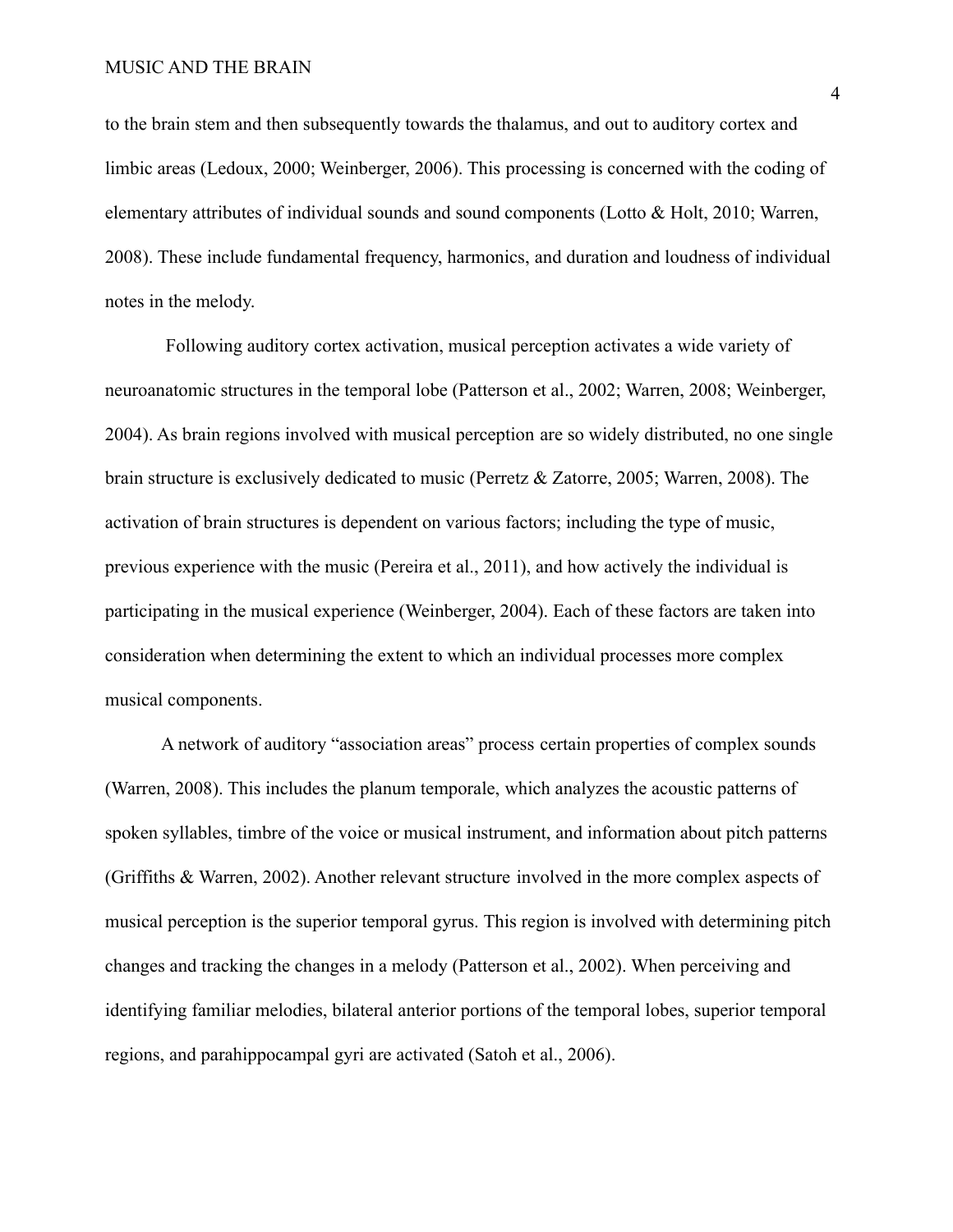When it comes to perceiving higher order musical features (e.g harmonies, intervals, and rhythms) the inferior and medial prefrontal cortex, premotor cortex, superior temporal gyrus, and the inferior parietal lobe are involved (Janata et al., 2002). These structures are predisposed to mediate interactions between sensory, cognitive, and affective information. With that, they maintain "tonality maps," helping to shape expectations about the pitches that will be heard, given a preceding musical input. An experimental study conducted by Maess et al. (2001) also found that harmonically inappropriate chords activated Broca's area and its right hemisphere homologue. With these areas being involved with syntactic analysis during auditory language comprehension, this finding illustrates that they may also be involved with the processing of musical syntax.

The ability to keep track of the music as it is played over time involves attention and working memory systems. These systems are spread over prefrontal areas, the cingulate cortex, and inferior parietal areas (Sarkamo et al., 2013). A study conducted by Janata et al. (2002) illustrates this phenomenon. In the first experiment of the study, participants were instructed to listen to musical passages either globally/holistically (i.e. where the focus was on the piece as a whole) or selectively (i.e. where the focus is on one part played by a single instrument). No significant differences were found in the pattern of BOLD signal increases regardless of whether the participants listened to the musical excerpts globally or holistically. During both selective and global music listening, bilateral blood oxygen level dependent signals increased in the superior temporal gyrus, intraparietal sulcus, precentral sulcus, inferior sulcus and gyrus, and the frontal operculum. This activation did not occur during passive rest without musical stimulation. The study thus demonstrated that brain areas serving working memory, attention, semantic processing,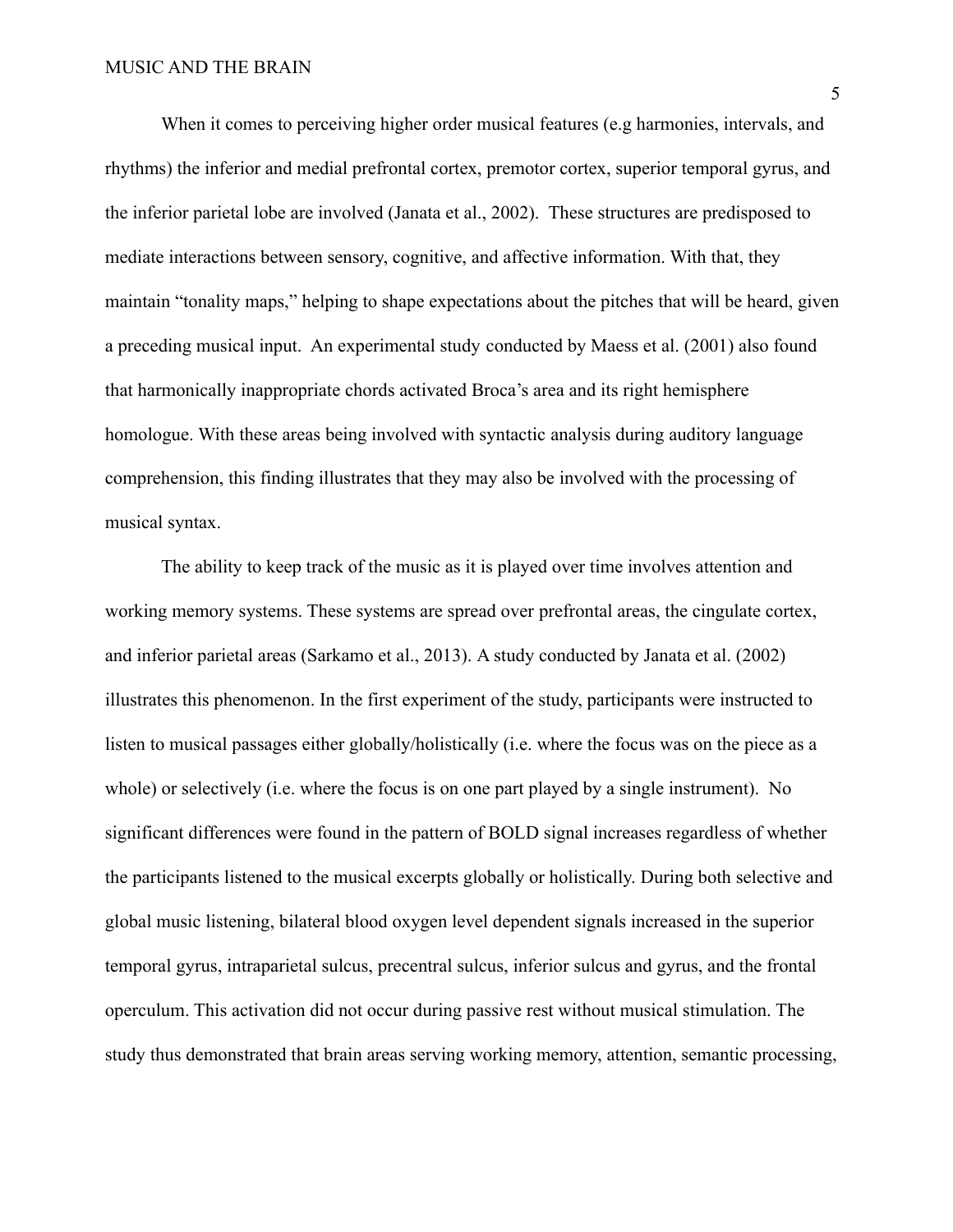target detection and motor imagery also enable attentive listening to music. These brain areas may therefore be involved with attending to music as it is played over time.

When a listener hears music that is familiar to him or her, this triggers processing in episodic memory-associated areas such as the hippocampus, medial temporal areas, and parietal areas (Janata, 2009; Patel et al., 2003). A study conducted by Patel et al. (2003) examined the neural networks underlying the semantic and episodic memory of music. When completing an episodic musical memory task, participants in the study exhibited bilateral activations in the middle and superior frontal gyrus and precuneus. For semantic tasks, activation was shown in the medial and orbital frontal cortex bilaterally, the left angular gyrus, and predominantly the left anterior part of the medial temporal gyri. These findings illustrated that music can elicit activation in distinct brain regions depending upon whether semantic or episodic memory is involved.

Sensorimotor networks of the brain such as the cerebellum, basal ganglia, and the motor and somatosensory cortices are accredited for the ability of the listener to perceive the rhythm of music, move to the beat, and produce music (Sarkamo et al., 2013; Zatorre et al., 2007). The cerebellum may specifically be involved with the ability to move to the beat at the correct time. Sakai et al. (2002) provide evidence for this possibility, finding activation in the lateral cerebellum during the learning of a timing sequence. Patients with cerebellar damage have also been found to exhibit an impaired ability in completing perceptual motor timing tasks, suggesting that proper cerebellum function is necessary for the perception of event timing (Ivry et al., 2002).

There is also evidence to suggest that the basal ganglia is involved with movement timing. A neuroimaging study conducted by Rao et al. (2001) found early activation in the basal ganglia, as well as the right inferior parietal cortex during a time perception task. This activation occurred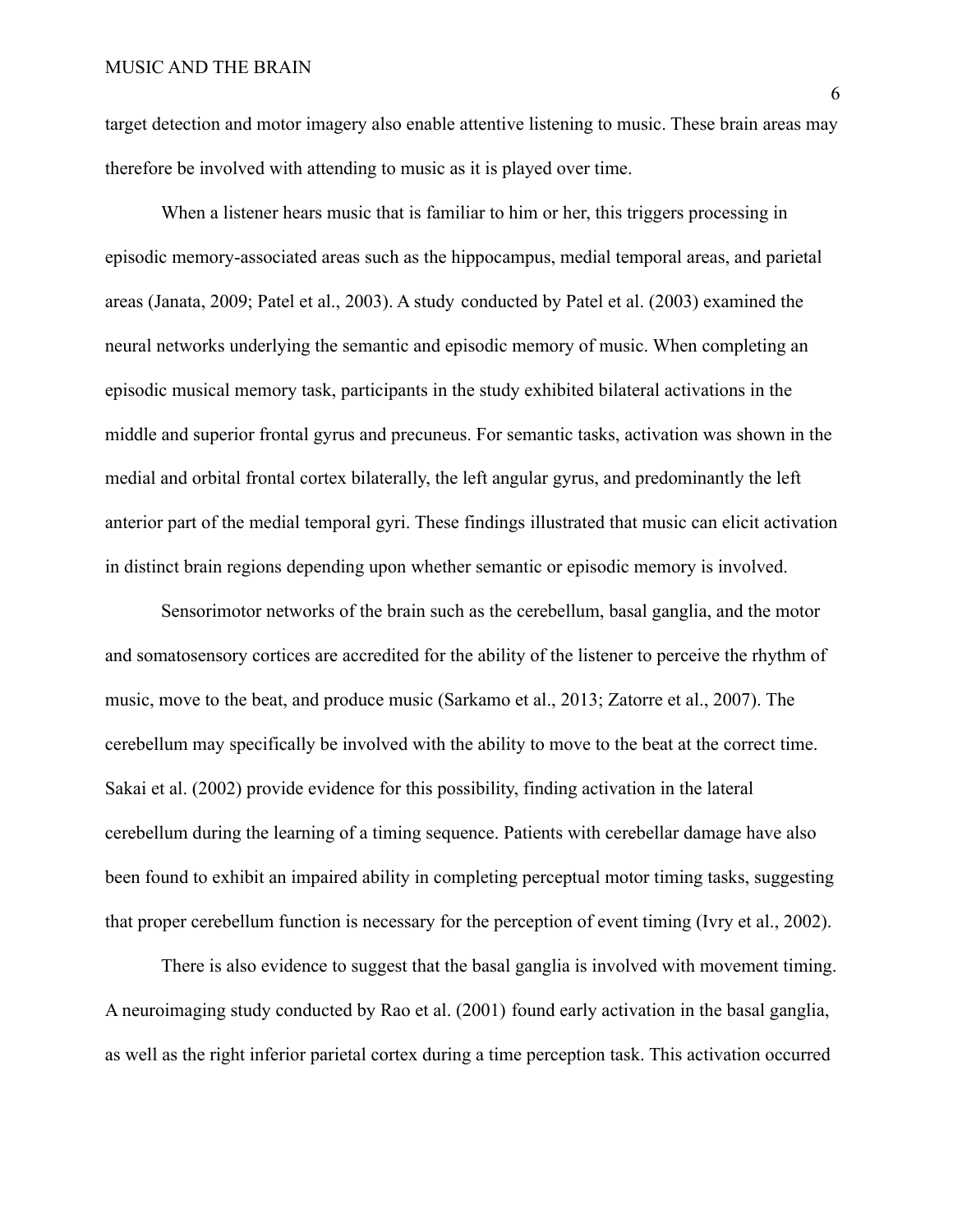during the time at which time intervals were encoded. Therefore, it suggested that the basal ganglia is involved with formulating representations of time. Findings from Pope et al. (2005) also suggest that the basal ganglia is involved with controlling force, which contributes to accurate timing. In the experiment, Pope et al. (2005) found that time modulation of force in repetitive thumb-finger squeezes activated the basal ganglia, along with the primary motor cortex, supplementary motor area, thalamus and cerebellum.

As very simple rhythms were used in these studies, the findings may not apply to the perception of more complex rhythms and melodies. Still, they illustrate the basic properties of perceptual and motor timing that may provide a basis for more complex levels of processing (Zatorre et al., 2007). In examining the perception and reproduction of more complex music rhythms, Chen et al. (2008) found that during a finger tapping task, the pre-supplementary motor area, dorsal premotor cortex, dorsolateral prefrontal cortex, inferior parietal lobule, and cerebellum lobule VI were modulated with increasing metrical complexity of rhythms. This provides evidence to suggest that these brain regions are involved with processing more complex rhythms. Additionally, this network of brain areas may be relevant for intricate action plans that are required for music performance. Compared to non-musicians in the study, musicians also recruited the prefrontal cortex to a greater degree, possibly due to a superior ability to track, retrieve, manipulate and organize a rhythm's temporal information.

#### *Music and emotion*: *The amygdala*

Studies have found that music activates brain areas associated with emotion. Through a meta-analysis of functional neuroimaging studies on music-evoked emotions, Koelsch (2014) outlines specific information about the ability of music to modulate activity in emotion-associated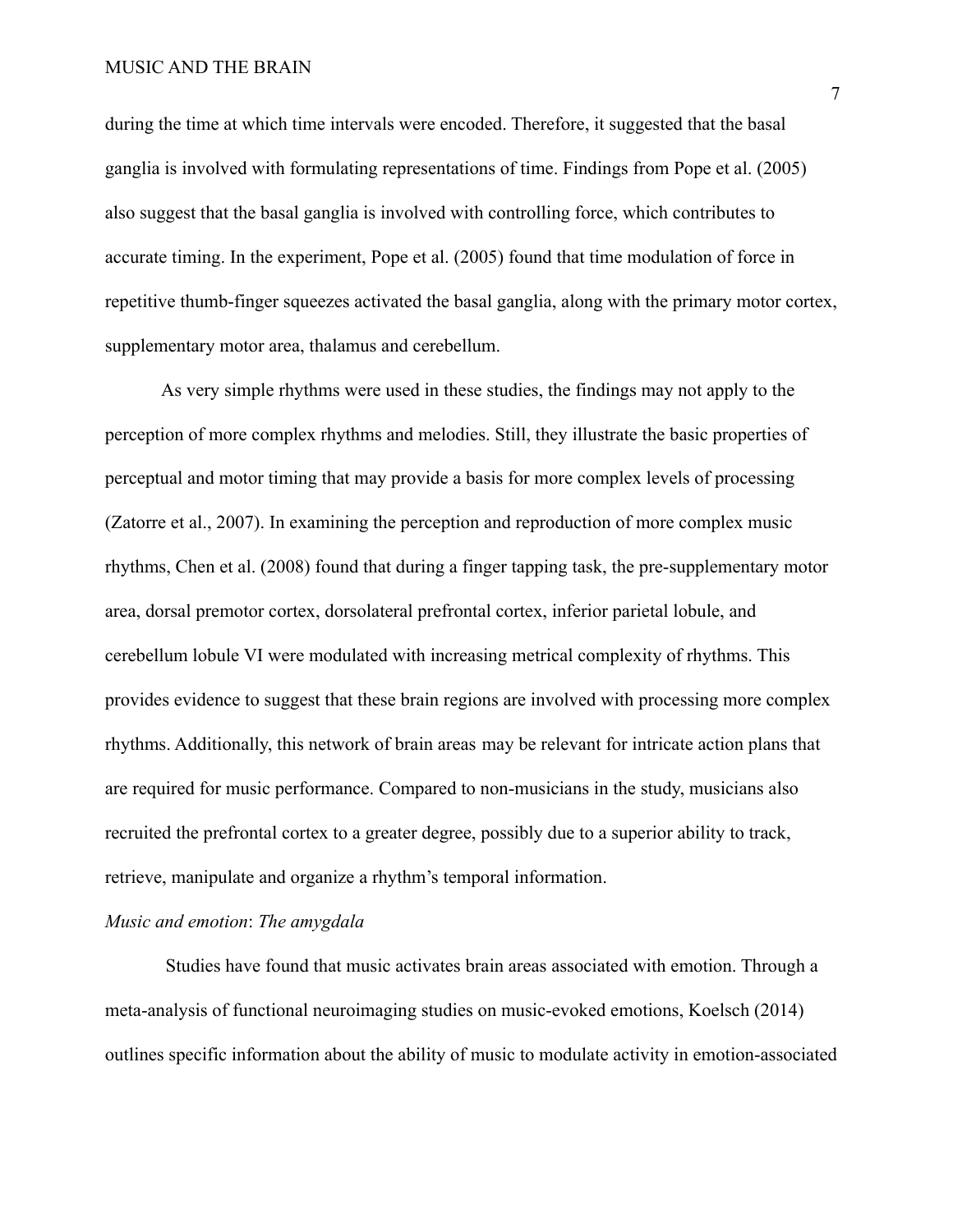areas of the brain. According to studies on humans, the superficial part of the amygdala is particularly sensitive to music that is perceived as pleasant or joyful (Blood & Zatorre, 2001; Koelsch et al., 2013). Koelsch (2014) postulates that this is due to the fact that music is perceived to have social significance, acting as a form of communication when playing an instrument, singing, or dancing in a social context. Even when simply listening to music, social cognition is still involved (Steinbeis  $& K$ oelsch, 2009) as the individual interprets the music as a communiticative signal (Cross & Morley, 2009; Koelsch, 2014). In general, the superficial amygdala is sensitive to signals that encourage approach, which may be further emphasized by joyful music (Koeslch et al. 2005).

An interaction with the auditory cortex may be what allows the amygdala to elicit an emotional response to music. Through a single case study, Liegeois-Chauvel et al. (2014) examined the interaction between the auditory cortex and the amygdala, in relation to musically-induced emotion. In this case study, a 45 year old woman with epilepsy had pre-surgical chronic depth EEG electrodes implanted. She was asked to attentively listen to 40 musical excerpts and passively listen to a sequence of pure tones. Most of the musical excerpts involved emotions belonging to four main categories: happy, sad, angry, or peaceful. There was a functional coupling between the auditory cortex and the amygdala, however this coupling took place differently according to the nature of the auditory stimuli. The musical excerpts that the participant experienced as happy, sad, or peaceful elicited a right-lateralized coupling between the auditory cortex and amygdala. Conversely, excerpts that the participant experienced as angry and disliked were associated with a decorrelation between these structures. These findings suggest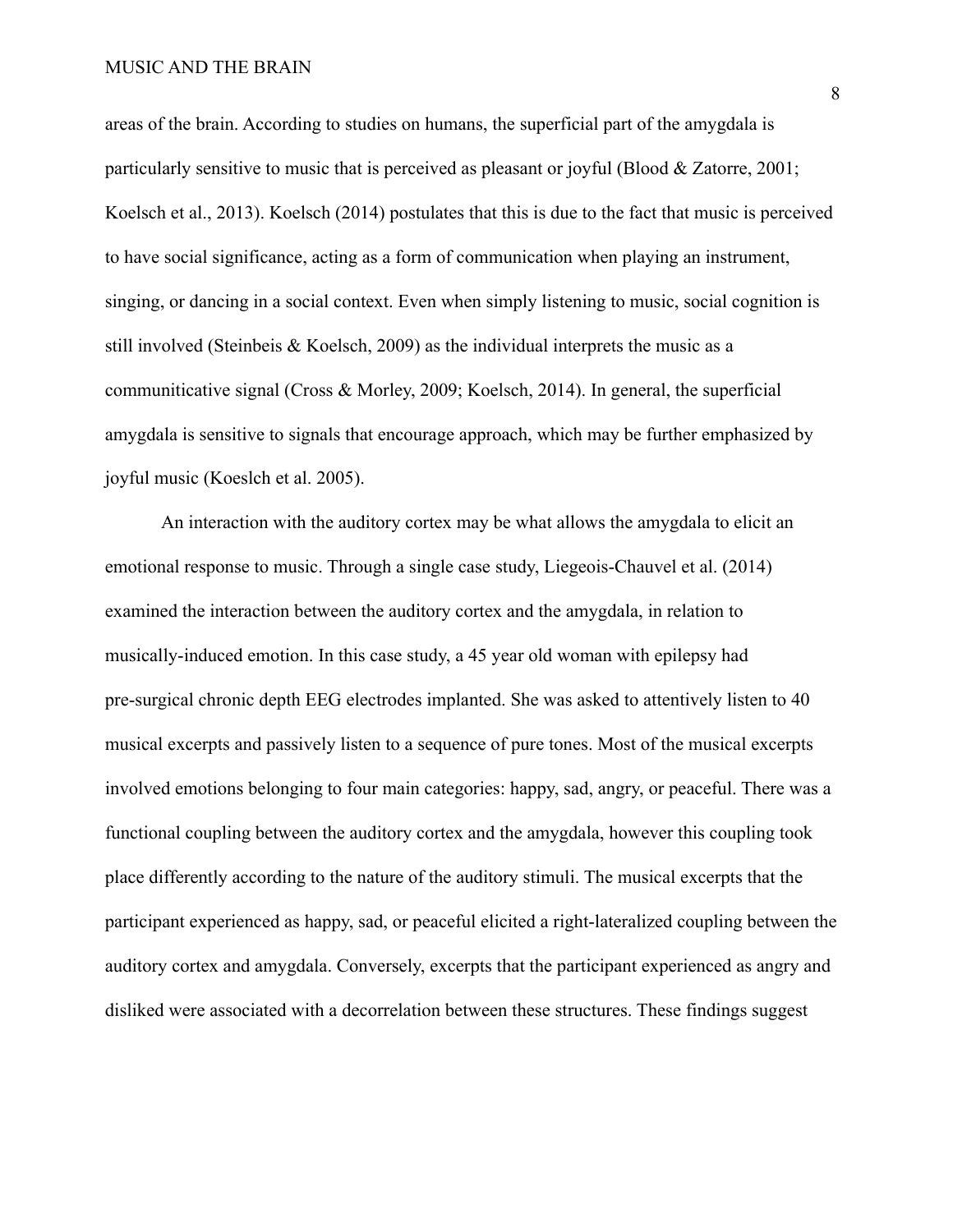that the auditory cortex and amygdala build a functional connection during the listening period, which is influenced by the emotion that the listener is experiencing.

An experimental study conducted by Koelsch et al. (2013) provides additional information about the connections between the amygdala and the auditory cortex, in relation to music-evoked emotion. They specifically investigated the role that these structures and their functional connections play in music-evoked fear responses compared to music-evoked joy and neutral stimuli. Results indicated that the blood-oxygen-level-dependent (BOLD) signals in the bilateral auditory cortex and the bilateral superficial amygdala were strongest during joy and weakest during fear, with neutral in between. In accordance with the findings of Liegeois-Chavel et al. (2014), Koelsch et al. (2013) found a functional connectivity between the amygdala and the auditory cortex, but only during the music-evoked joy condition.

These studies illustrate a prominent role of the relationship between the auditory cortex and the amygdala in the emotional processing of auditory stimuli. Interestingly, Koelsch et al. (2013) is the first to show that the auditory cortex functions as a central hub of an affective-attentional network, forming connections with the not only the amygdala, but also with the insula, cingulate cortex, and visual and parietal attentional structures. The authors suggested that the fear stimuli were not socially rewarding, and this could explain the weaker activation of the superficial amygdala to these stimuli. By contrast, the joyful music possibly activated the superficial amygdala due to having social significance. Therefore, it is suggested that the superficial amygdala is sensitive to incentive social signals at the same time it is involved with fear responses. Importantly, this study demonstrates that these social signals and fear responses are able to be evoked by music.

9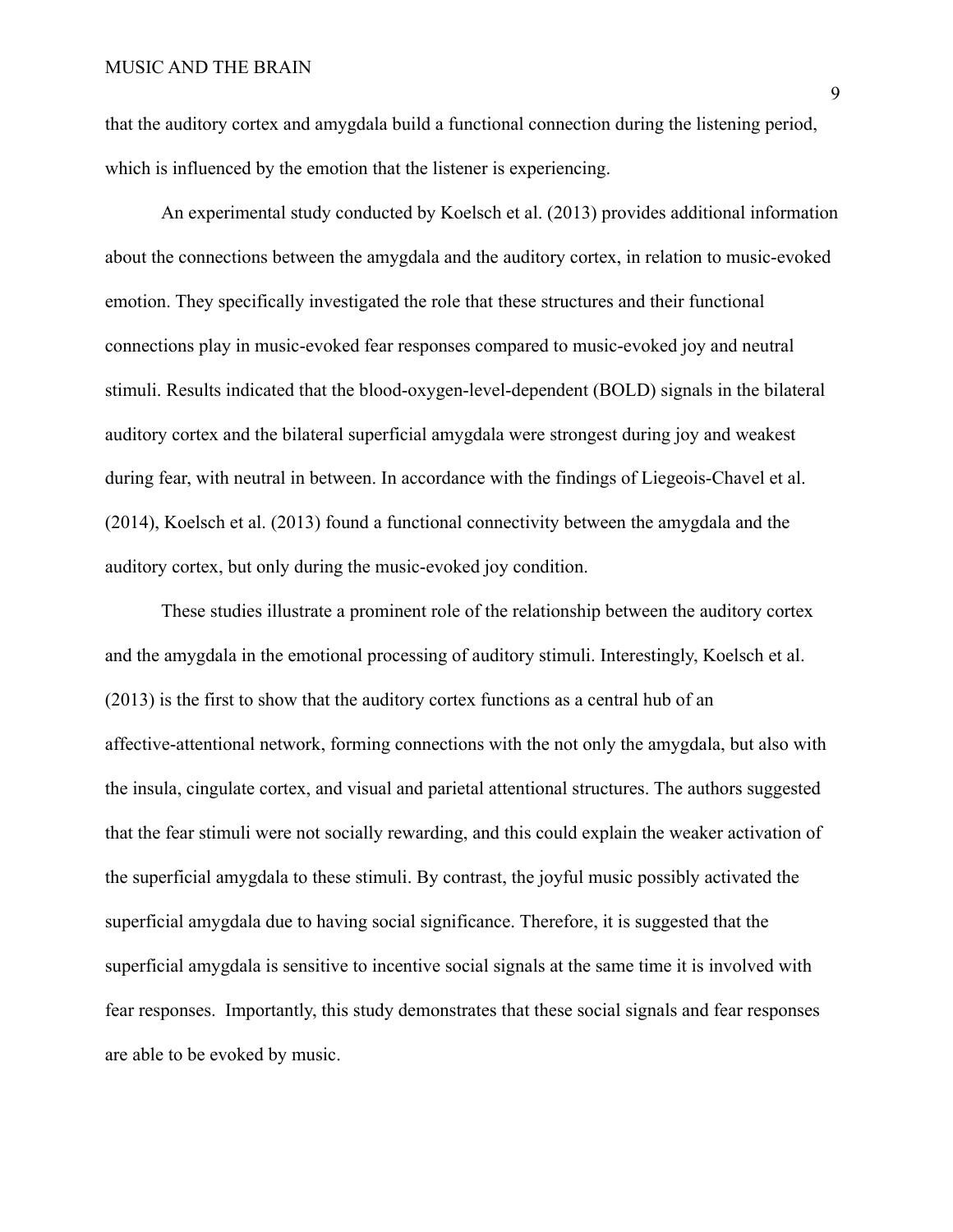## *Music and emotion: The hippocampus and nucleus accumbens*

The hippocampus, a brain structure that is known to be involved with stress regulation (Sapolsky et al. 1984) is also associated with music-evoked emotion. Prior studies conducted by Trost et al. (2011) and Mitterschiffthaler et al (2007) have identified hippocampal activity in response to music-evoked emotions, including tenderness, joy, peacefulness, sadness, and nostalgia. These emotions play a role in attachment formation and maintenance, which has been identified as an emotional function of the hippocampus (Liu et al. 2010). Based upon these findings, Koelsch (2014) implies that the evocation of attachment-related emotions is related to the social functions of music.

Music has also been found to interact with the nucleus accumbens (NAcc), another emotion-associated area of the brain. This part of the brain is generally sensitive to primary rewards (e.g. food, drink, sex) as well as secondary rewards (e.g. money and power; Koelsch, 2014, Secousse et al., 2013). Several studies have found activity in the NAcc at points when music is experienced as pleasurable (Brown et al., 2004; Koelsch et al., 2005; Menon & Leviton, 2005; Trost et al., 2011). These are points at which a person might experience responses such as "chills'' upon listening to a piece of music. This experience of pleasure may be the result of the listener's response to "musical surprises," which are linked with NAcc activation (Shany et al., 2019)

"Musical surprises" refer to expectancy violations, which are encoded by mesocorticolimbic regions of the brain (Gebauer et al., 2012; Salimpoor et al., 2015). These brain regions, which include the NAcc, are usually triggered upon the anticipation or consumption of primary and secondary rewards. It is thought then, that music-induced feelings of pleasure are the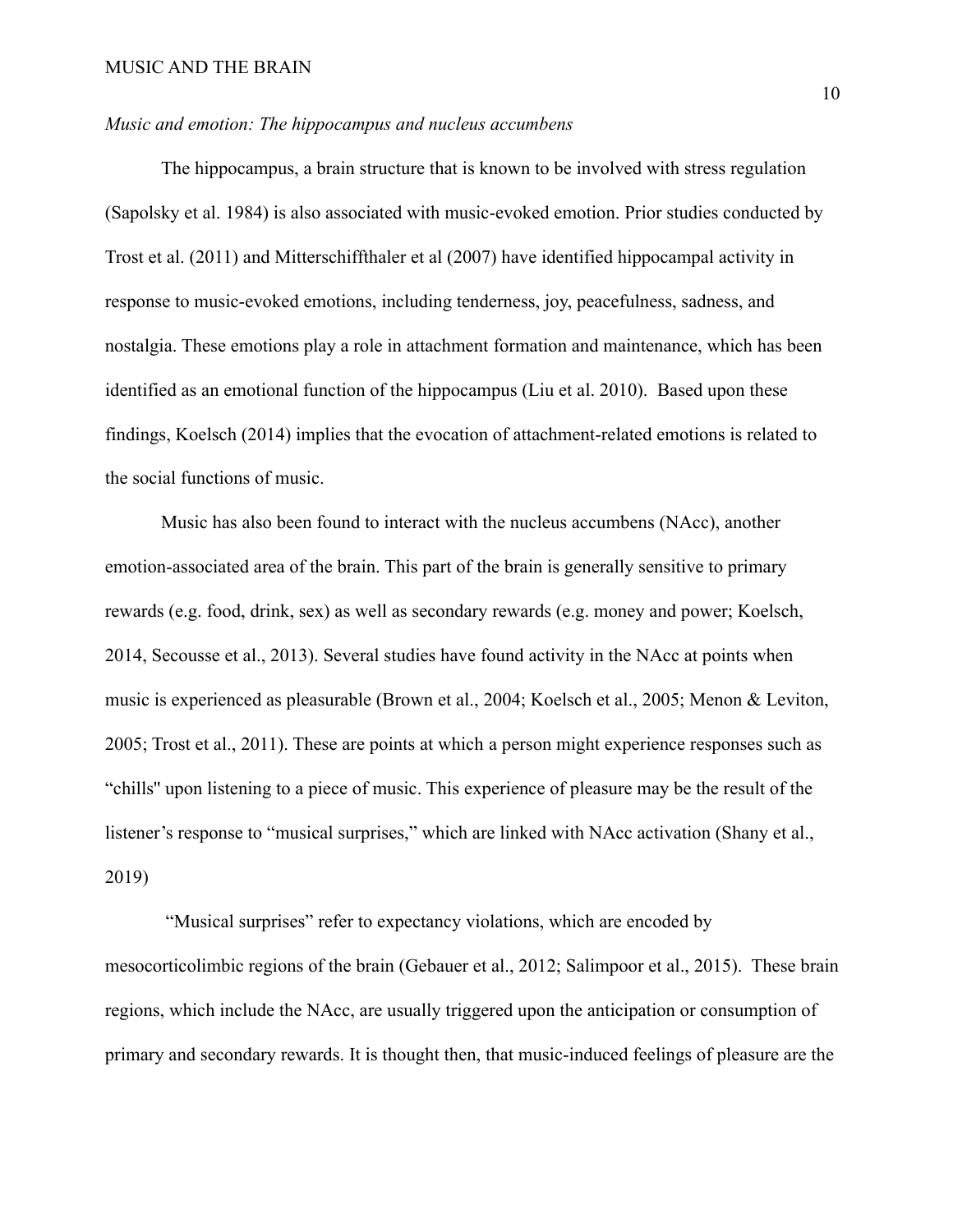result of this reward pathway being activated. (Vuust and Kringelbach, 2010; Gebauer et al., 2012; Vuust and Witek, 2014; Salimpoor et al., 2015; Koelsch et al., 2018).

A study conducted by Gold et al. (2018) provides direct evidence of musically-elicited reward prediction errors within the NAcc. These reward prediction errors were apparent as participants in the study learned to find their preferred musical endings during a reinforcement-learning task. On the other hand, participants who derived less reward from the musical stimuli reflected musical reward prediction errors less reliably. Interestingly, reward prediction errors appeared to motivate learning, as those whose NAcc reflected reward predictions more reliably tended to show the most improvement.

As musical reward prediction errors appear to integrate cognitive and emotional processing in the NAcc, this provides a possible explanation as to why so many individuals find music to be engaging and pleasurable. It specifically appears as if music is a rewarding property in and of itself, as it engages the same mechanisms used to learn about concrete rewards such as food, money, and sex.

## *Music and emotion: General discussion*

The general relationship between music and the limbic structures illustrates the underlying neurological processes that occur when an individual experiences an emotional response to a particular piece of music. These neurological processes tie back to broader evolutionary functions relating to the avoidance of pain and the seeking of pleasure. The amygdala specifically plays a role perceiving whether or not a musical stimulus is socially rewarding. The hippocampus also responds to music that is perceived as socially rewarding, with it being more specifically associated with attachment related emotions. Further, The NAcc is involved in the listener's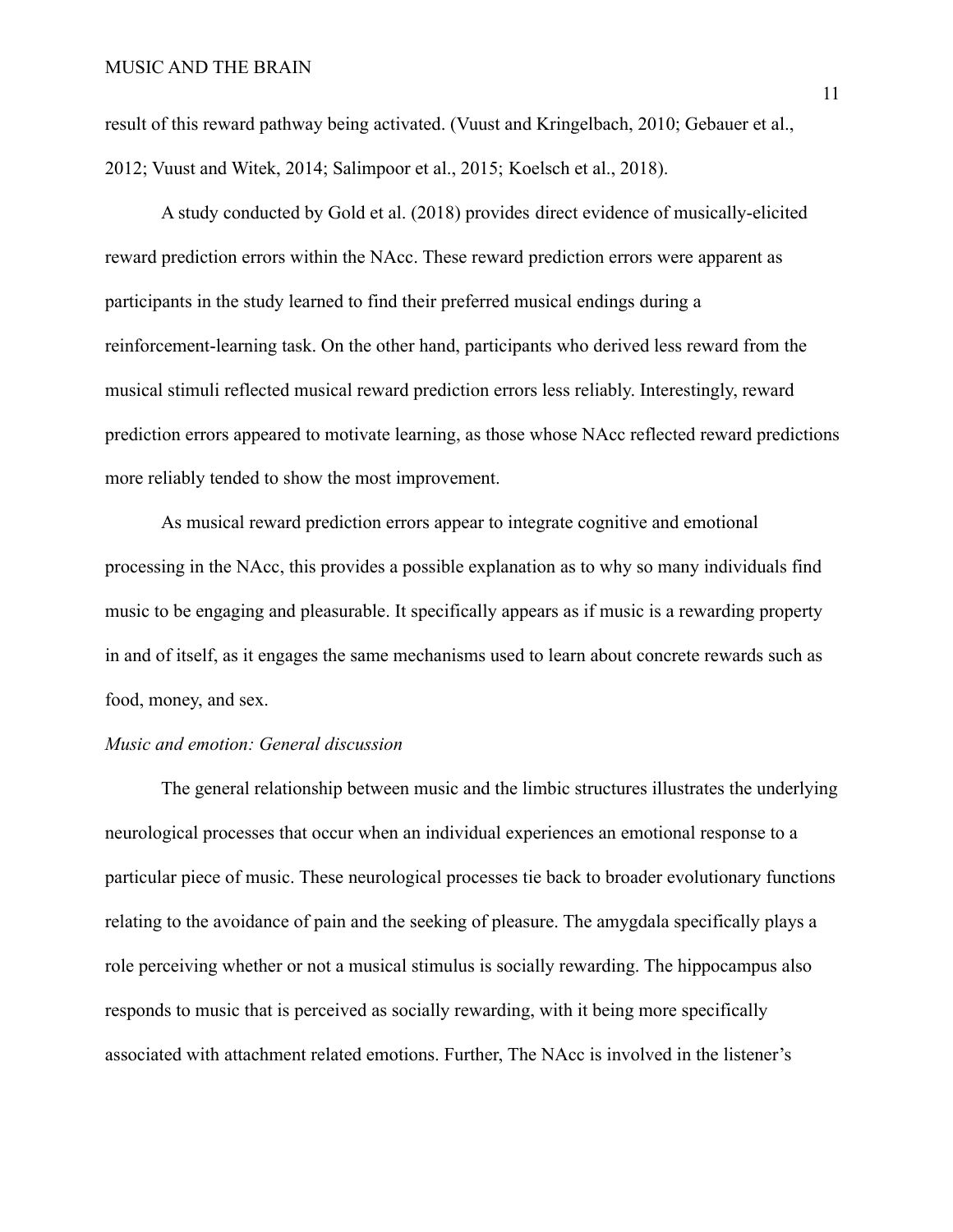pleasure response to musical stimuli, which appears to be linked to surprise related activations. Whether it be perceived as aversive or pleasurable, music possesses a clear power to activate various structures within the human brain. While specific brain structures actively respond to musical stimuli, it is also true that the physical attributes of brain structures, themselves, are implicated in musical perception.

## *Involuntary musical imagery*

The concept of involuntary musical imagery (INMI) offers one way of observing how music impacts the physical attributes of brain structures. Involuntary musical imagery refers to the experience of having music "stuck in one's head"-- that is, the listener "hears" the music in their mind without it being explicitly played (Liikkanen, 2008). Interestingly, there are found to be structural brain differences between those with increased versus decreased frequencies of INMI episodes. These structural differences are apparent in terms of cortical thickness.

A study conducted by Farrugia et al. (2015) showed that the frequency of INMI episodes negatively correlated with cortical thickness in the right Heschl's Gyrus, a region that is associated with auditory perception and voluntary musical imagery. There was also found to be decreased cortical thickness in the right inferior frontal gyrus, a region that is associated with pitch memory in individuals with increased INMI episodes. The authors suggest that the inferior frontal gyrus plays a role in suppressing unwanted INMI episodes, due to its inhibitory mechanisms. It is thought then that reduced cortical thickness in this area is linked to less inhibition of INMI episodes, therefore explaining the negative correlation.

In addition, higher gray matter volume in the right temporopolar and parahippocampal cortices was found in participants who reported higher disturbance by their INMI experiences.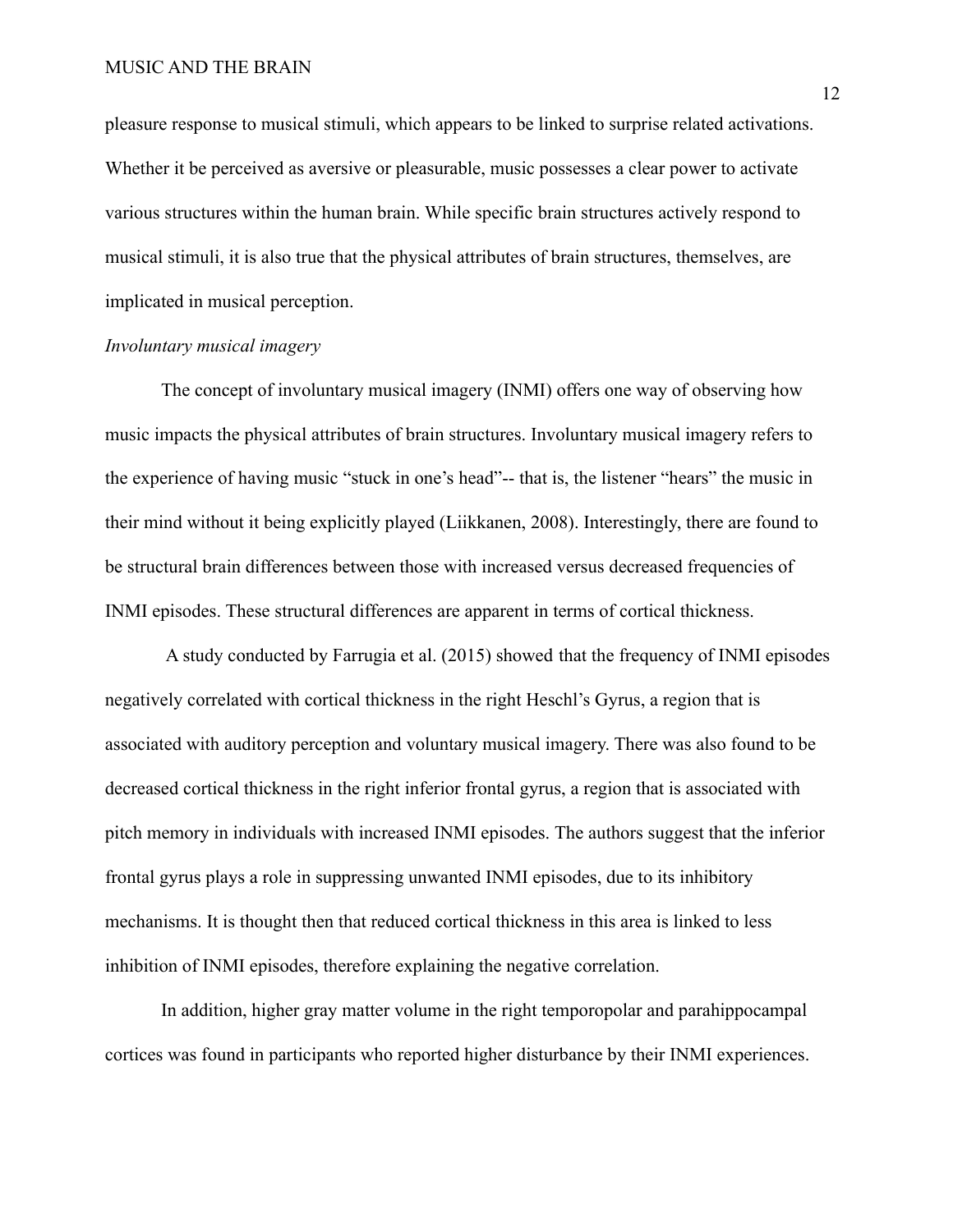These structures are thought to be involved with affective processing and to communicate with other emotion-related areas of the brain (Farrugia et al., 2015). Overall, these results exemplify the unique ability of music to interact with brain networks, even when it is not explicitly being played.

It is important to note that individual differences can influence the frequency, emotional characteristics, and emotional experience of INMI. A study conducted by Negishi and Sekigushi (2020) assessed obsessive-compulsive tendencies, Big Five personality traits, and musical expertise in relation to the frequency and emotional quality of INMI episodes. A positive effect was observed for intrusive thoughts (obsessions) on the frequency of INMI, meaning that the more participants experienced obsessions, the more they experienced INMI. Further, the more obsessive-compulsive tendencies were reported, the less INMI experiences were reported as pleasant and likeable.

Personality impacted INMI experience as well. Participants who scored high for neuroticism were more likely to experience INMI. No personality trait was found to affect the rated pleasantness of INMI experiences; however, individuals who scored higher on the openness-to-experience trait were more likely to like music in general. Musical expertise was not found to affect the emotional characteristics of INMI, however the general musical sophistication score on the Goldsmith Musical Sophistication Index (Gold-MSI) measure positively affected the occurrence of INMI.

The effects of happiness, sadness, and worrisome moods were significant with respect to the pleasantness of INMI experiences. Positive moods were generally correlated with the pleasantness of INMI experiences. With regards to activity, it was found that INMI experiences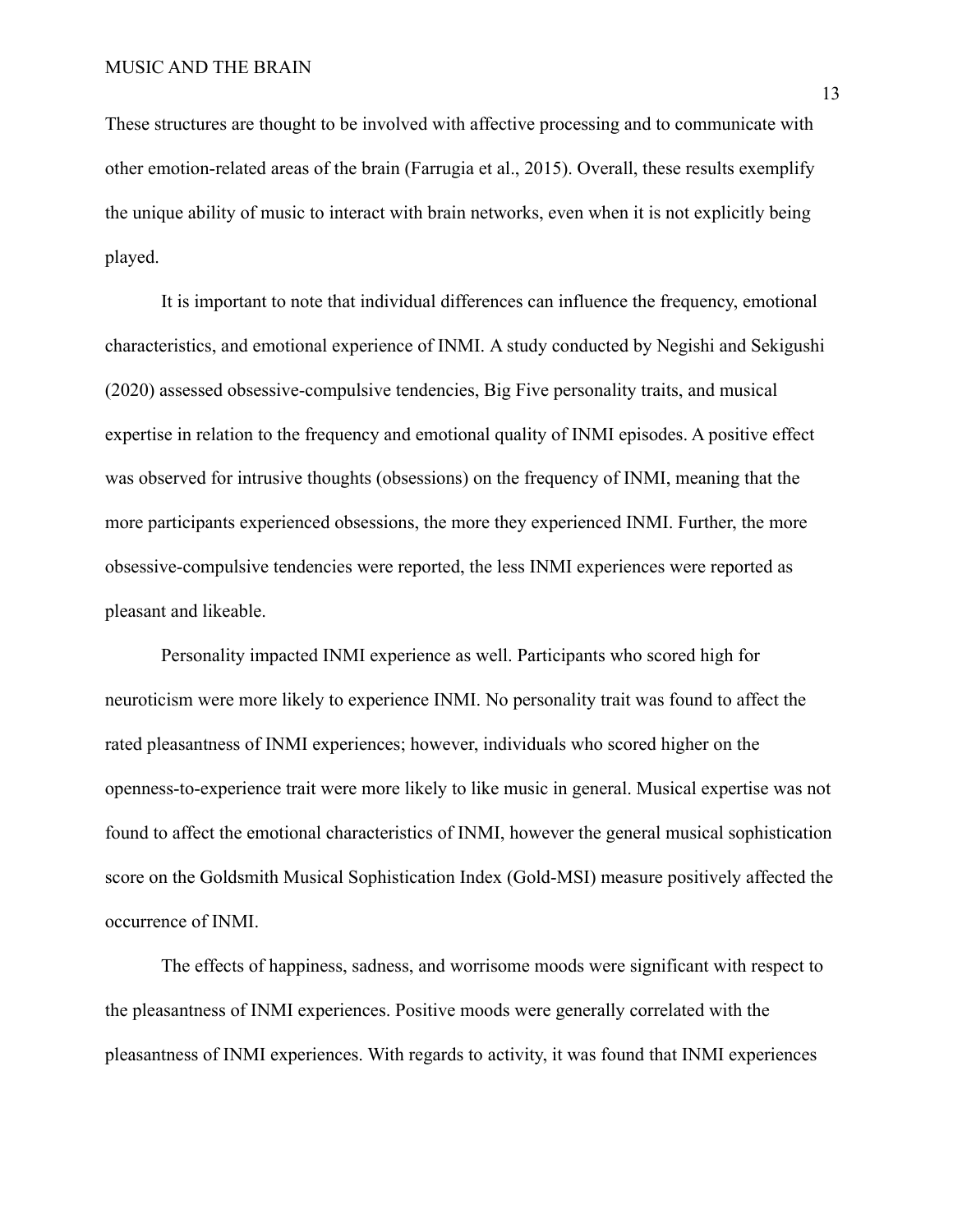were more likely to occur when participants were engaged in activities that required less concentration and effort and were less difficult. Each of these findings demonstrate that individual traits are able to impact the experience of INMI. Perhaps these individual differences might explain why some individuals experience INMI episodes more often than others and thus display structural brain differences.

### **Music and Neuroplasticity**

Given the ability of music to activate brain structures and influence their physical attributes, it is important to assess the ability of music to promote general neuroplasticity (Miendlarzewska & Trost, 2013; Stegemoller, 2014). Neuroplasticity refers to the ability of the nervous system to change and modify in response to external signals. Neuroplasticity is particularly relevant to brain development, as it deals with changes in connectivity within the maturing brain (Wells, & Wells, 2006).

Dopamine, a neurotransmitter that is involved with motivation, reward (Wise, 2004), working memory, and reinforcement learning, has been found to play a vital role in neuroplasticity (Nitsche et al. 2009). Neuroimaging studies have revealed that pleasurable music stimulates dopaminergic areas of the brain (Koelsch et al., 2006; Salimpoor et al., 2011). Given that dopamine is associated with neuroplasticity (Nitsche et al. 2009), music is argued to provide neuroplastic benefits in this way (Stegemoller, 2014).

#### *Neuroplastic benefits of music: Preterm infants*

The relationship between music and brain development offers one way of observing the neuroplastic benefits of music. These benefits are especially pertinent to preterm infants, who are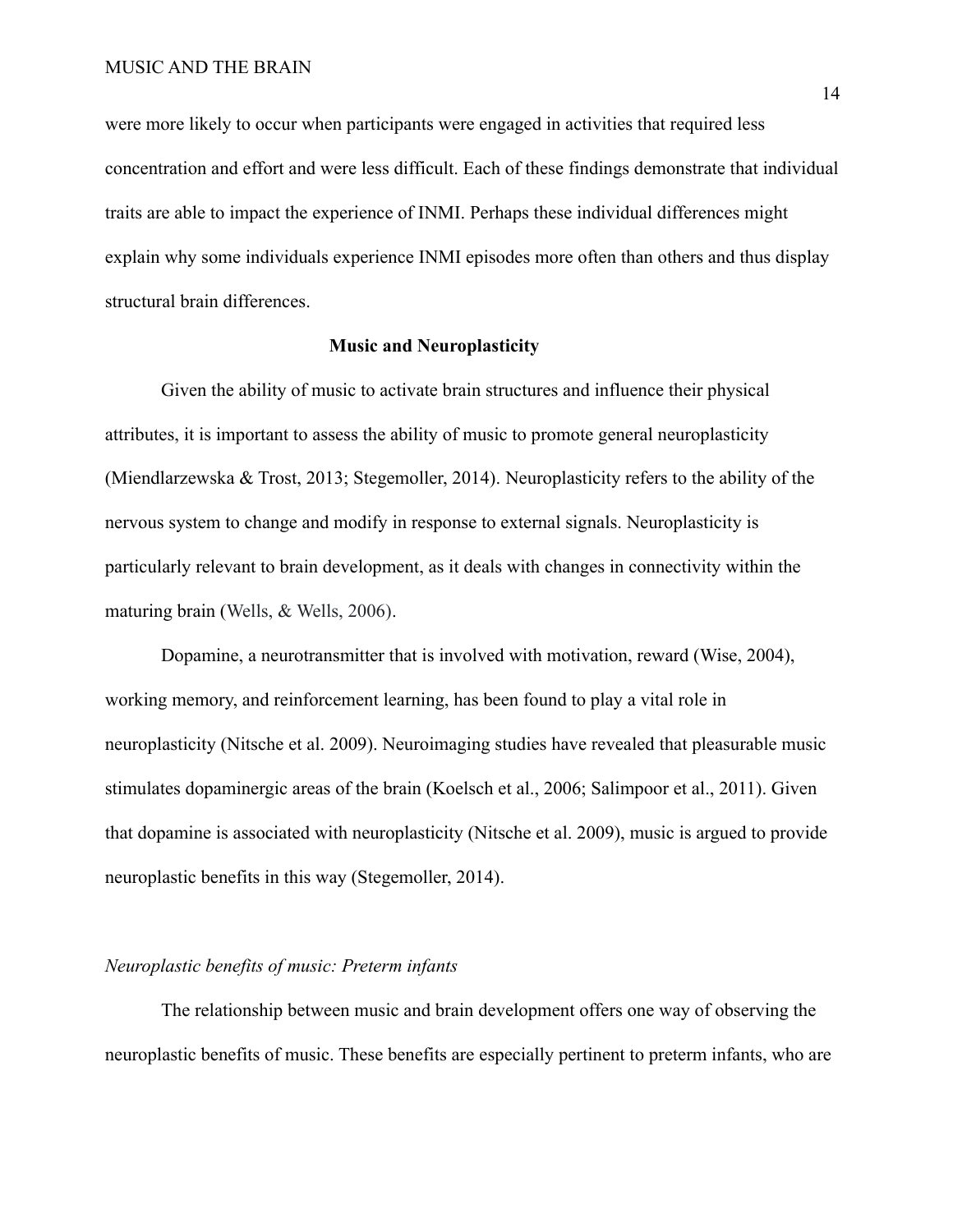### MUSIC AND THE BRAIN

in great need of developmentally enhancing experiences. Problematically, the neonatal intensive care (NICU) environment deprives the infant brain of meaningful sensory experiences, such as hearing the rhythm of the mother's heartbeat and the sound of her voice, (Haslbeck and Bassler, 2018) thus leading to later neurodevelopmental impairments (Sa de Almeida et al., 2019).

At the same time, the general environment of the NICU can be auditorily overwhelming to the premature brain. For example, infants are exposed to high-frequency, loud, and unpredictable stimuli from different machines and monitors within the NICU setting. These stressful noises may then lead to adverse short-term effects on the cardiovascular and respiratory systems of the infants (Haslbeck & Bassler, 2018). In an attempt to address these issues, various studies have examined the contributions of music therapy towards the brain development of preterm infants.

## *The relevance of music to brain development*

Before discussing these contributions, it is primarily important to establish why music is relevant to brain development, particularly among preterm infants. Music may be an effective means of intervention for preterm infants due to the fact that it is able to be processed very early on in life. Infants are able to respond to sounds in utero as early as 25 weeks of gestation (Chorna et al., 2019). At 25-27 weeks, fetuses respond to low frequency (250 or 500 Hz) tones. By 29-31 weeks, they are able to respond to higher frequency (1000-3000 Hz) tones (Hepper & Shahidulla, 1994). Music that is high in intensity has been found to accelerate heart rate and increase motor responses in utero, whereas low intensity music induces an opposite effect (Lecanuet, 1996). Upon birth, infants continue to form responses to music; a number of behavior experiments have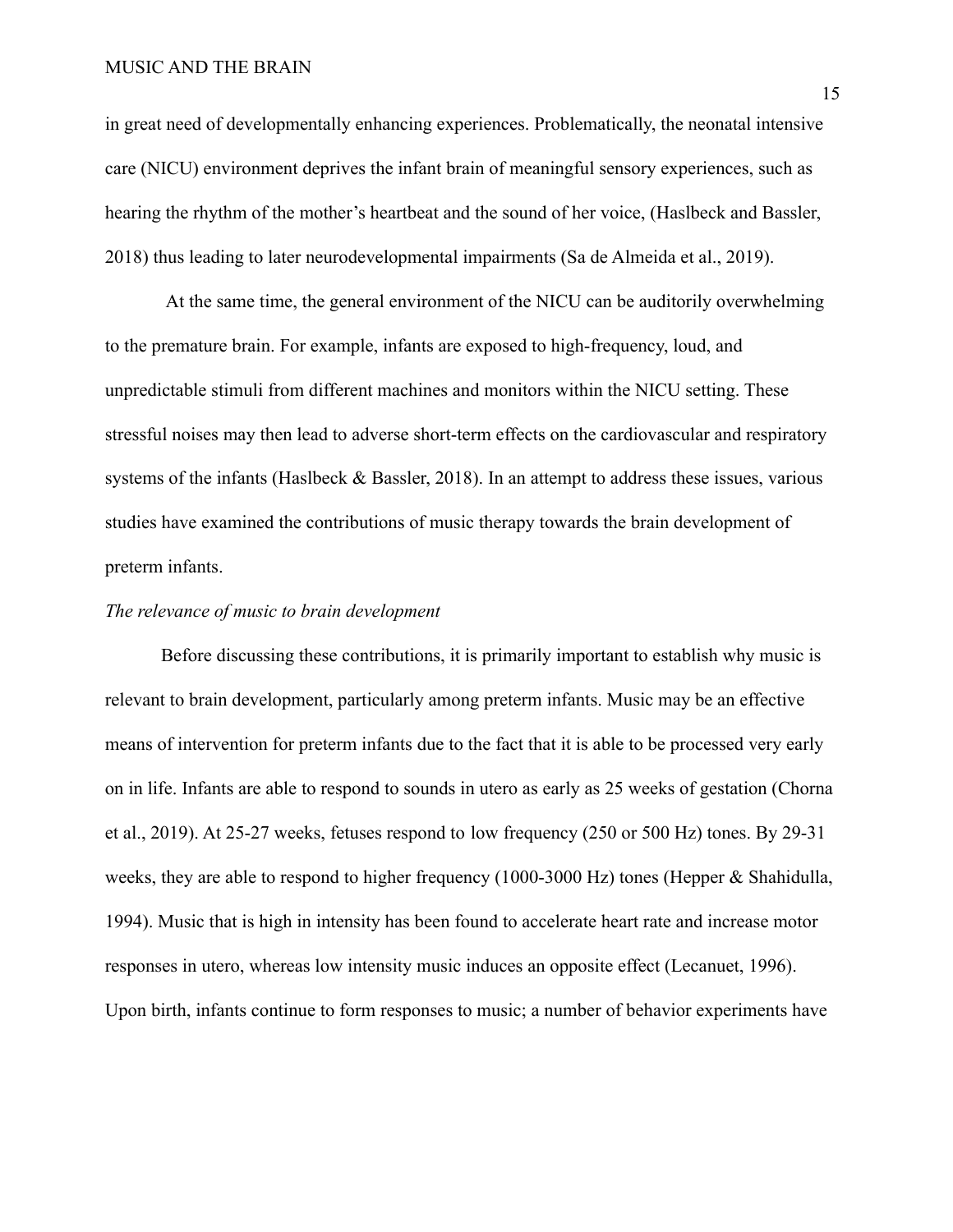revealed an ability of both preterm and full term infants to synchronize their sucking, mouth movements, respiration, and vocalizations to match musical contours (Provasi et al., 2014).

Studies have also examined specific brain responses of fetuses in response to music and other sounds. Through the use of pure tones, single tones, and syllables, studies have found differences in response latency (i.e. length of time taken to respond) to low, middle, and high rates of amplitude modulation (Draganova et al., 2006; Holst et al., 2005). This finding suggests that fetuses are able to differentiate between both intensity and frequency changes of sounds. Fetuses at 33 weeks gestation have demonstrated responses to pure tones in the left temporal lobe, near the location of the primary auditory cortex (Pasman et al., 1991).

Considering that the brains of fetuses are responsive to sound, it is logical to speculate that the fetal brain can process more complex auditory stimuli, such as music. Of interesting note is that exposure to music in utero can have a sustained effect through early infancy. Partanen et al., (2013) found that fetuses exposed to a lullaby 5 times per week, starting from the 29th week of pregnancy, displayed significantly stronger amplitude-event related potential (ERP) responses when exposed to these lullabies again at birth. A stronger ERP response indicates that the infants were more responsive to the musical stimuli because neural representations for these stimuli were already formed in their brains. These findings demonstrate that the effects of prenatal musical exposure can impact the neural responsiveness to sounds several months later, during early infancy. Due to this lasting impact, it can be argued that music has plastic effects on the developing fetal brain.

*Brain activity of preterm infants in response to music*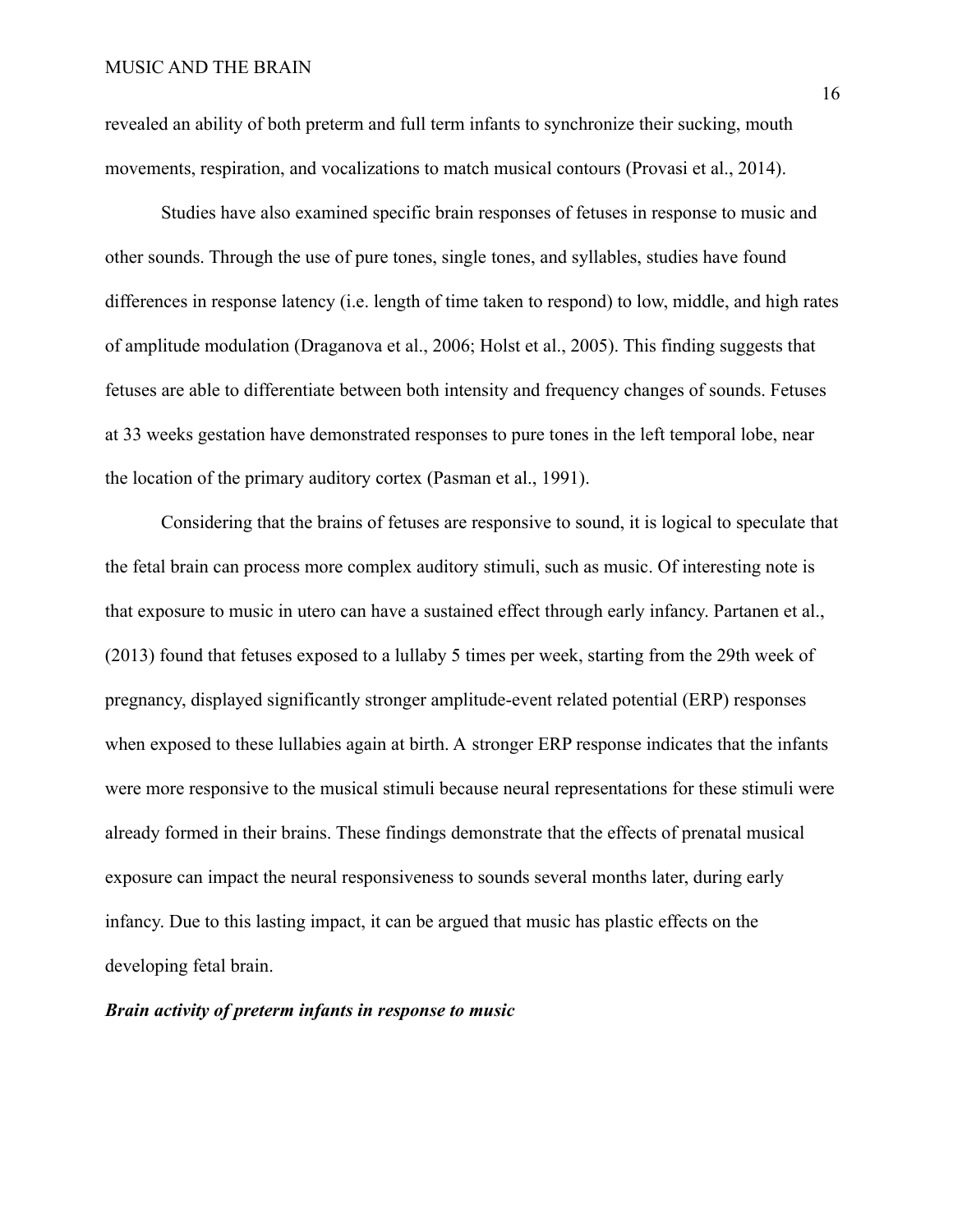Despite its underdeveloped state, the preterm infant brain should be able to activate in response to musical stimuli. This may be true, considering that the brain appears to be wired for musical response even before birth. Studies have, in fact, revealed brain responses to music among preterm infants. Specifically, there has been found to be brainstem responses to auditory stimuli at around 27-29 weeks of gestation. For preterm infants at 33 weeks gestation, auditory evoked potentials have shown early cortical activity with the nearly mature biomechanical function of the cochlear signal (Mortlet et al., 1995; Pasman et al., 1991).

EEGs have also been used to assess the effect of music on the sleep-wake cycle of preterm infants. A study on the effect of Brahms lullaby on preterm infants between 33 and 37 weeks gestation found fewer interruptions of quiet sleep and increased post conceptional age sleep patterns as the result of musical exposure (Stokes et al., 2016). Cortical responses to speech sounds have also been examined in relation to vocal musical exposure in the NICU. Chorna et al. (2018) compared preterm infants exposed to lullabies sung in their mothers' voices versus lullaby recordings of a standard female voice. Both groups displayed an increased speech sound differentiation response on ERP. Those who listened to their mother's voice, however, displayed greater increase in spoken (standard) speech sound differentiation.

## *Music and preterm infants: developmental contributions*

Due to the ability of preterm infants to respond to auditory stimuli, music is assumed to be an effective means of intervention for this population. Intervention is necessary to help preterms infants thrive physically and emotionally in the long term. There are various identified health consequences to being born preterm, including immunocompromisation, (Melville & Moss, 2013) and medical disabilities, such as cerebral palsy and intellectual disability (Dag et al., 2008). As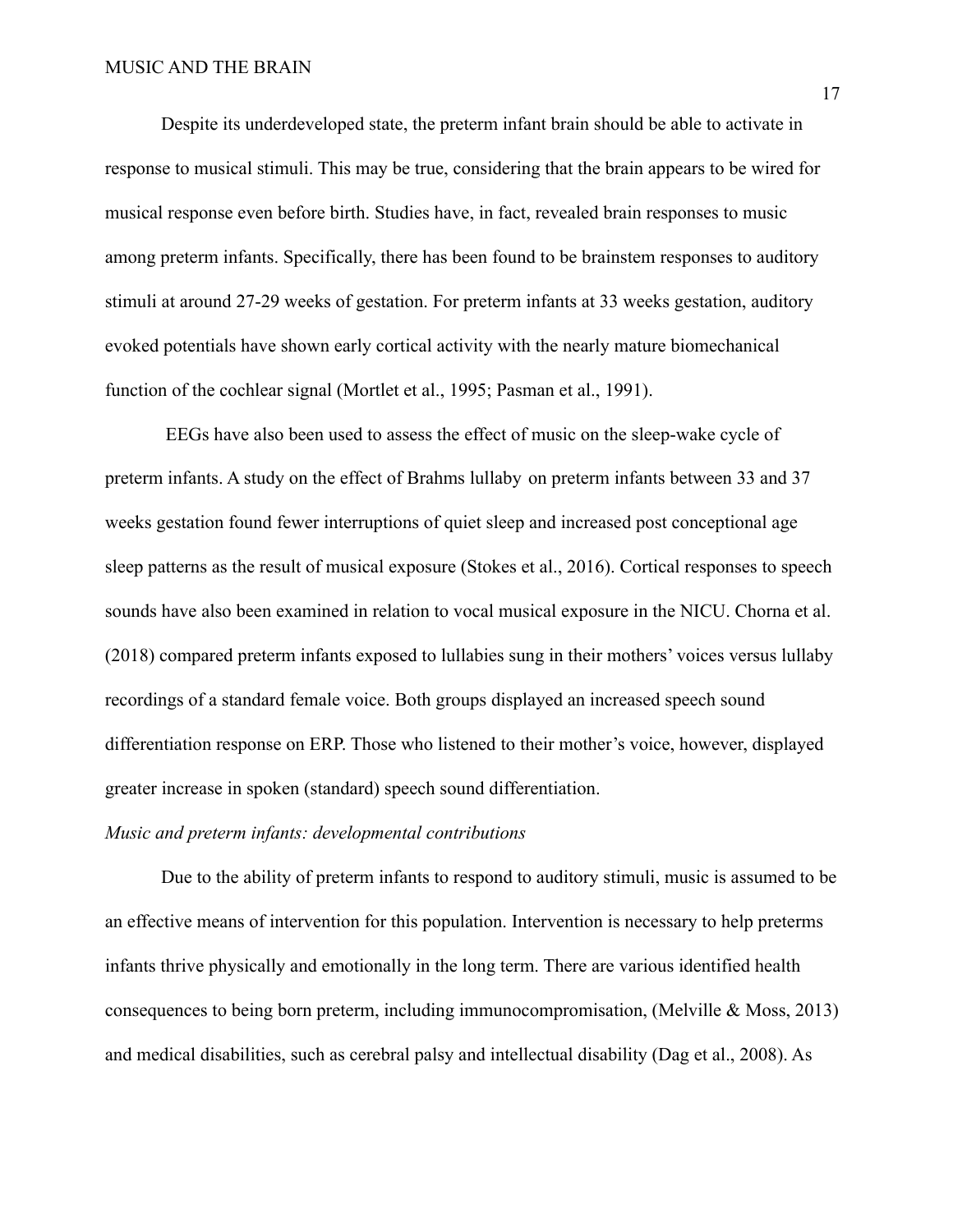music has been found to enhance overall brain development and maturation of preterm infants, perhaps music interventions may decrease the risk for preterm infants to acquire serious medical issues.

Cranial ultrasonography has been used to examine the effect of music on brain development among preterm infants. Webb et al. (2015) found significantly larger auditory cortices bilaterally in preterm infants who were exposed to the mother's speech, singing, reading, and heartbeat for 3 hours per one month, compared to controls receiving standard care. Preterm infants who were exposed to music at 33 weeks gestation until term equivalent age have shown increased functional connectivity between the primary auditory cortex, thalamus, middle cingulate cortex, and the striatum when listening again to the known music (Lordier et al., 2019).

Further evidence suggests that music is able to enhance the maturation of auditory and emotional processes preterm infants. Sa de Almeida et al. (2019) found that preterm infants exposed to a specially composed musical intervention displayed significantly improved white-matter maturation and amygdala volume, in comparison to those who were not exposed to the intervention. In comparison to full-term infants, preterm infants receiving the control treatment displayed reduced white matter maturation. There was no significant difference found between preterm infants exposed to the treatment and full term infants in terms of amygdala volume and white matter maturation. Thus, the maturity of preterm infant brains were similar in maturity to full term infant brains, as a result of the music intervention. Based upon these findings, it appears that musical interventions allow the preterm infant brain to mature at a similar rate to full-term infants. As a result, preterm infants may become less at risk for further medical complications when given continual musical exposure.

18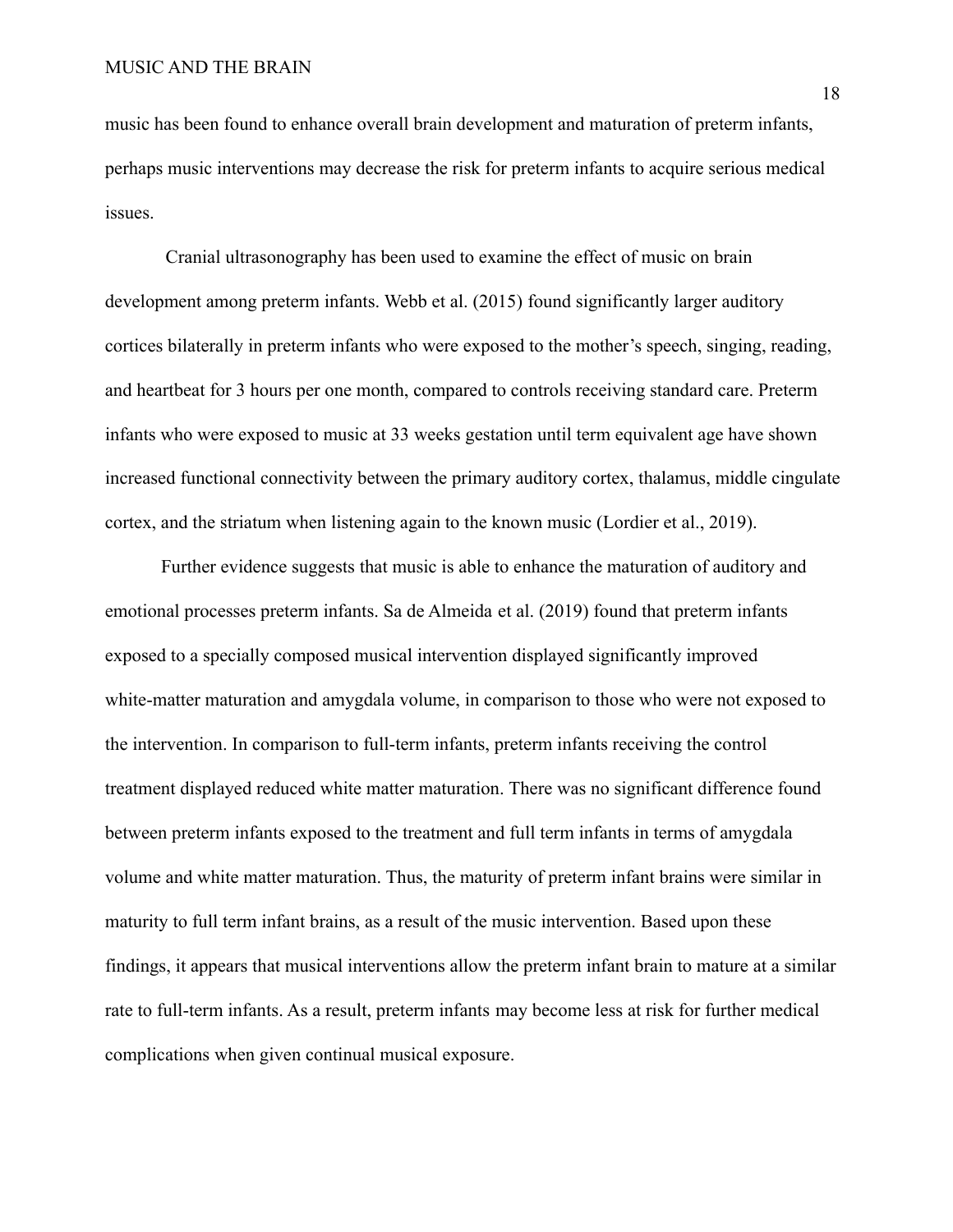### *Preterm infants: music therapy components*

For musical interventions to be most effective to the preterm infant population, there are specific components necessary to implement. Lowey & Jaschke (2020) reviewed various studies regarding the effectiveness of musical interventions for preterm infants, with a focus on specific musical elements. "Timbre" is one musical element given important consideration for intervention purposes. Timbre refers to the quality of a sound that enables a listener to distinguish certain sounds from others (Wessel, 1979). Some studies have used timbre meant to replicate the intrauterine environment (Burke et al. 1995; Chou et al., 2003). These included the womb-sounds of the placenta, the maternal pulse, and synthesized female voices.

Burke et al. (1995) examined the effectiveness of music in reducing agitation and physiological instability in infants with Bronchopulmonary Dysplasia (BPD), after they received a stressful suctioning procedure. When these infants were exposed to womb-like timbre, oxygen saturation and sleeping time significantly improved. Chou et al. (2003) used the same soundscape among infants who required endotracheal intubation and suctioning. In comparison to controls, the infants exposed to the musical intervention displayed significantly higher oxygen saturation and recovery time after the procedure. The success of this soundscape in both studies illustrates that timbre is important to consider when implementing musical interventions for preterm infants.

Lowey & Jaschke (2020) also identify repetition as a central component of musical interventions for preterm infants. The mother's heartbeat is one specific source of repetition that helps the human brain formulate structure in the womb. Generally, infants are able to recognize familiar voices, melodies, and language patterns, illustrating that their brains are wired for forming structure (Lebedeva & Kuhl, 2010; Mai et al. 2012). Repetition is also linked to the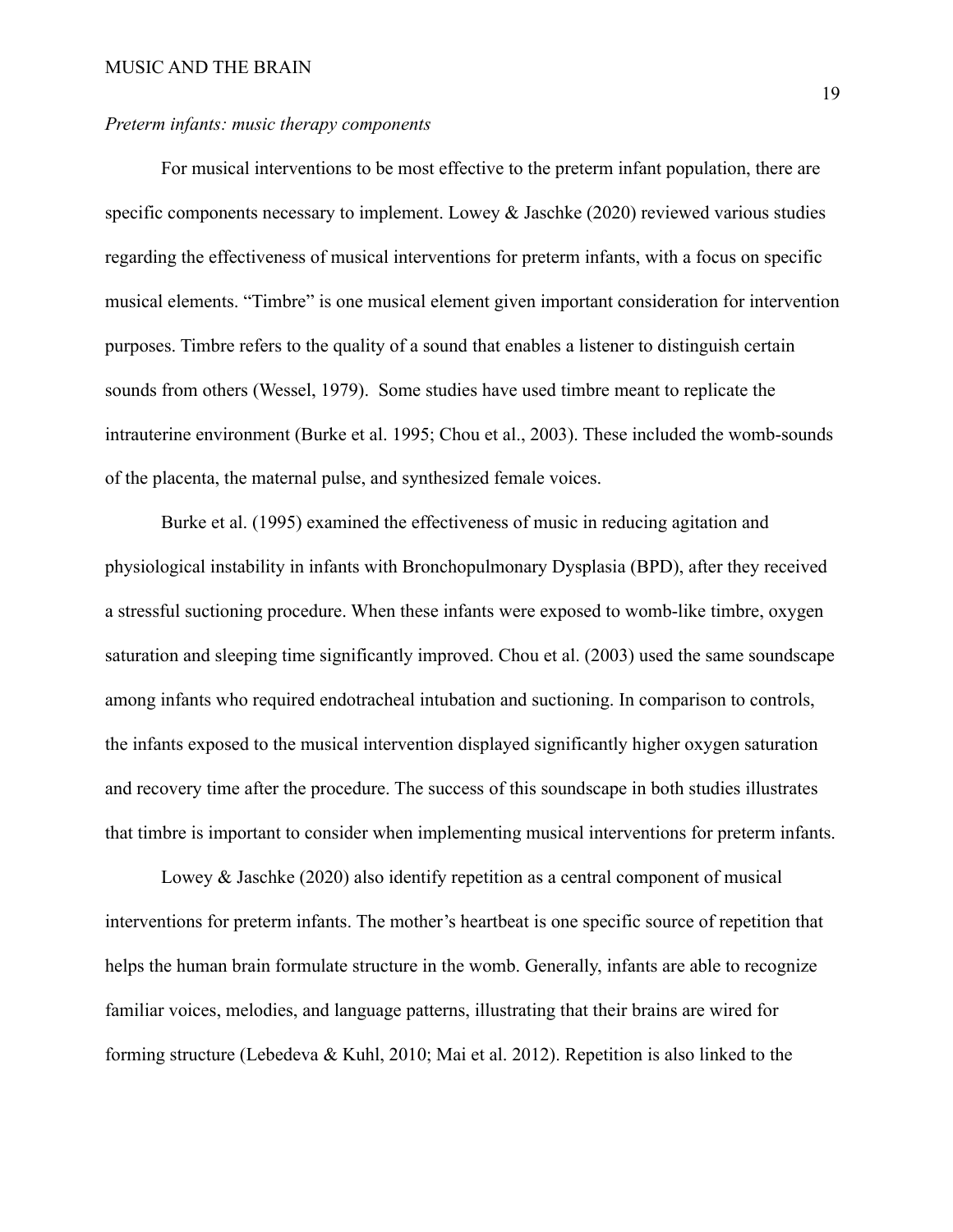#### MUSIC AND THE BRAIN

development of specific motor abilities. Zentner & Eerola (2010) found that cued timing related to the effectual mood of songs vs. speech was linked to greater rhythmic coordination in young infants. Based on this information, there appears to be clear benefits in employing repetitive, highly predictable music for the general infant population.

Additionally, Lowey and Jaschke (2020) emphasize the importance of using melodies and song sequences that are familiar to the neonate. For example, if the parents are unavailable, it is important to use sounds that are similar in range to the mother and/or father's voice. The "Song of Kin'' model (Lowey et al., 2013; Lowey, 2015) aids parents in creating natural, easily sung melodies that have meaning for the parents. This song does not have to be one that was heard in utero, or have any spiritual/historical connections to the infant's family. Instead, it should be a song that is generally appreciated by the parents and broader culture. With acapella being well-suited for neonates, applied accompaniment can be minimal (Lowey & Jaschke, 2020). Generally, it is advised to employ aspects of simplicity when developing melodies for infants and caregivers. These aspects include slow tempo, minimal instruments and harmonies, quiet and stable dynamics, repetition, consistency, rocking meters, limited change in pitch direction, and emphasis on descending tones to engage relation processes (Stewart, 2009).

Touch and emotional closeness through vocalization are particularly pertinent to infants. In this way, musical interventions not only enhance the physical health of preterm infants, but also work to strengthen their attachment relationships (Goutlet et al., 1998). To further enhance attachment, intimate and personal aspects can be applied to the musical intervention. For example, the infant's name can be used in the song, the parent can sing a tone at the same pitch as the infant's voice, or the parent can hide the infant's face and "find" it when he or she makes a

20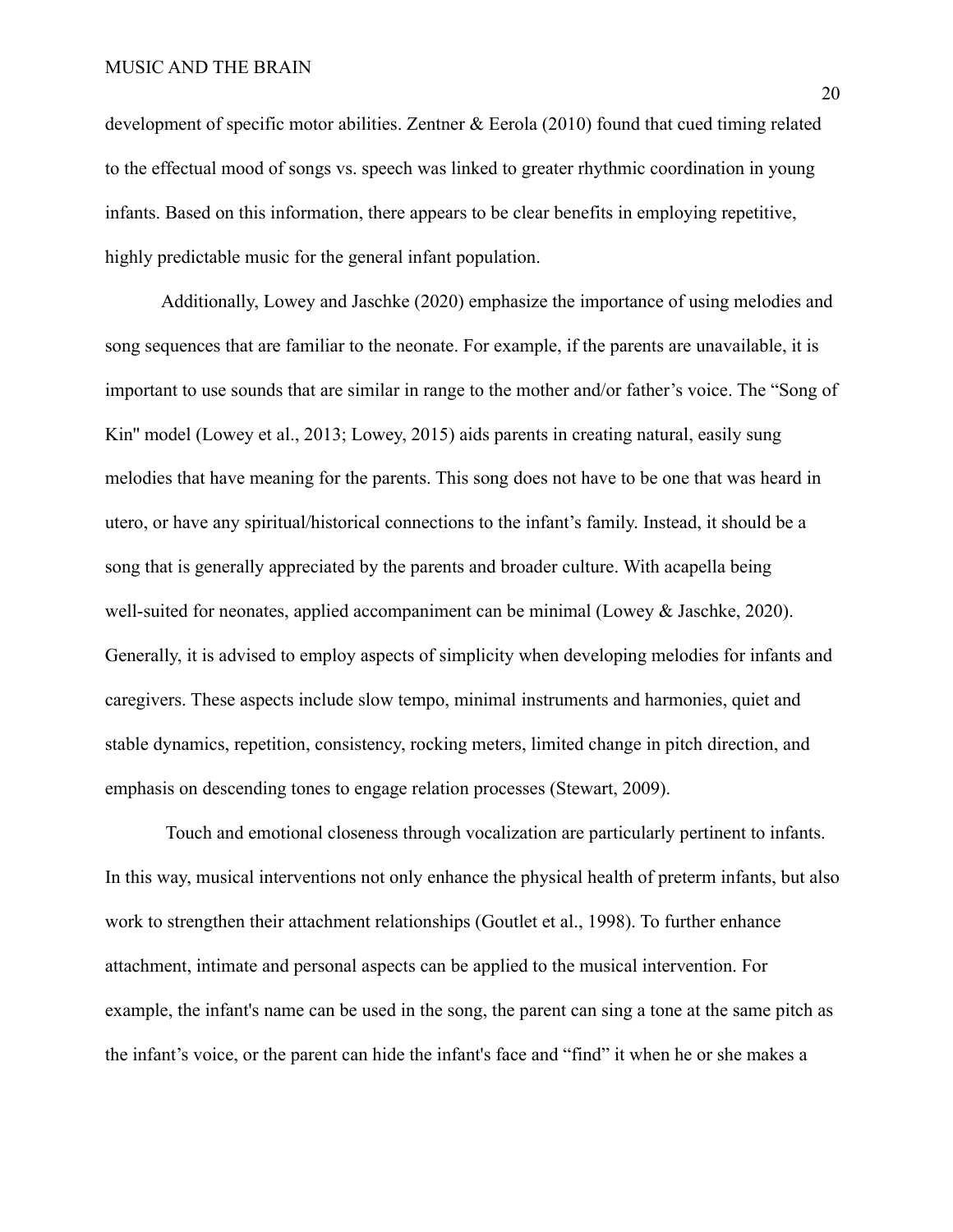sound (Lowey, 1995, 2015). All of these strategies allow for a personalized connection within the musical intervention, in turn helping to sustain the attention and expectancy factors necessary for brain development (Lowey & Jashkey, 2020).

Creative Music Therapy (CMT) for preterm infants takes these strategies into consideration. The goal of CMT is to create an individual relationship between the parents and newborn (Haslbeck and Bassler, 2018). As it is non-invasive in nature, CMT allows the infants to become "active" rather than retaining a passive and receptive role. When administering CMT, the therapist first looks at the "music" of the infant. This "music" refers to the breathing patterns in conjunction with the infant's facial expressions and gesticulations. The music therapist then transforms this "music" into infant-directed humming, that is tailored to the infant's needs. For example, when the infant's eyebrows lift, the therapist will bring the melody upward, whereas when the infant fusses, the therapist will bring the melody downwards and slow the tempo.

An important aspect of CMT is that it is a family-integrated approach. The parents may be integrated in the therapeutic process by providing music therapy during skin-to-skin ("kangaroo care") holding time. CMT also takes cultural preferences into account, as the music therapist will assess the parents' musical heritage and favorite music styles/songs. During kangaroo care, the music therapist will use a single-stringed wooden instrument called a *monochord* and place it next to the kangaroo care chair. The vibro-acoustic stimulation of the instrument is able to effectively replicate deep live womb sounds, which is therapeutic for the infant. The parents are also able to achieve therapeutic benefit from this instrument, as they are able to touch it with their elbows and feel its relaxing vibrations. With the parents and infants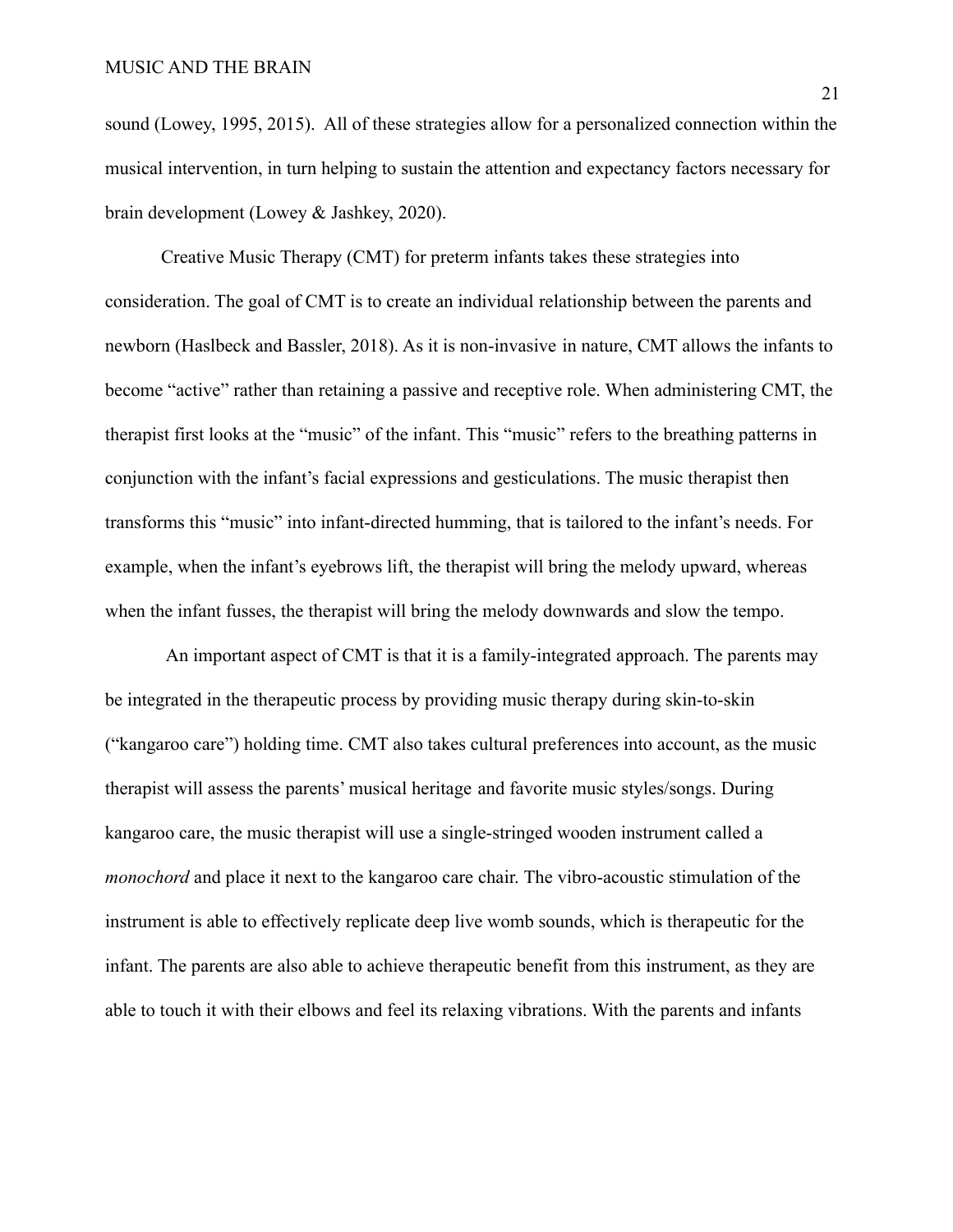being able to relax and perceive themselves more intensely, this may work to strengthen the attachment relationship (Haslbeck and Bassler, 2018).

Due to this strengthening of attachment, music is thought to influence socioemotional development in preterm infants. This speculation is also based on the general interaction between music and brain areas associated with emotion generation and regulation (Chorna et al., 2018; Koelsch, 2014). In a broader sense, this can also apply to full-term infants in terms of early social and emotional intervention. Chorna et al., (2018) argue that early experiences in music and singing may sensitize newborns to the dynamics of social interactions. When parents interact with their infants through different rhythmic patterns, this provides a dynamic structure that is contingent to the specific reactions of their newborns. For example, when the infant opens his or her eyes and smiles, the maternal voice may be perceived as more smiling and emotional.

Early exposure to the human voice may also have an impact on the relevance and importance of the human voice in social interactions. This is true, as the human voice has been shown to activate voice-sensitive areas of the brain including the middle-superior temporal sulci and gyri in adults (Belin et al., 2000). Given this finding, early exposure to music might have a long-term impact on the relevance and importance of the human voice in social interactions (Chorna et al., 2019). To provide further context for the socioemotional benefits of early music exposure, it is relevant to discuss the general impact of music on social development during infancy.

## **Infant music classes and social/emotional development**

22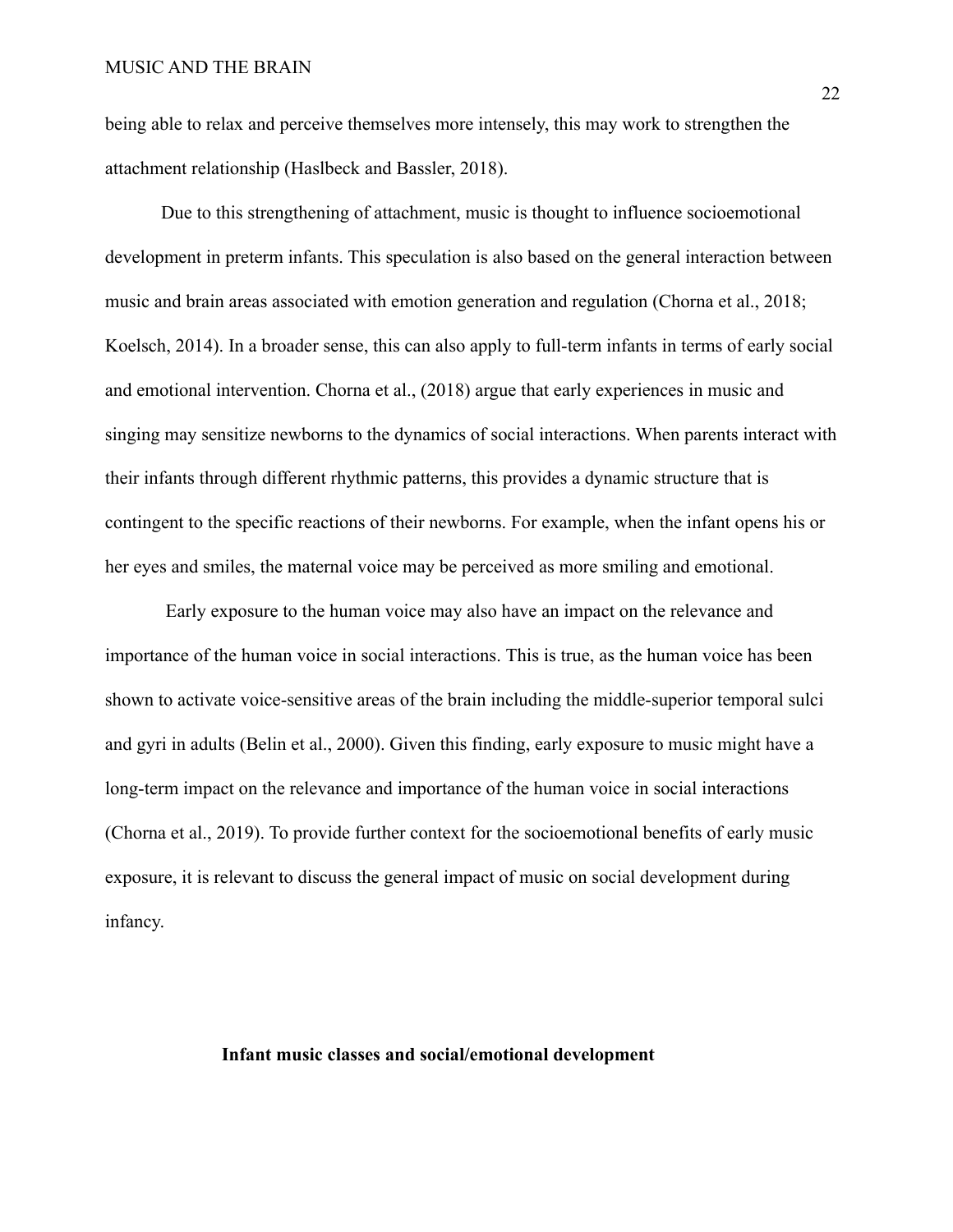Music classes provide an opportunity for infants to receive musical exposure during early developmental stages. By attending these classes, infants are able to obtain emotional, communicative, language, and social benefits. The extent to which these benefits are apparent may depend on whether the classes are "active" or "passive" in nature. Active classes may involve movement, singing, playing instruments, and creating a repertoire of songs (Gerry et al., 2012; Jones, 2004). Passive classes, on the other hand, might involve the infant engaging in non-music related activities while music is played in the background.

Active music classes may be most beneficial to the early emotional and communicative development of infants. When comparing groups of infants who either attended passive or active music classes over a 6 month time period, Gerry et al. (2012) found that infants who attended the active classes showed lower distress levels to novel stimuli, compared to those who attended the passive classes. Infants who attended passive classes were found to show more significant decreases in smiling and laughter and were generally more difficult to soothe than those who attended the active classes. In terms of early communicative development, the use of gestures increased significantly over the 6 month time period, but more so for infants who attended the active music classes. Additionally, infants in the active music classes were found to demonstrate an advanced knowledge of Western tonality, compared to those in the passive group. Taken together, it appears that active music classes provide more developmental benefits during infancy than do passive music classes.

The differences in outcomes between active and passive music classes are apparent at the brain level. Trainor et al. (2012) found that infants who took part in active music classes for 6 months showed larger ERP's in response to piano tones. Prior to taking these classes, the ERP's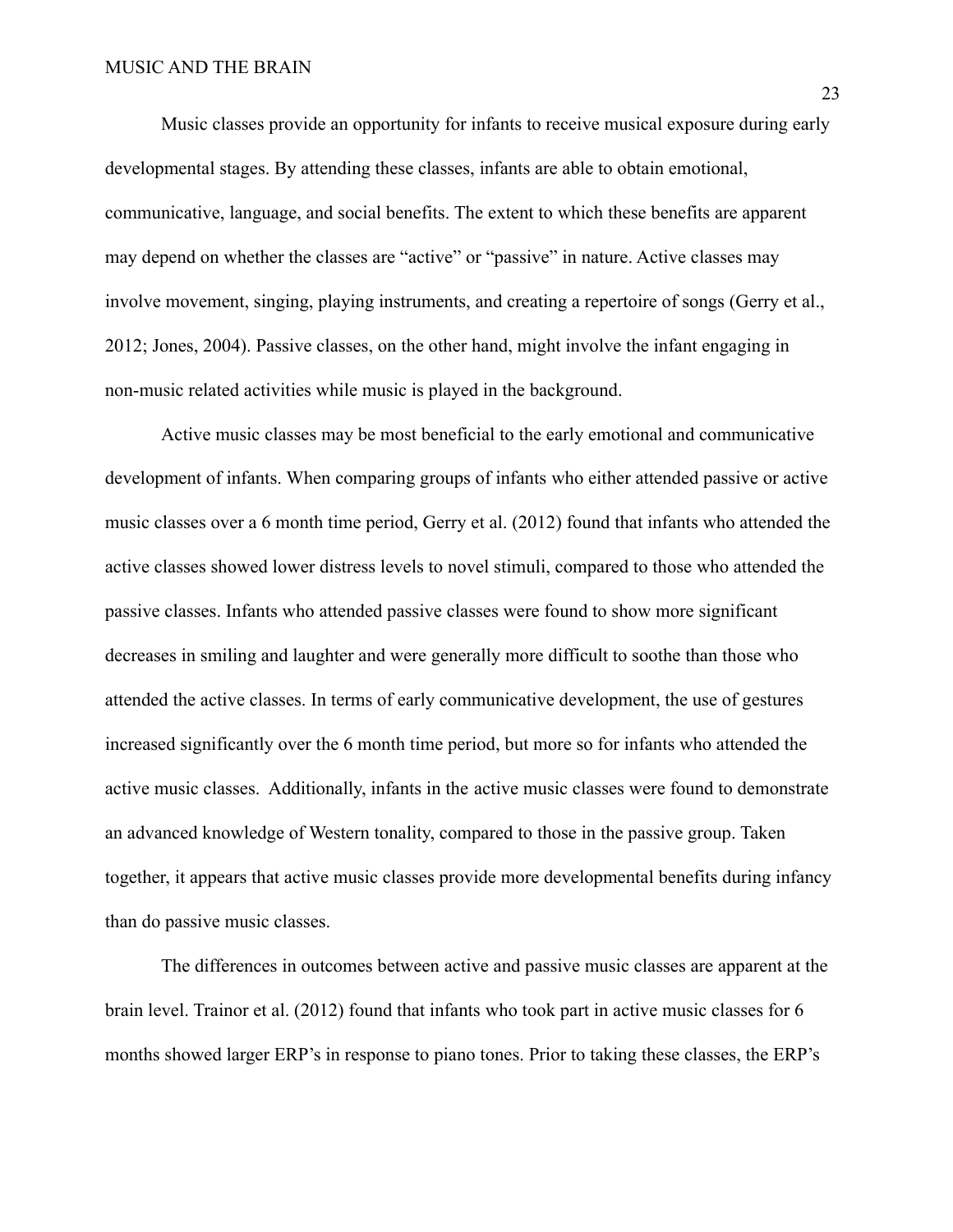#### MUSIC AND THE BRAIN

were not significantly different between the active and passive class groups. These findings indicate that tone processing was more advanced for those in the active classes, as was apparent by faster responses and more synchronous neural firing.

Both the findings of Gerry et al. (2012) and Trainor et al., (2012) suggest that active musical experiences promote plasticity in the developing infant brain. The findings of these studies may also bring practical implications to the preterm infant population. Perhaps if preterm infants participate in active music classes as they grow older, they will become less vulnerable to developmental delays.

A study by Hamm et al., (2017) provides support for this proposition. This study sought to determine whether attending a music therapy program would improve the chances of NICU infants to reach developmentally appropriate milestones. It was found that participation in music therapy sessions was significantly associated with 12-month scores on cognition, communication, and motor domains. According to a post-hoc analysis, as the number of attended sessions increased, so did the cognitive and communication scores, but not the motor scores. It thus appears that music can continue to benefit infants upon NICU release, specifically in terms of infant-parent communication.

If music aids the development of communication processes in infants, perhaps early music intervention impacts the acquisition of speech skills. As infants learn to extract complex sound patterns through music, this ability may extend to the speech domain. Zhao & Kuhl (2016) found that 9 month old infants who received a musical intervention were more sensitive to temporal structure violations in both music and speech. This sensitivity was apparent through larger

24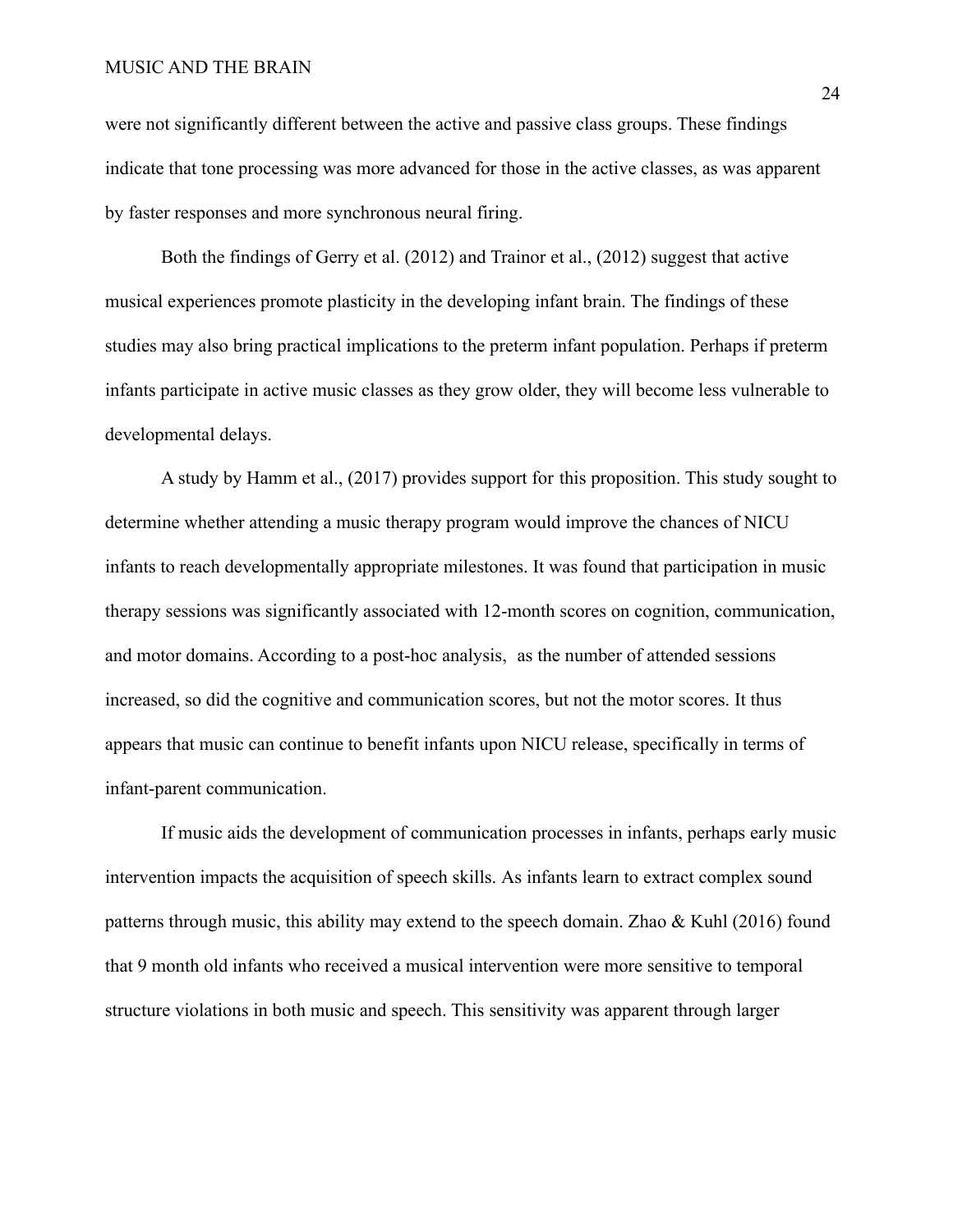mismatch responses. As the pattern detection skills in the music condition were able to generalize to the speech condition, early music intervention may therefore aid language development.

In addition to enhancing speech skills, structured music classes may also boost the general social development of infants. Standley et al. (2011) found that infants and toddlers in a structured music class spent more time attending to their peers when engaging in musical activities. Therefore, it could be argued that structured musical activities may facilitate early interactions between infants and their peers. Structured music classes may also enhance the development of attention span, given that music was able to elicit attentional responses.

Based on the findings of the previously described studies, it is apparent that music classes benefit the developing infant brain. This is true, as infants have been shown to display enhanced musical perception, speech processing, and social development upon attendance of music classes. Knowing these positive impacts, parents may be encouraged to engage their infants in musical activities as early on as possible. To maintain healthy brain growth, infants should continue to receive musical exposure as they mature into young children.

## **Benefits of early musical training**

## *Brain differences among musically trained vs. untrained children*

An ideal way for young children to engage with music is by actively practicing a musical instrument, or receiving vocal training. Various studies have examined the impact of music training on the brain development of young children. This impact is most clearly observed by comparing brain differences between musically trained versus musically untrained children. Among the most obvious differences relate to enhanced development of auditory processes.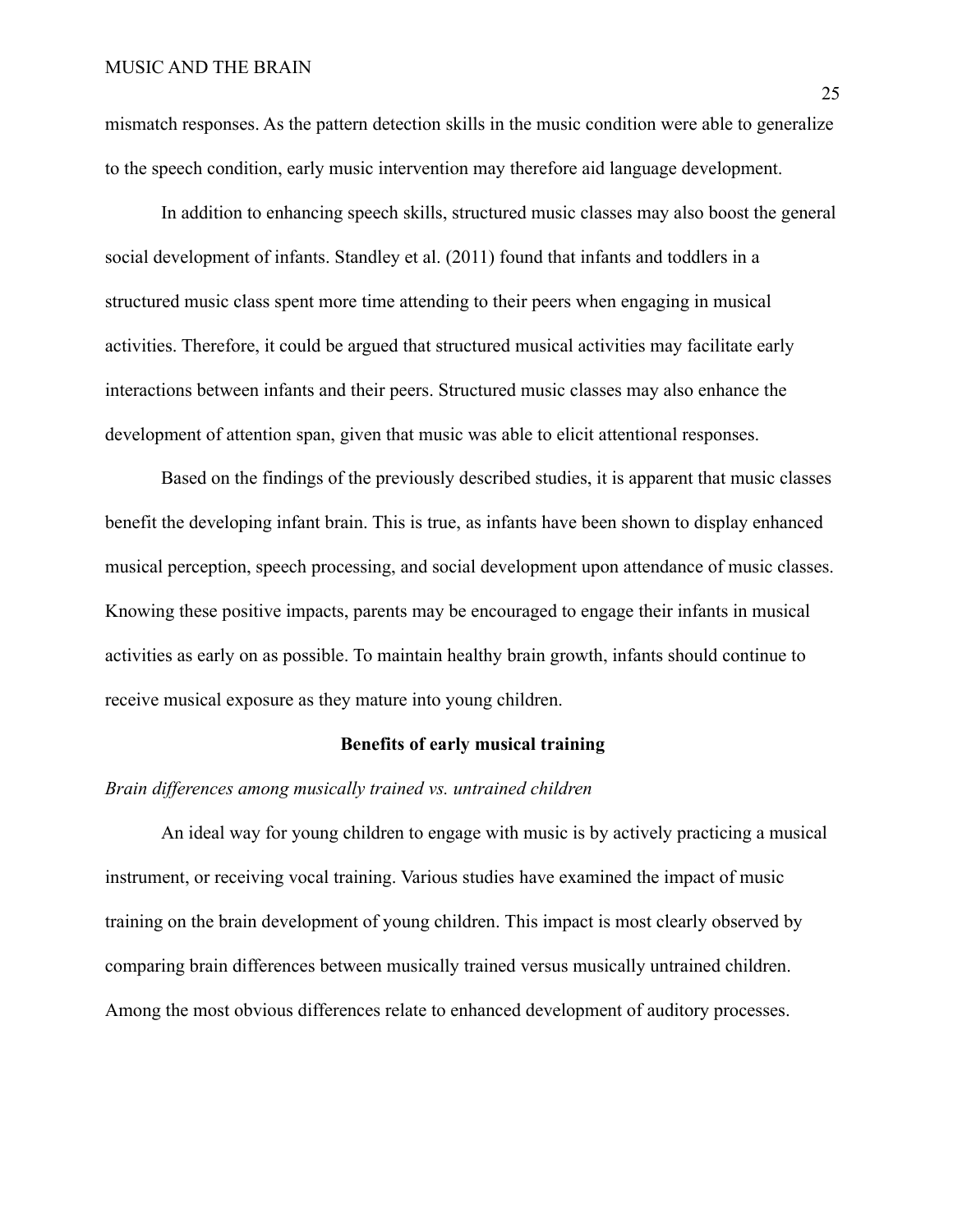Habibi et al. (2016) found that children who received musical training displayed more robust changes in ERP components when completing tonal and pitch perception tasks, compared to those who were not musically trained. In accordance with the previously discussed findings of Putkinen et al. (2019), Habibi et al. (2016) also found enhanced pitch perception among musically trained children. Specifically, musically trained children were found to be more sensitive to devient tone pairs than those in the control group, at a later processing stage. These findings suggest that the auditory processing mechanisms of musically trained children mature at a more accelerated rate than those who do not receive musical training. This maturation is important for the general development of language, speech, and social interaction. Therefore, children may be given a developmental boost in these domains when they engage in musical training. *Transferable benefits of early musical training: Working memory*

There is clear evidence to suggest that skills gained through musical training can extend to non-music related domains. Fujiuoka et al. (2006) found that children who took part in a year of musical training showed enhanced behavioral performances in musical discrimination and non-musical working memory. These improvements were not apparent among comparison groups who did not take part in musical training.

This particular study is significant, as it is the first to show that brain responses and cognitive abilities of musically trained children can change over the course of a year. Therefore, one benefit to early musical training may be that it leads to long term benefits towards brain development. Due to the long-term and transferable benefits it provides, early musical training should be thought to maintain optimal brain growth throughout the course of development.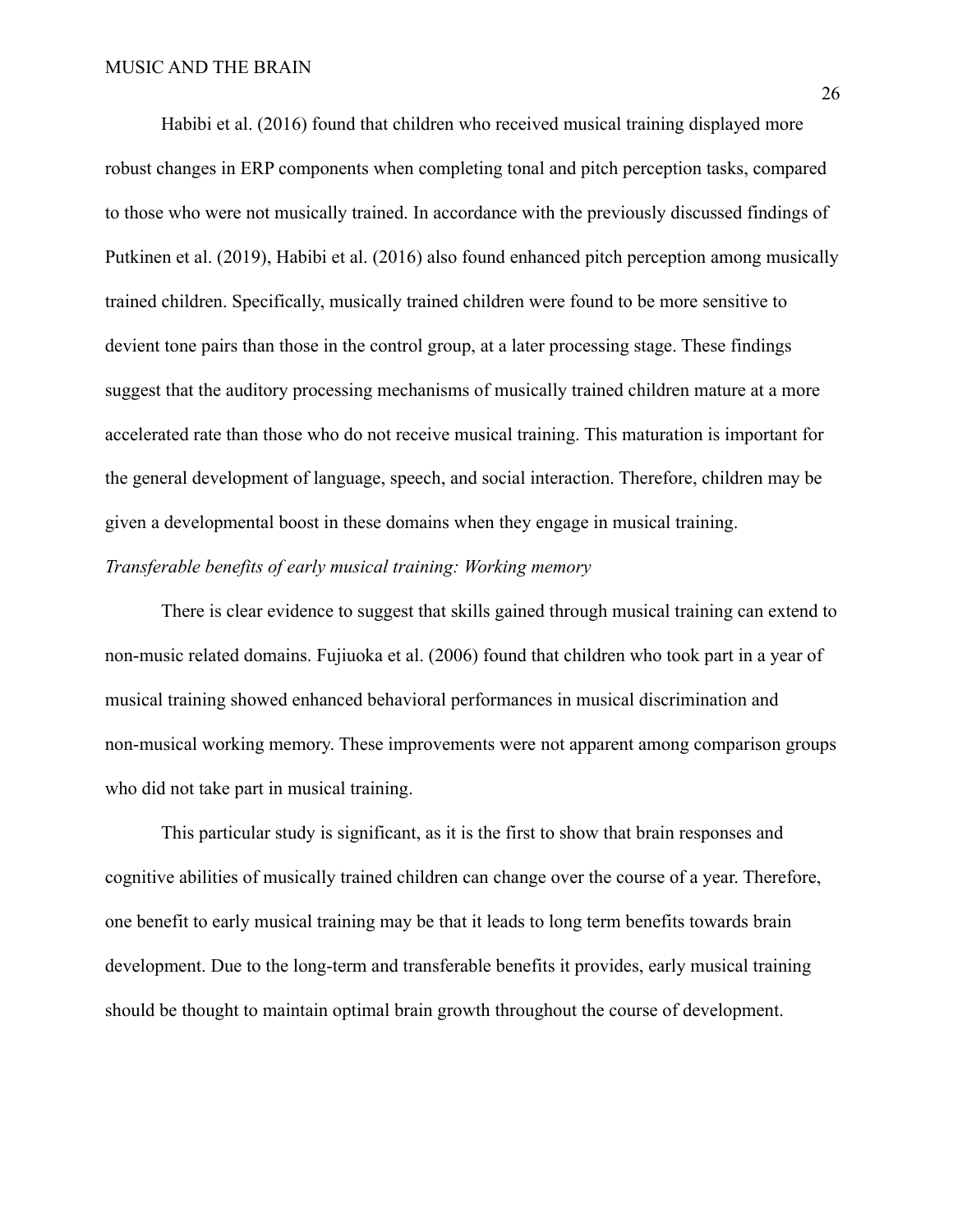Further evidence suggests that musical training provides transferable benefits to working memory abilities. In accordance with the findings of Fujioka et al. (2009), Saarkivi et al (2019) found that children with a musical background outperformed children without a musical background on working memory tests. Working memory may be enhanced among musically trained children because learning a musical instrument utilizes working memory processes, such as learning and memorizing certain sequences of tones. Considering that Saarkavi et al. (2019) found the differences in working memory performance to be most profound among younger children, musical training may have the most significant impact during early stages of development. Perhaps if the working memory capabilities of children are boosted as a result of early musical training, they will ultimately lead to success in other learning domains. Language may be one of these domains, considering that previously discussed studies found enhanced language development among infants engaged in active musical training. *Transferable benefits of early musical training: Language development*

Given that infants can learn to extract elements of speech through continual music exposure, it is logical to presume that musical training can enhance a child's ability to understand and articulate language. Dittinger et al. (2017) provides support for this possibility, finding that musical training positively influenced word learning among children ages 8-12. During a phonological categorization task, musically trained children were found to exhibit faster modulations of N200 and FN400 amplitudes after only a few minutes of picture-word associative learning. Based upon these quick modulations, it appears that musical training helps to speed the process of encoding the meanings of novel words. According to behavioral and electrophysiological data, musically trained children made fewer errors than controls in both the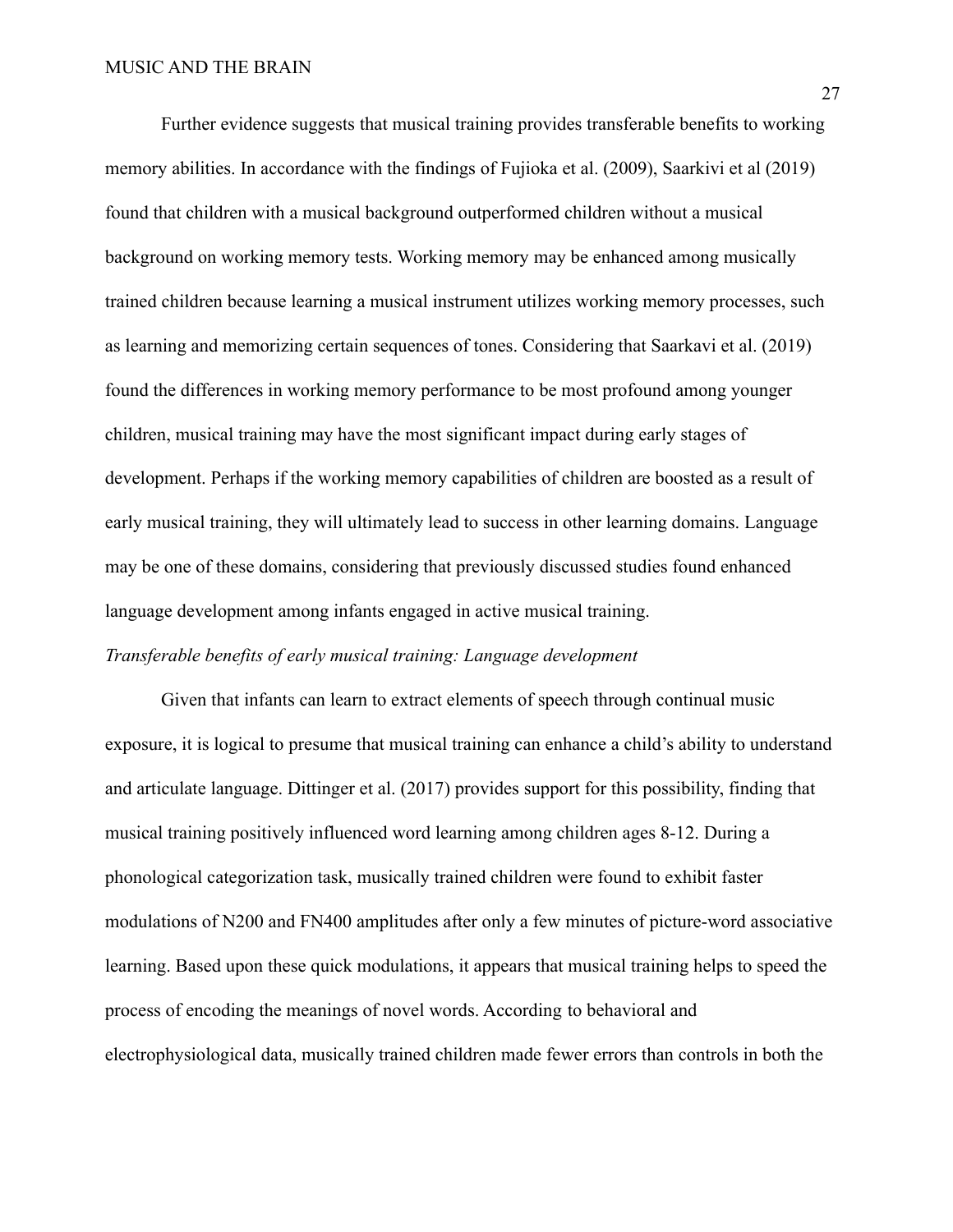matching and semantic tasks, suggesting that they learned the meanings of novel words more efficiently than controls. Music training may also be associated with clearer and more stable phonological representations, since the level of performance in the phonological categorization tasks was higher in musically trained children. Therefore, it is arguable that musical training may boost a child's competence in language learning domains.

## **Music and speech/language development**

With there being a potential relationship between musical training and language development, music interventions may be effective for individuals with language-related impairments. Before exploring this possibility, the relationship between music and speech and language processes should be examined in further depth. Although music and language involve distinct cognitive processes, both rely on a common pool of neural resources (Patel, 1998). Patel (1998) proposes these resources to involve structural integration in working memory. For example, both music and linguistic processing involve continuous prediction and integration of events into a perceived relational structure in working memory. Essentially, both processes require the mind to integrate incoming elements with previously remembered elements, in order to understand how new information relates to what is already known

Further, it appears that there are shared neural resources involved with music and language processing. This is true, as the P600 potential has been found to be involved with musical processing, in addition to language processing. The P600 potential is an ERP component that is elicited by words that are difficult to integrate structurally into sentences. When examining brain responses to incongruities in both language and music there have been found to be P600s that are similar in polarity, amplitude, and scalp distribution (Patel, 1998). This finding suggests that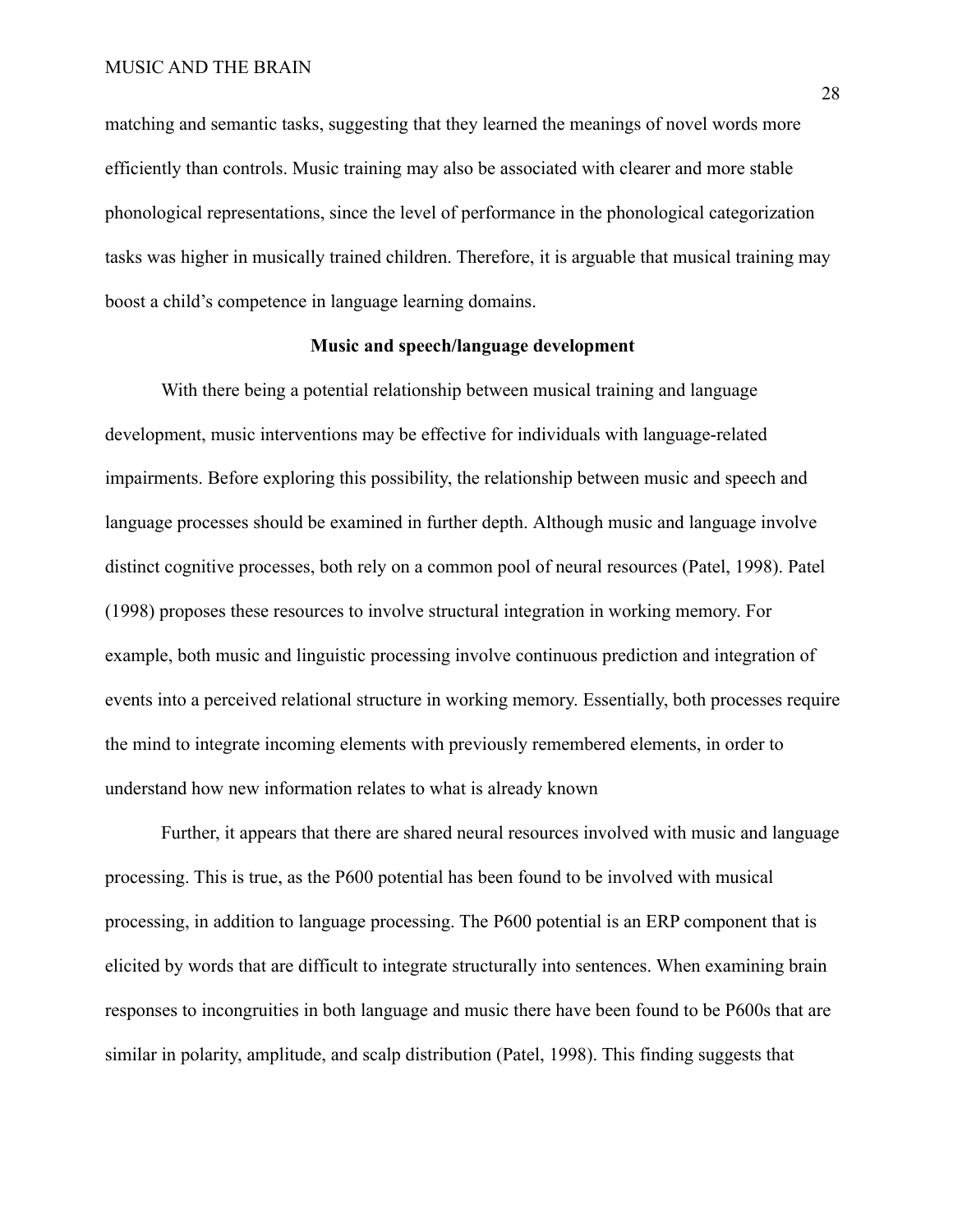music and language processes involve the same neural mechanisms. Perhaps these shared neural mechanisms may serve to explain why music can enhance language development.

Incorporating verbal elements into musical interventions may be most effective with regards to enhancing a child's speech skills. A survey study conducted by Baclija (2019) found that preschool teachers perceived childens' speech development to be enhanced by musical activities containing verbal elements. These elements include singing, rhyming, counting, and repetition. For the most robust speech/language development, Baclija (2019) therefore suggests that musical interventions include rhythmic speech and melodies with accompanying singable text.

Singable text may be particularly effective in terms of enhancing speech perceptive abilities. This appears to be the case among hearing-impaired children. Torppa et al. (2010) found that children with cochlear implants who sang regularly at home and whose parents sang for them at an early age perceived speech in noise better than comparison children. Comparison children also used cochlear implants, however they did not have such singing experience. Hearing impaired children with singing experience also demonstrated faster attention shifting towards all changes in musical timbre. Thus, it is arguable that singing experience can improve the speech perception of children who use cochlear implants. It is possible that the motor movements involved with singing are what improves sensitivity to stressed syllables in speech. Further research may wish to inquire whether singing interventions enhance the general speech perceptive abilities of young children, in addition to those with specific impairments.

Beatboxing is another type of vocally produced sound that uses similar anatomical processes as singing. These anatomical processes involve fine control of the pharyngeal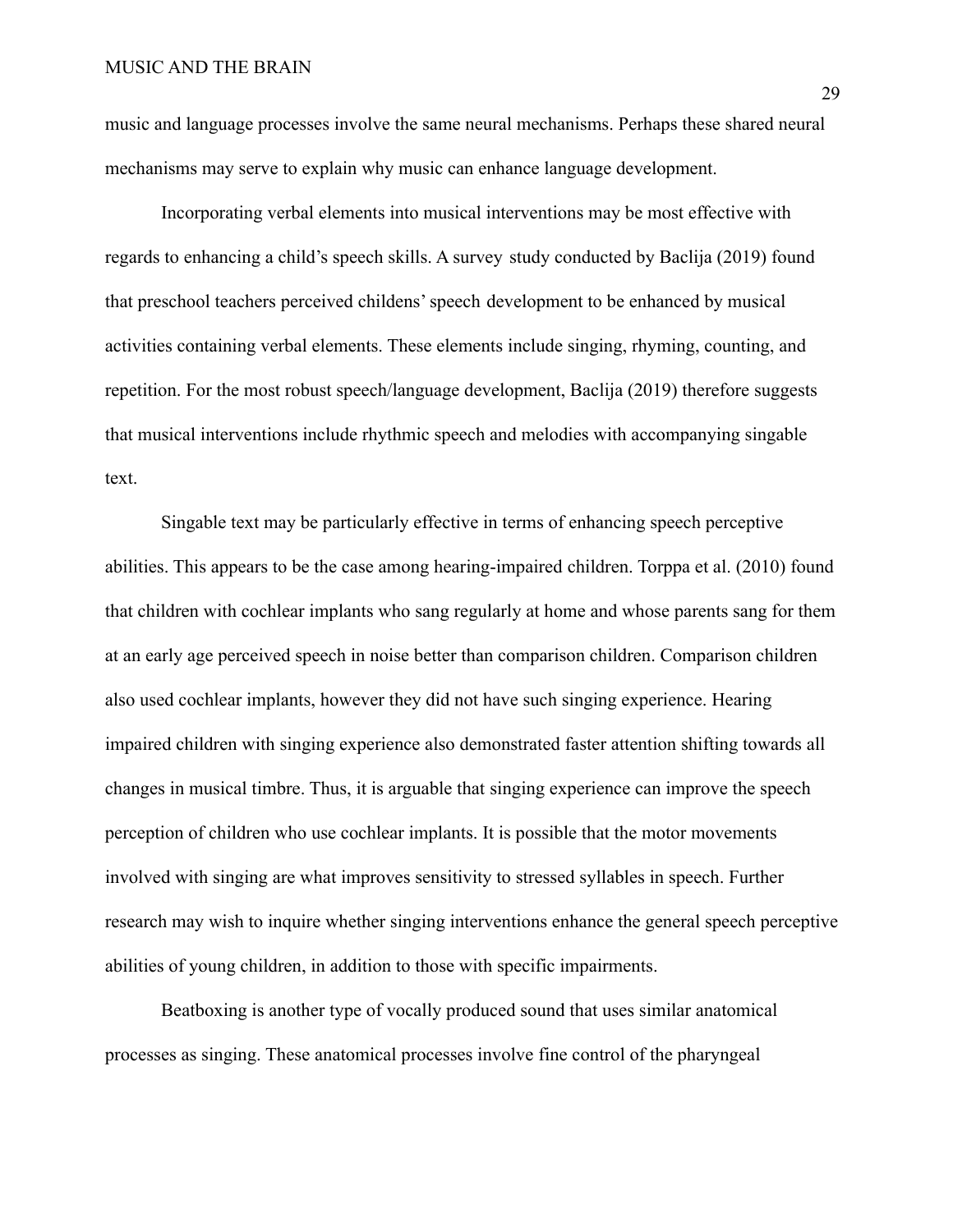musculature and elongation of the vocal tract (Sapthavee et al., 2014). There is evidence to suggest that beatboxing can aid speech production. Icht (2018) found that individuals with intellectual disability (ID) demonstrated increased articulation accuracy when participating in a music intervention involving beatboxing. Controls who did not participate in the intervention did not display as profound improvements in articulation accuracy. The beatboxing intervention also led to a larger increase in scores for vocal loudness, shimmer (i.e. cycle-to-cycle variations of waveform amplitude for sustained phonation), and HNR (i.e. ratio of the harmonic part to the energy of the remaining part of the signal). Given the positive effects of both singing and beatboxing, it appears that the utilization of vocally produced sounds is generally effective with regards to enhancing speech processes.

## *Music and speech: Parkinson's Disease*

Singing may be a particularly useful communicative intervention for individuals with Parkinson's Disease (PD). PD falls under the broad umbrella of dementia, which consists of disorders involving pervasive, progressive, and irreversible decline in cognitive function (Hamdy et al., 2019). PD specifically involves issues related to movement; these issues include tremors, bradykinesia, and rigidity (Dauer & Przedborski, 2003; Harris et al., 2016). It is also common for patients to exhibit a variety of speech impairments (Harris et al., 2016). Interestingly, these impairments are not apparent while patients are singing. Harris et al. (2016) found no significant linguistic differences between PD patients and healthy controls when both groups were asked to sing familiar and improvised melodies. This finding was true with respect to mean pitch, pitch range, pitch variability, and tempo. When asked to recite speech tasks, however, PD patients were found to exhibit significantly slower speech rates and decreased pitch variability in speech,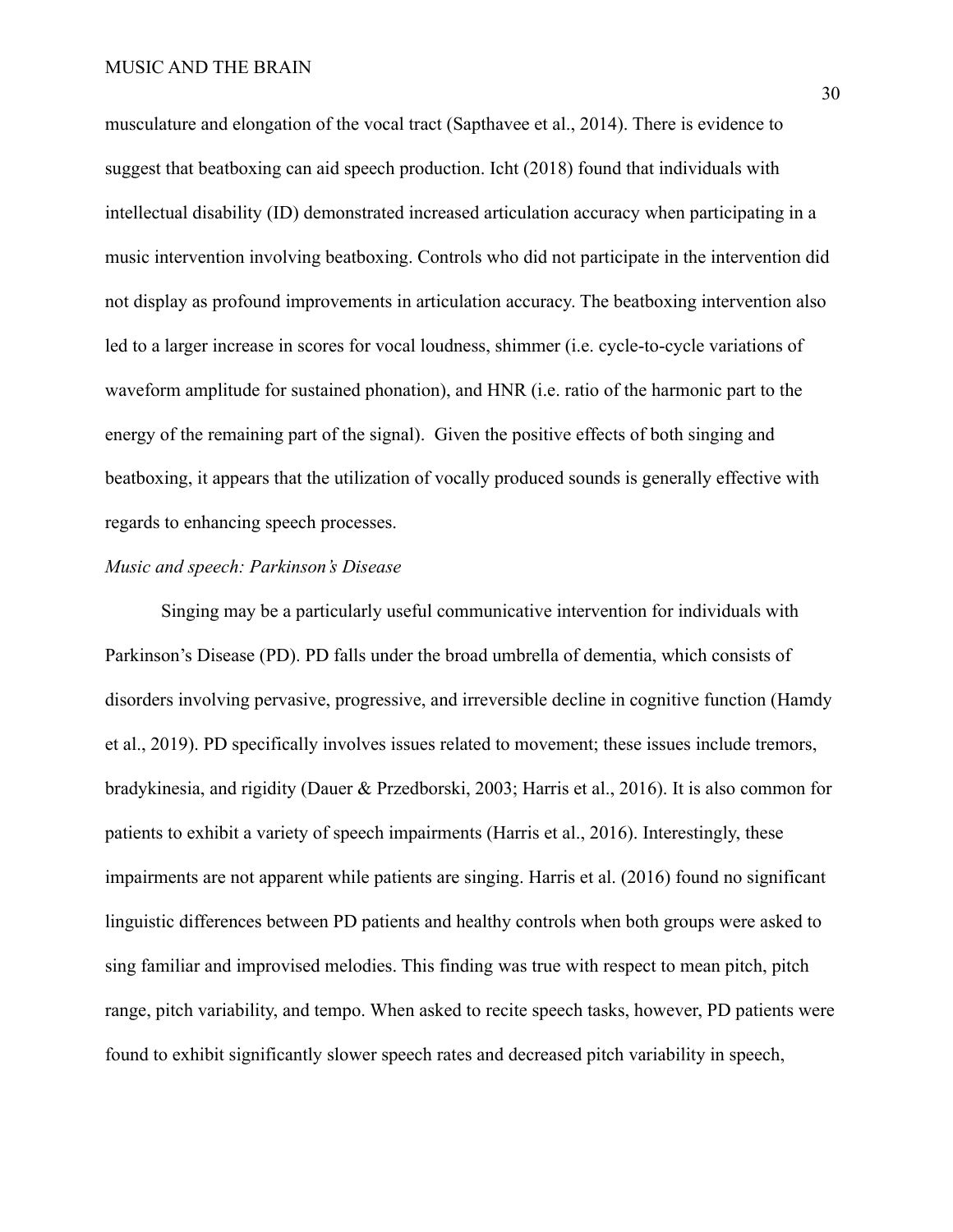compared to controls. Since language abilities appear to be preserved while a PD patient is singing, interventions involving singing may therefore help to facilitate the communicative functions of PD patients.

The findings of Harris et al. (2016) also highlight the important distinctions between speech/language and music processes. While it is true that speech/language and music processes share similar neural resources, they may be differentially impacted by motor control disorders, such as PD. Still, speech/language and musical processes may share enough resources so that music is able to act as an effective speech and language intervention. Much of the speech/ language difficulties experienced by PD patients are linked with the broader motor impairments of the disease (Ramig et al., 2008). Given that music interventions appear to improve the speech/language impairments of PD, it may be further inquired whether similar interventions can facilitate the motor processes of PD patients.

#### **Music and motor processes: Parkinson's disease**

As was discussed previously in this review, music is able to interact with motor-associated areas of the brain. This interaction may allow for music interventions to facilitate the motor functioning of PD patients. The rhythmic qualities of music may be most beneficial to motor functioning. When assessing participants as they completed rhythm tapping tasks, Chen et al. (2006) found interactions between the posterior superior temporal gyrus and dorsal premotor cortex. They propose that activity in these posterior regions may be related to the detection of the emerging pattern of metric saliency. The superior temporal gyrus is suggested to encode the pattern of metric rhythms, while activity in the dorsal premotor cortex is suggested to integrate the auditory information with temporally organized motor actions. Taken together, the metric

31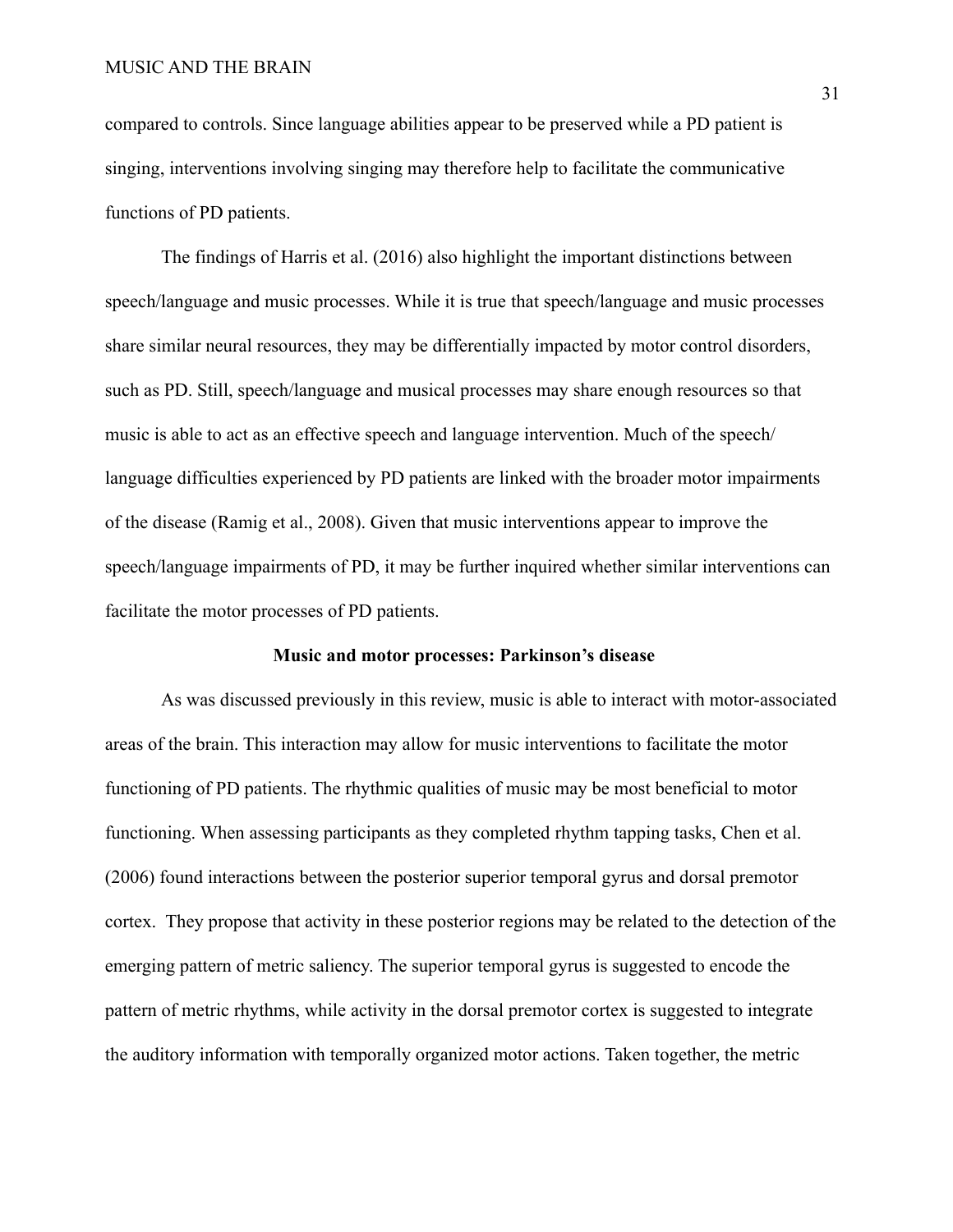structure of a rhythm appears to be an effective cue in driving motor behavior. If certain rhythmic qualities are able to drive certain motor actions, it is plausible to speculate that music can aid motor control.

## *Rhythmic auditory stimulation*

Prior studies have in fact assessed the ability of external rhythms to prime movement areas of the brain in PD patients (Rose et al., 2019). This assessment involves a therapeutic strategy called rhythmic auditory stimulation (RAS). RAS uses metronomes or rhythmically enhanced familiar music to provide external cues for improving gait. For example, an individual will try synchronizing their footsteps to a steady metronome or musical beat while walking (Ready et al., 2019).

Using RAS, Thaut et al. (1996) were able to increase cadence, stride length, and symmetry in gait patterns of PD patients. The RAS intervention consisted of walking a flat surface, stair stepping, and completing stop and go exercises to rhythmically accentuated music at three different tempos. On average, PD patients who underwent RAS training improved 25% in gait velocity for flat surface and incline walking. Participants who engaged in self-paced training also demonstrated improved gait velocity, however to a lesser extent than those in the RAS training group. Participants who did not receive training were not found to show any improvement. As improvements were apparent after only a 3 week period, RAS may provide benefits over a relatively quick span of time.

It is also important to note the neurophysiological mechanisms underlying the sustenance of gait improvement, following RAS intervention. Calabro et al. (2019) investigated these mechanisms by correlating EEG changes with behavioral (gait) changes following an RAS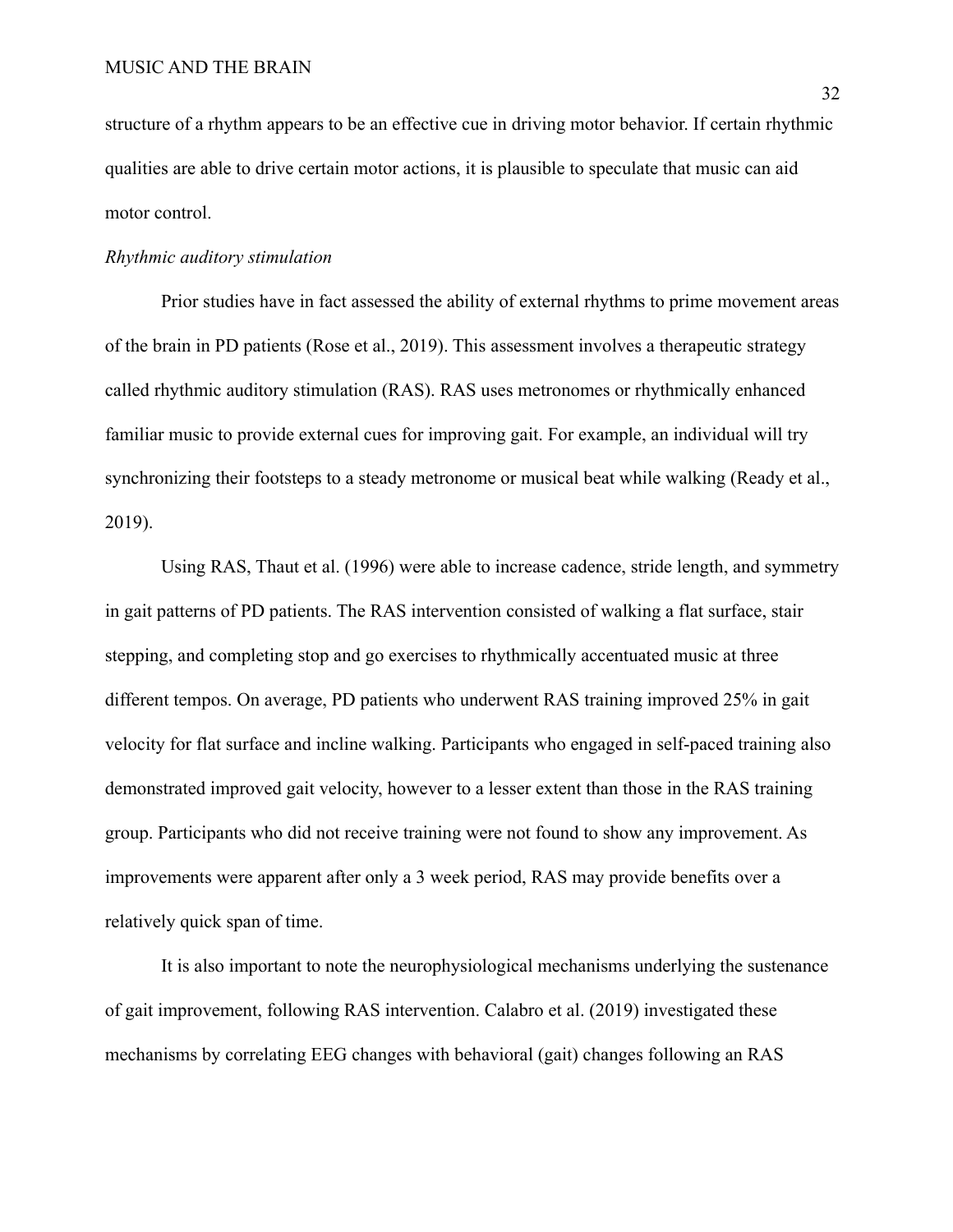intervention. Observed clinical improvement in gait quality, balance, and number and length of strides was found to be associated with greater improvement of fronto-centro parietal/temporal electrode connectivity, compared to those who did not take part in RAS gait training. Thus, RAS may be a useful intervention for PD, specifically because it leads to long term improvement at the neurological level.

Beyond gait performance, RAS has also been shown to improve the entrainment and synchronization of individuals with PD. However, this improvement may only be apparent when musical melodies are implemented within the RAS intervention. When comparing different types of auditory cues and movements during RAS training, Rose et al. (2019) found that musical melodies were more useful than metronomes in regards to synchronizing movements and maintaining entrainment in the absence of heard cues. This finding may have been the case because the musical melodies were more memorable and therefore more predictable to listeners. Moreover, it is possible that the previously discussed concept of INMI played a role in this finding. The memorability and predictability of music may enable patients to experience an INMI episode, which consequently aids the process of entrainment in the absence of external stimulus. In this way, it is arguable that the clarity and familiarity of music, in addition to its underlying rhythm, are important to RAS interventions.

## *Musical Sonfication*

*Musical sonification* (MS) can also be used to facilitate the motor behaviors of PD patients. MS involves transforming kinematic variables, such as handwriting into music. Its purpose is to improve perception of movement irregularities (e.g. when the music changes) and to provide auditory guidance (e.g. when the music does not change;Veron-Delor et al., 2019).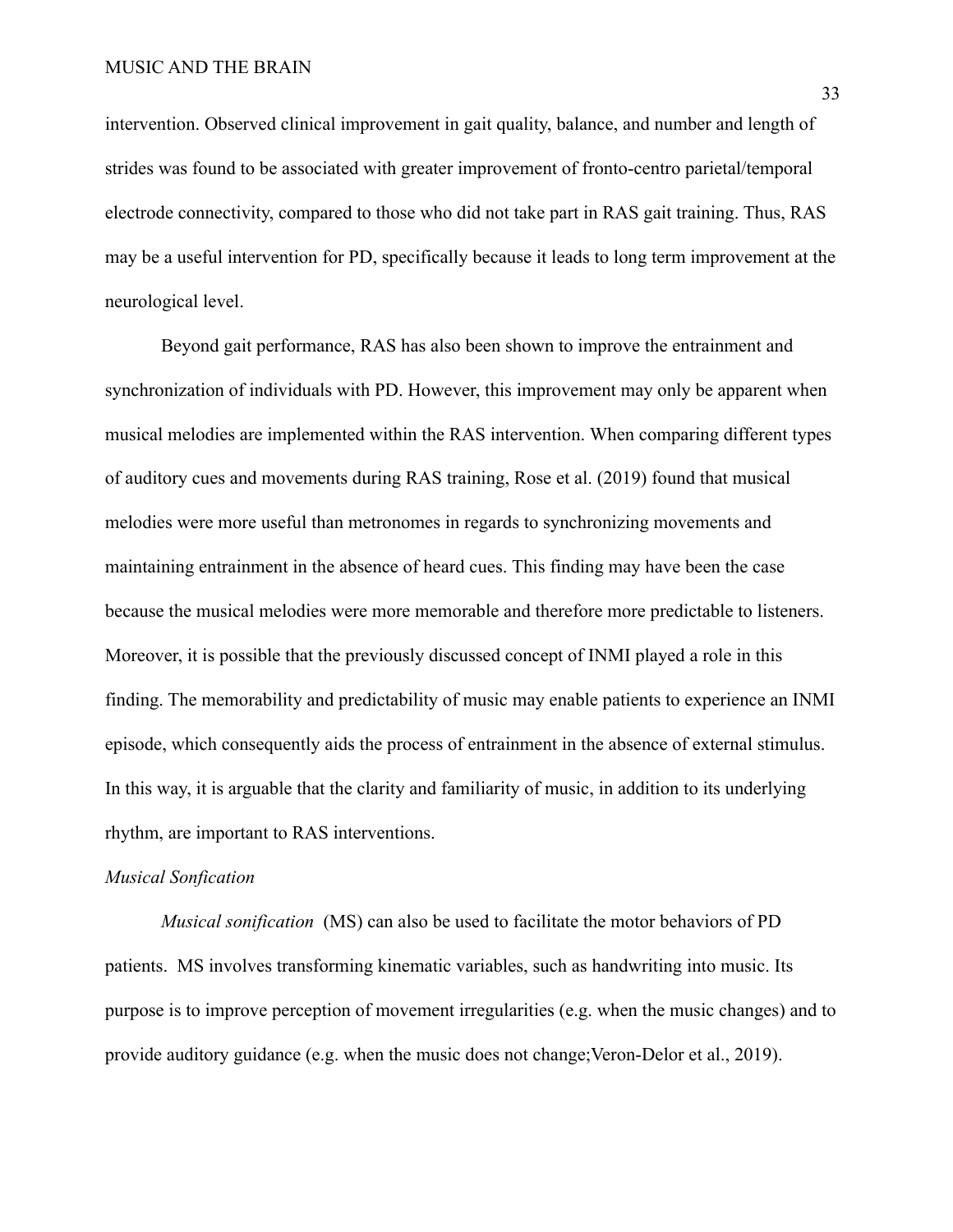Veron-Delor et al. (2019) found that both background music and MS increased the movement frequency of PD patients during a handwriting task. When participants completed the task in complete silence without background music or MS, no such improvements were apparent. These findings further suggest that the most robust improvements in PD symptoms occur when music is incorporated within therapeutic interventions.

## *Music and Parkinson's disease: General discussion*

Music can overall be thought to provide a wide range of benefits to PD patients, depending upon the manner in which it is implemented. It specifically appears that the rhythmic qualities of music are helpful in regards to enhancing the patient's movement synchronization, gait, and entrainment. As interventions involving music appear to have resulted in superior improvements for PD patients than those without musical components, music interventions should be advocated for in the treatment of PD. Given the apparent success of music therapy in the treatment of PD, it may be further explored whether music therapy is effective in the treatment of Alzheimer's Disease (AD), another neurodegenerative disease that falls within the umbrella of dementia.

## **Music and memory processes: Alzheimer's Disease**

Alzheimer's Disease (AD) is the most common form of dementia and involves progressive disorientation, memory loss, speech disturbances, and personality disorders (Martone  $\&$ Piotrowski, 2019). Although there is currently no found cure for AD, evidence suggests that music therapy can effectively manage its symptoms. Interestingly, music-induced emotions and memories have been found to be preserved in Alzheimer's patients. Through a series of studies, Cuddy et al. (2015) found that patients with mild to moderate AD preserve musical engagement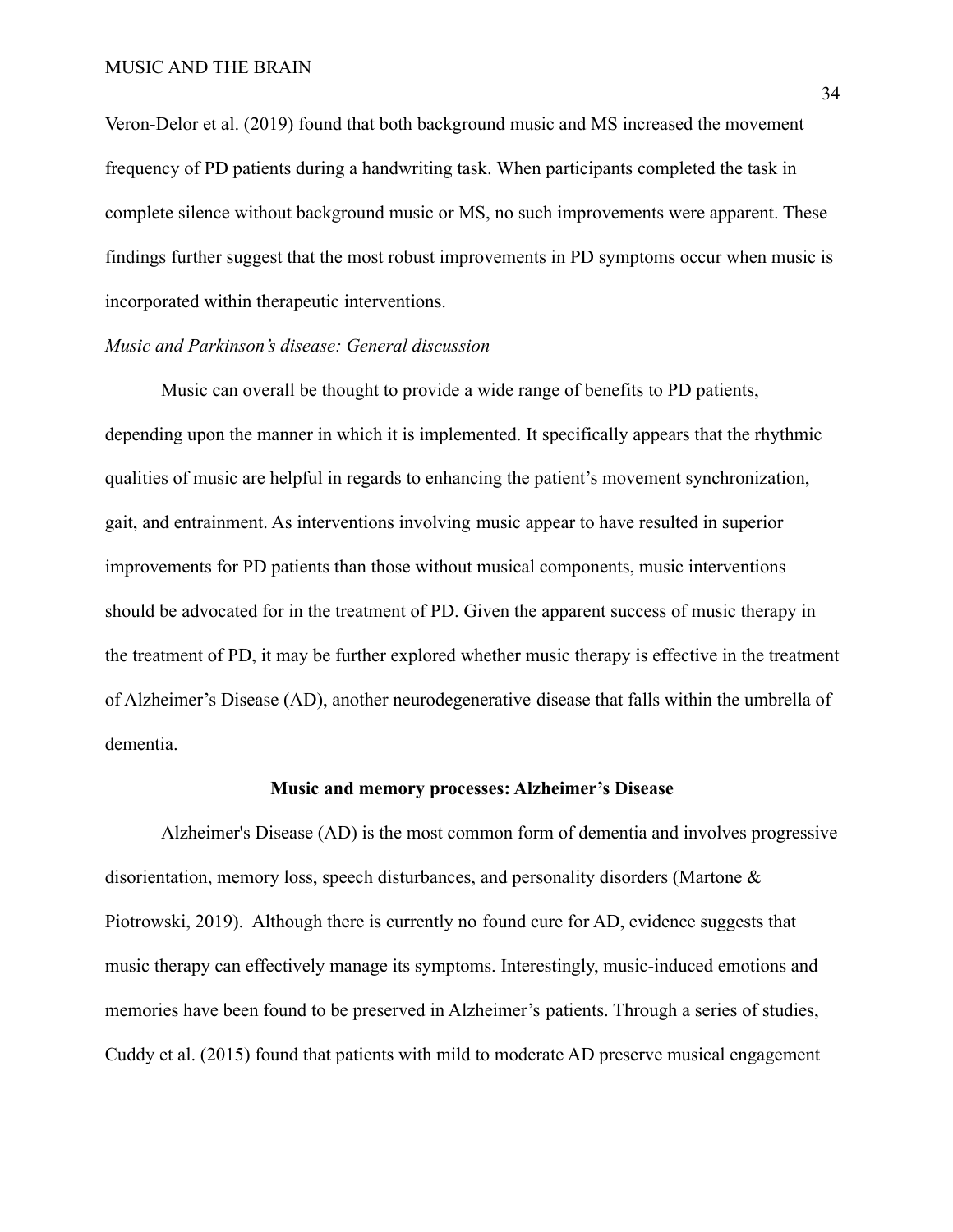and musical seeking, despite cognitive loss. For example, patients would demonstrate familiarity with a tune by correctly singing along with it and continuing to sing after the tune stopped. They also demonstrated an ability to detect pitch violations in familiar melodies by grimacing or frowning upon the occurrence of these violations.

Familiar music has also been found to evoke personal autobiographical memories for Alzheimer's patients. In one study, Cuddy et al. (2015) found that for AD patients, the percentage of tunes yielding music-evoked autobiographical memories (MEAMS) did not significantly differ from healthy controls. Additionally, Samson et al. (2012) found that AD patients exhibited impaired learning and recognition of unfamiliar melodies during immediate and delayed recognition tasks, however they were accurate in their initial familiarity judgements

Each of these findings suggest that the musical lexicon-- that is, a system containing the representations of specific musical phrases one has been exposed to during their lifetime (Peretz et al., 2009) may be spared in patients with AD. The musical lexicon is also linked with emotion expressive analysis, which may activate memories in the phonological lexicon. Music may thus serve as an effective tool for restoring memory in AD patients, whether this memory relates to knowledge about musical structure, or to more personal experiences.

There is neurological evidence to illustrate why some aspects of musical memory are preserved in AD patients. In an examination of the blood oxygen level-dependent (BOLD) activations of healthy patients, Jacobsen et al. (2015) found that the caudal anterior cingulate and the ventral pre-supplementary motor area play a significant role in the encoding of long-known music. In a second experiment, Jacobsen et al. (2015) sought to determine whether these identified brain regions were implicated in the progression of AD. It was found that these regions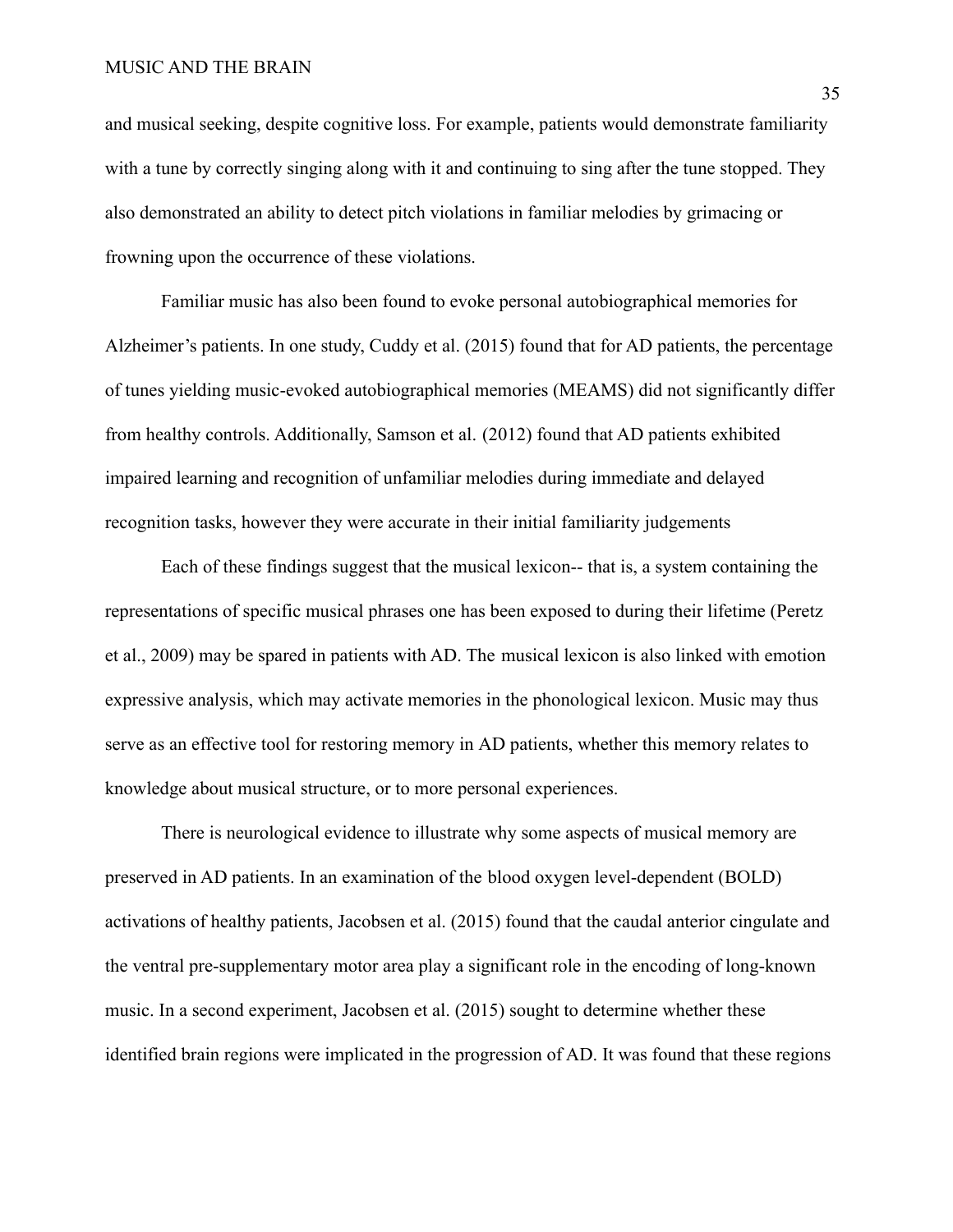showed substantially minimal cortical atrophy and minimal disruption of glucose metabolism, compared to the rest of the brain. As these brain areas appear not to be implicated in the progression of AD, this may explain why some AD patients are able to sing along with familiar music and identify violations in pitch. Therapeutic interventions may thus wish to incorporate music into the treatment of AD patients, as doing so may help to exercise long term memory functions.

#### *Musical interventions for dementia*

Music has in fact been utilized as a therapeutic intervention for dementia patients, with there being various resulting benefits reported. Improved language functioning is one such benefit, perhaps due to the previously discussed interaction between music and language-associated brain regions. Brotons  $\&$  Kroger (2000) found that AD patients who engaged in music therapy sessions exhibited more improved speech content and fluency compared to those who participated in conversational sessions. It may therefore be argued that music is more effective at facilitating the language abilities of AD patients than mere conversation. Music therapy may therefore be an optimal intervention for AD patients, as it appears to facilitate both their memory and language abilities.

Music therapy interventions also appear to improve the behavioral and psychological states of AD patients. Raglio et al. (2008) found that AD patients displayed improvement with regards to delusions, agitation, anxiety, apathy, irritability, and aberrant motor activity following music therapy interventions. AD patients receiving music therapy also demonstrated average improvement in empathetic behavior, as well as a decline in non-empathetic behavior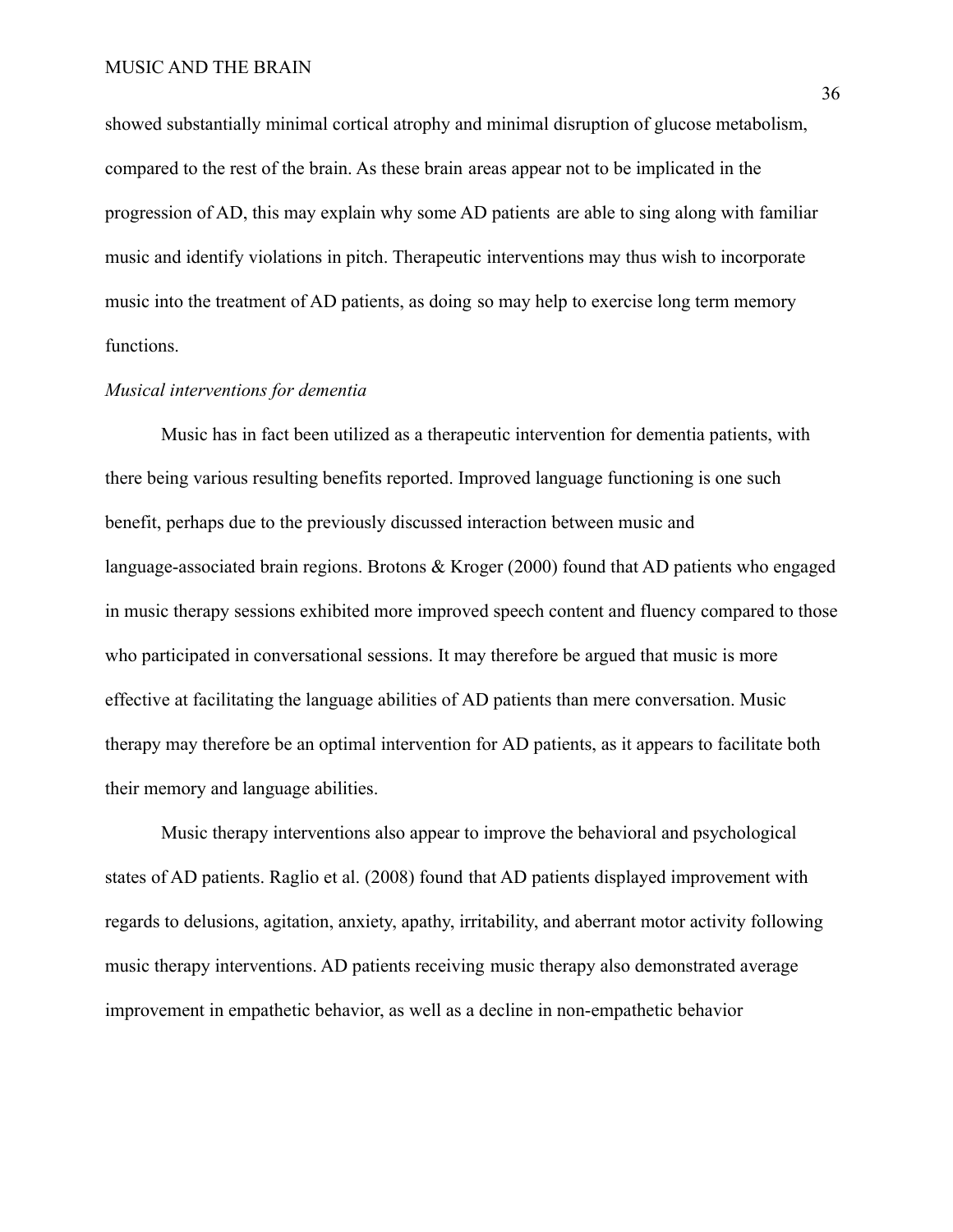respectively. This finding was evident as patients actively participated in the music therapy sessions and formed relationships with the music therapist.

Music therapy may be particularly beneficial for dementia patients in the long term, as Raglio et al. (2008) found that improvements persisted 4 weeks after the intervention was implemented. Chu et al. (2014) also found music therapy to be effective with regards to maintaining improved cognitive functioning and psychological state over time. Yet, this maintend improvement was only apparent among those with mild to moderate, rather than severe dementia. Music therapy may therefore be most effective in the long term for those for mild to moderate cases of dementia.

Still, music therapy may be able provide some physiological and cognitive benefits to those with more severe cases. Takahashi & Matsushita (2006) found systolic blood pressure to be significantly lower among patients with moderate to severe dementia, who had taken part in music therapy 2 years prior. By contrast, blood pressure was found to significantly increase over the 2 year period for those who did not receive music therapy. In addition, intelligence scores were maintained in the music therapy group 2 years after the intervention, whereas scores declined among those who did not receive the intervention. Although music therapy cannot cure dementia, it may effectively manage symptoms and allow for maintend improvement. *Music and dementia prevention*

The efficacy of music therapy as an intervention for dementia prompts the question of whether music can be used to prevent the onset of dementia-related disorders. There is some evidence to suggest that dementia may be less common among those with a musical background. In an interview study with former orchestral musicians, Grant  $& Brody (2004)$  found that no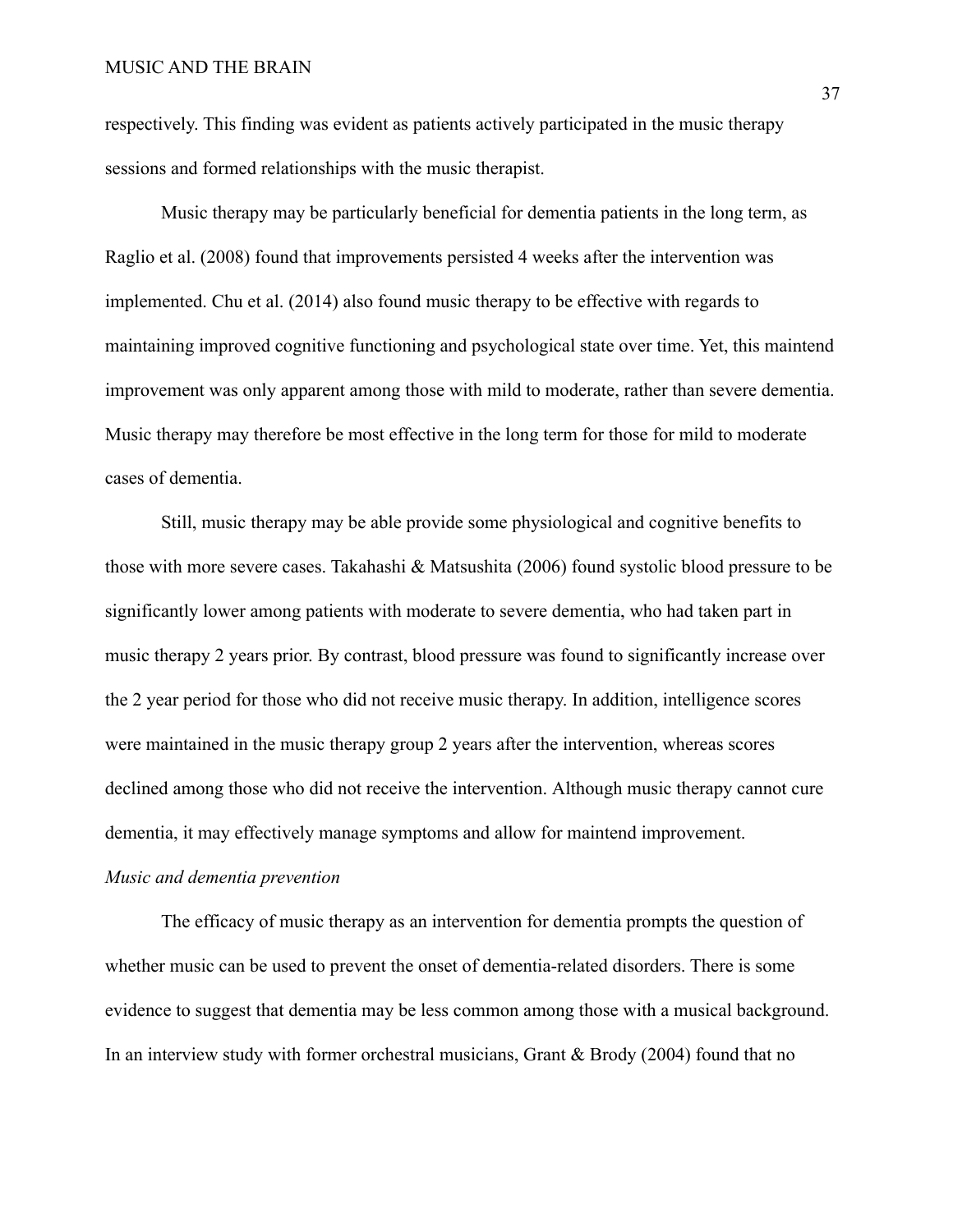#### MUSIC AND THE BRAIN

participants indicated any awareness of a living current or former orchestral musician with either reported or suspected dementia. If dementia is truly less common in former musicians, there may be a possible protective effect of musical experience against the development of dementia.

Music does in fact appear to act as a protective factor for those who may be vulnerable to acquiring dementia. Through a cotwin control study, Balbag et al. (2014) found that twins who played a musical instrument in older adulthood were less likely to develop dementia and cognitive impairment. It is significant that discrepancies in dementia occurrence were found within twin pairs, despite the fact that these individuals shared genetic properties and were raised in the same environment. Musical engagement may therefore lessen the potential for dementia onset, even in spite of genetic and environmental vulnerabilities.

The cognitive benefits resulting from musical engagement may be what specifically prevents the onset of dementia. Hanna-Pladdy and MacKay (2011) found that elderly individuals with at least 10 years of musical training displayed more improved cognitive performance compared to age and education matched individuals with little to no such musical experience. Importantly, there was found to be a linear relationship between years of musical experience and cognitive functioning in advanced age. This finding implied that greater amounts of musical experience led to the most improved cognitive functioning. It is thus plausible to argue that with the more musical experience individuals receive throughout the lifespan, the more long term, age-related benefits they are provided with.

## **Conclusion: the valuable contributions of music**

Each section of this review has outlined various ways in which music interacts with the brain. With these interactions, comes benefits that are applicable to various populations across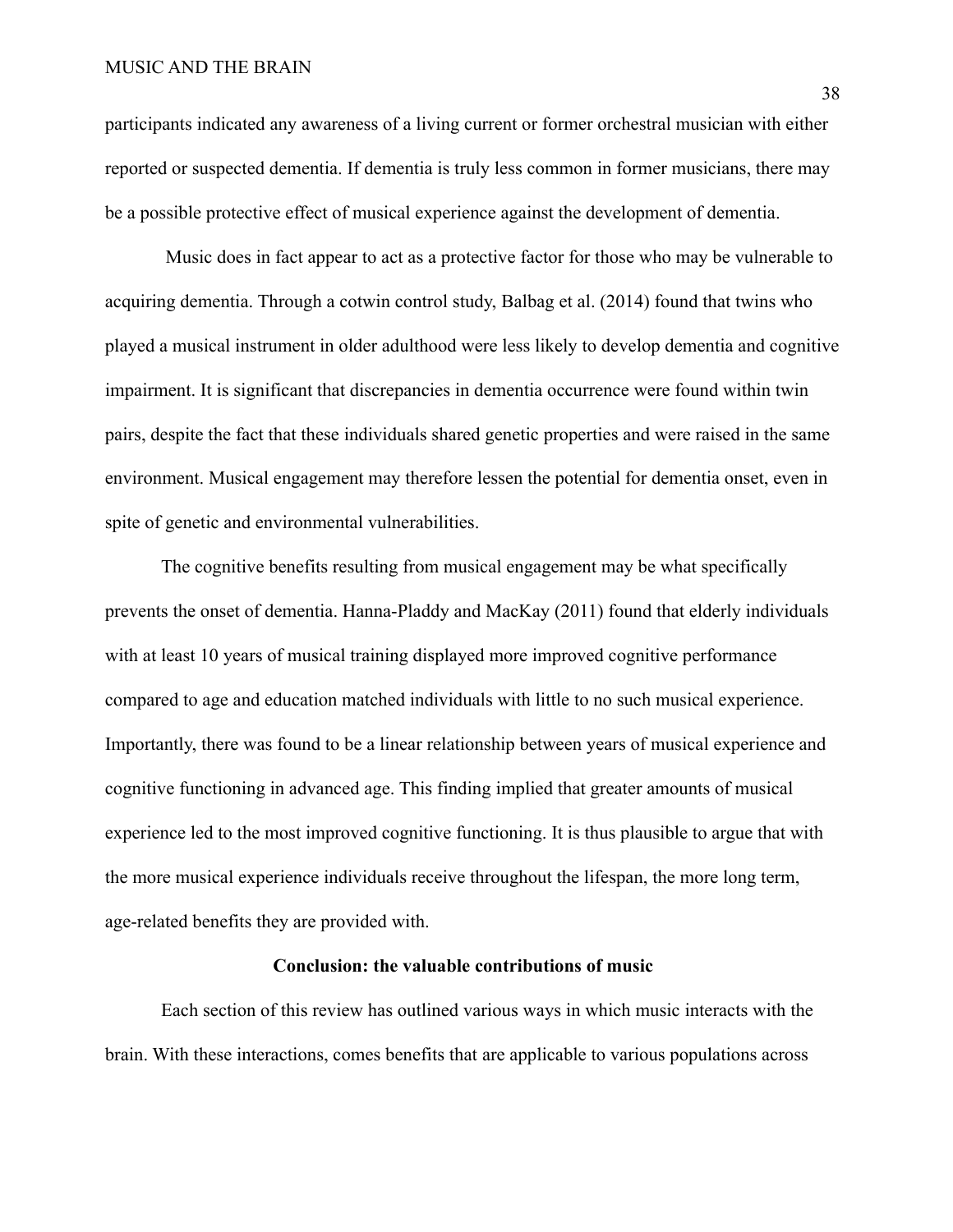#### MUSIC AND THE BRAIN

different stages of the lifespan. By promoting neuroplasticity, music is particularly helpful to the maturing infant brain. Early musical exposure is especially beneficial to preterm infants, whose brains are in a vulnerable, underdeveloped state at birth. Among the general infant population, early musical exposure and activity is able to provide socioemotional and communicative benefits, as well as advanced musical knowledge.

Continuing to engage with music throughout childhood may allow for the maintenance of these benefits. Previously discussed studies have identified faster brain maturation among children who practice musical instruments. This increased maturation has specifically been found within auditory-processing areas of the brain. Childhood musical training has also been found to provide transferable benefits to working memory and language development.

With its ability to enhance language development and memory processes, music can be integrated within therapeutic interventions for individuals who exhibit deficits in these areas. Musical interventions involving vocalization have been associated with improvements in speech perception and production among hearing impaired and intellectually disabled individuals. Musical interventions have also been shown to benefit individuals with Dementia disorders such as Parkinson's and Alzheimer's diseases. While individuals with these diseases exhibit significant motor and/or cognitive impairments, a majority appear not to show preserved abilities within the musical domain. These findings may provide a possible explanation as to why music therapy appears to act as an effective intervention for neurodegenerative diseases.

In regards to Parkinson's Disease, musically-based therapies such as RAS and MS have been effective in improving the fine and gross motor skills of patients. Music interventions have also been found to improve memory process, language abilities, and psychological symptoms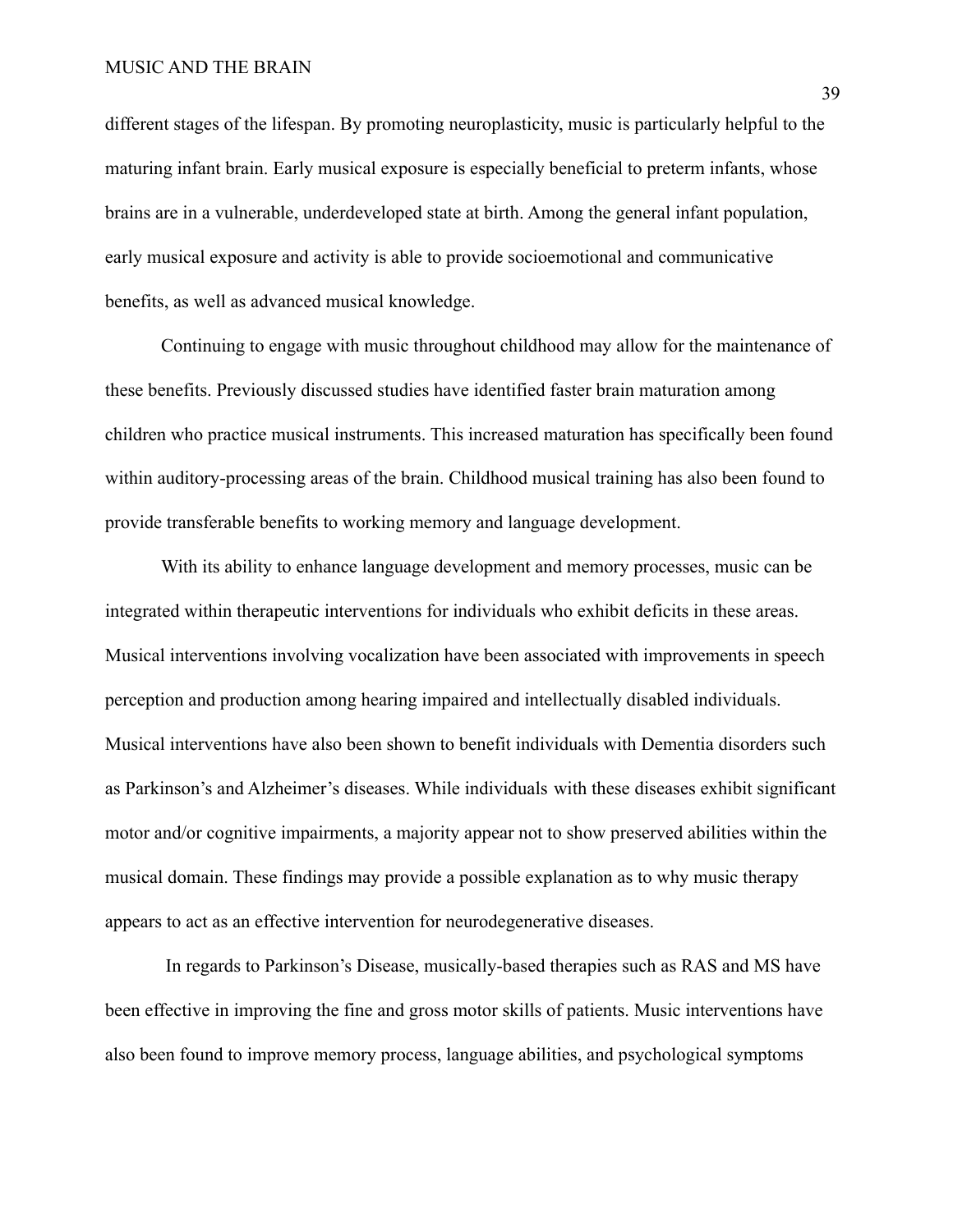among general populations of dementia patients. Of important note is the finding that these benefits can be maintained in the long term, which urges for a particular emphasis on musical interventions for the dementia population. Perhaps most importantly, it appears that greater musical exposure throughout the lifespan lessens the potential for the acquisition of dementia. Thus, it is arguable that music contributes to proper brain functioning throughout the course of human development.

## **Implications: the future of music education**

The argument that continual musical exposure is necessary for proper brain functioning brings practical implications in regards to advancing music-based education programs. Integrating music within the standard educational curriculum will provide children with developmentally enhancing experiences to promote optimal brain growth. Perhaps these early musical experiences may also lessen the potential for neurodegenerative diseases later on in life, as suggested by prior literature.

Unfortunately, many school boards fail to recognize the importance of early musical exposure, with music programs often being first in line to suffer budget cuts (Pergola, 2014). This is greatly due to the high cost of sheet music and instrument purchase and repair (Petress, 2005). In addition, as a result of the No Child Left Behind Act (NCLB) of 2001, music programs have suffered adverse consequences. These include the reduction and elimination of programs, music teachers having to assist with teaching other subjects, and exclusion of academically low-achieving students from music programs (West, 2012).

With music classes being regarded as "specials," school boards may also be less inclined to view them as essential to a student's educational experience. As of 2021, music programs may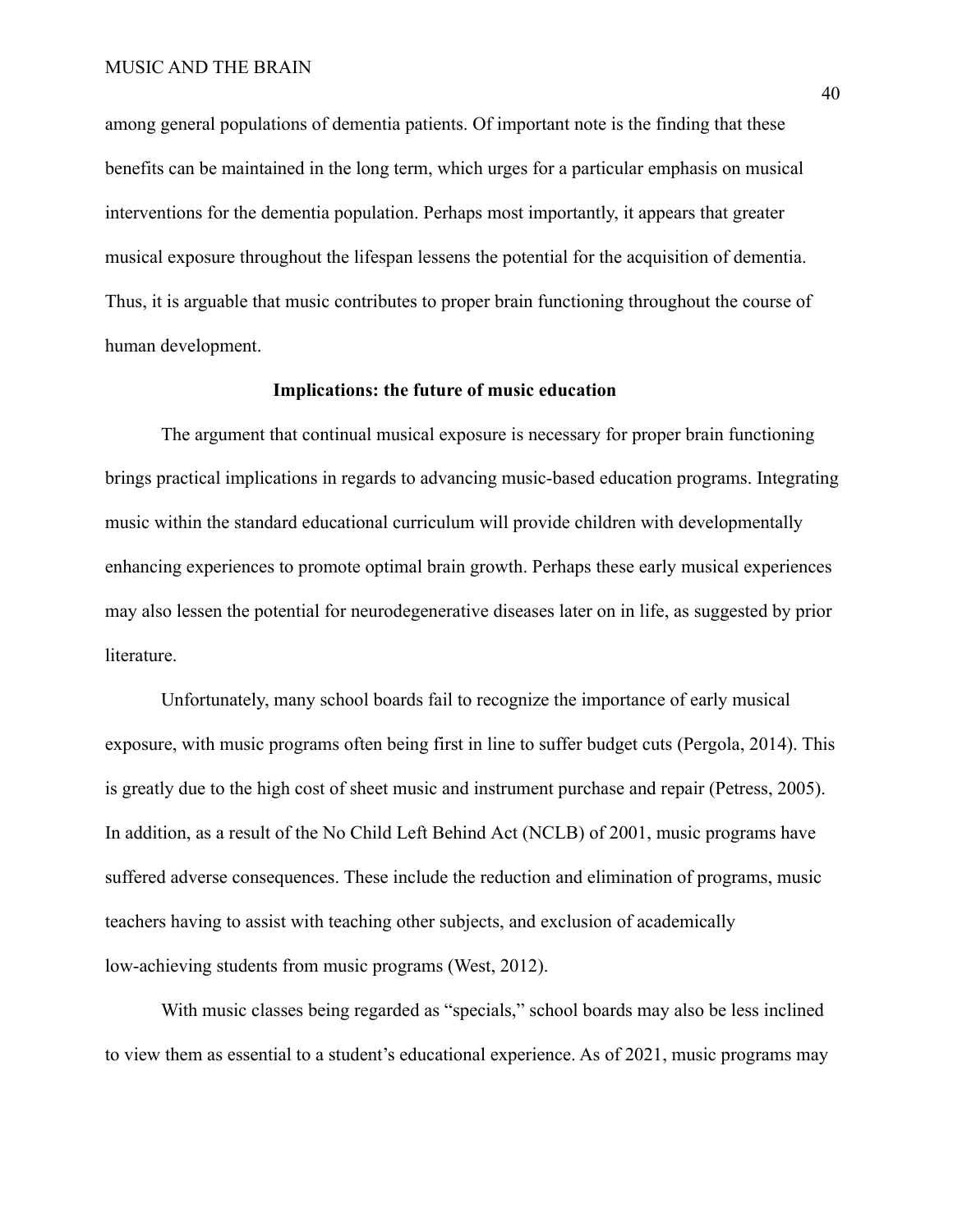## MUSIC AND THE BRAIN

be in especial danger of budget cuts, due to the COVID-19 pandemic. With the world being largely reduced to virtual education, many children (particularly those without access to the internet) are unable to participate in music classes. Group musical performances also prove much difficulty in a virtual format, as the technology often lags and distorts sound (Manila, 2020).

Many music teachers have strategized ways for students to continue their musical engagement, such as by holding outdoor, socially distanced performances (Renken, 2020) and constructing instruments from homemade materials (Geigrich, 2020). Although students are unable to engage with music in the same manner as prior to the pandemic, music continues to remain a significant aspect of their education. For some students facing academic and social challenges, music and other arts function as their only means of an outlet. In addition, students unable to afford music lessons are completely cut off from musical engagement when the school no longer provides it. When music is cut out of a student's educational experience, the student is problematically deprived of experiences that are optimal to their well-being. It is hoped then, that parents and educators will come to recognize the imperative place that music holds within a child's developmental experience.

41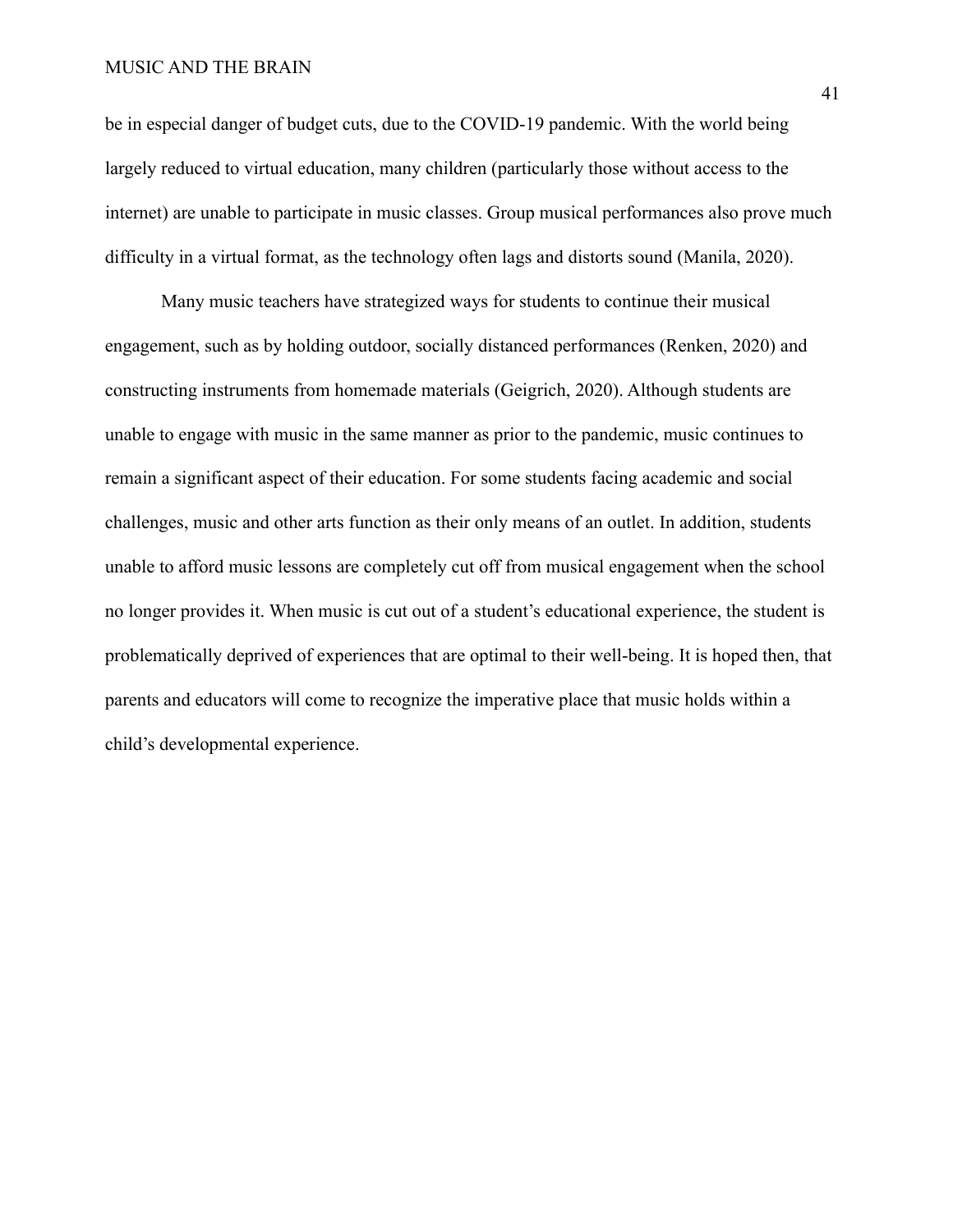#### **References**

- Bačlija, S. (2019). Preschool education students' attitudes about the possible impact of music on children's speech development. *International Journal of Cognitive Research in Science, Engineering and Education, 7*(1), 73-84. doi:10.5937/ijcrsee1901073b
- Balbag, M. A., Pedersen, N. L., & Gatz, M. (2014). Playing a Musical Instrument as a Protective Factor against Dementia and Cognitive Impairment: A Population-Based Twin Study. *International Journal of Alzheimer's Disease*, *2014*, 1–6. <https://doi.org/10.1155/2014/836748>
- Belin, P., Zatorre, R. J., Lafaille, P., Ahad, P., & Pike, B. (2000). *Voice-selective areas in human auditory cortex*. *403*, 4.
- Blood, A. J., & Zatorre, R. J. (2001). Intensely pleasurable responses to music correlate with activity in brain regions implicated in reward and emotion. *Proceedings of the National Academy of Sciences*, *98*(20), 11818–11823. <https://doi.org/10.1073/pnas.191355898>
- Brotons, M., & Koger, S. M. (2000). The Impact of Music Therapy on Language Functioning in Dementia. *Journal of Music Therapy*, *37*(3), 183–195[.](https://doi.org/10.1093/jmt/37.3.183)

<https://doi.org/10.1093/jmt/37.3.183>

- Brown, S., Martinez, M. J., & Parsons, L. M. (2004). Passive music listening spontaneously engages limbic and paralimbic systems: *NeuroReport*, *15*(13), 2033–2037[.](https://doi.org/10.1097/00001756-200409150-00008) <https://doi.org/10.1097/00001756-200409150-00008>
- Burke, M., Walsh, J., Oehler, J., and Gingras, J. (1995). Music therapy following suctioning: four case studies. *Neonatal. Netw.* 14, 41–49.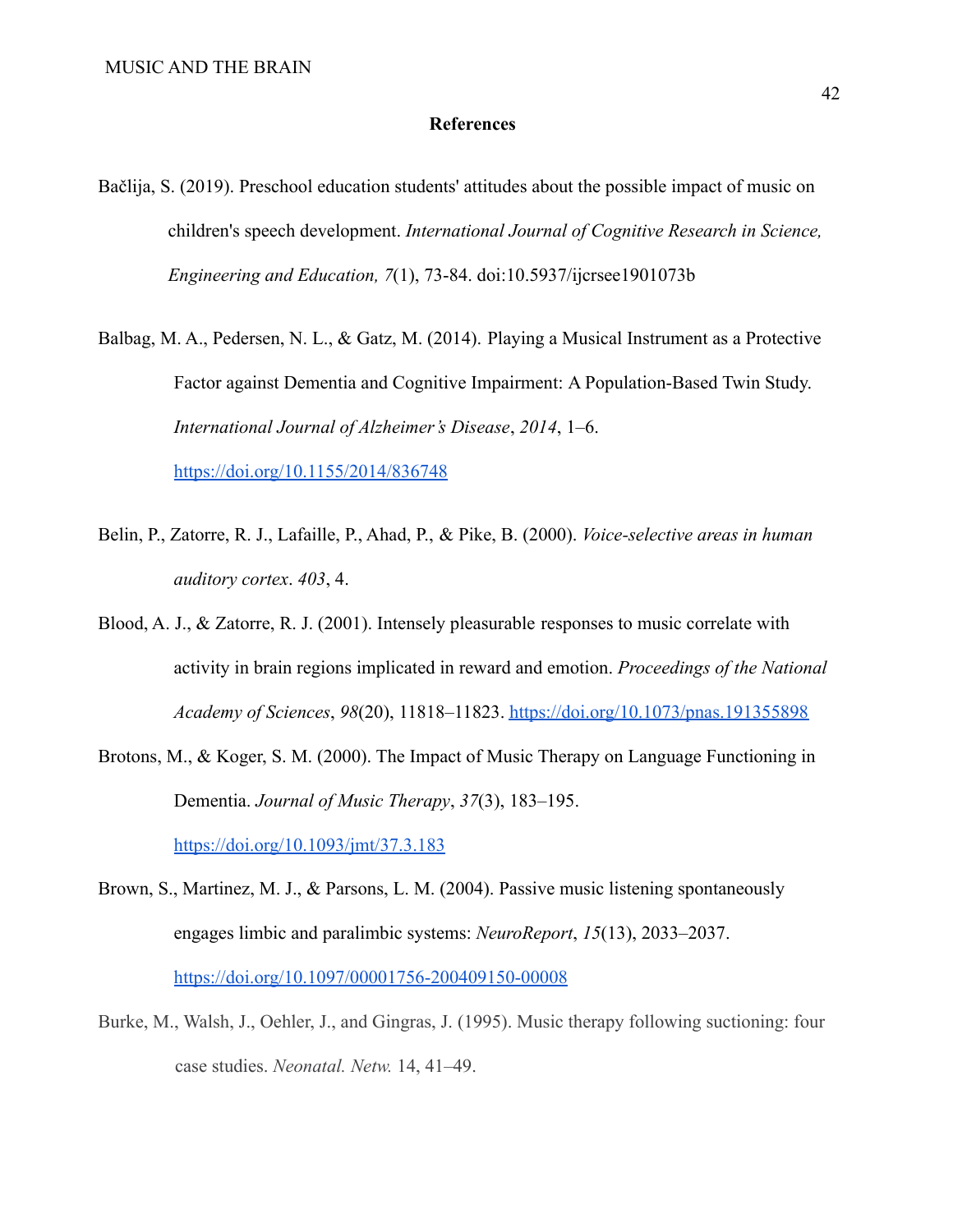- Calabrò, R. S., Naro, A., Filoni, S., Pullia, M., Billeri, L., Tomasello, P., Portaro, S., Di Lorenzo, G., Tomaino, C., & Bramanti, P. (2019). Walking to your right music: A randomized controlled trial on the novel use of treadmill plus music in Parkinson's disease. Journal of NeuroEngineering and Rehabilitation, 16(1), 68. https://doi.org/10.1186/s12984-019-0533-9
- Chen, J. L., Penhune, V. B., & Zatorre, R. J. (2008). Moving on time: Brain network for auditory-motor synchronization is modulated by rhythm complexity and musical training. *Journal of Cognitive Neuroscience*.
- Chorna O.D., Hamm, E.L. Shrivastava H., and Maitre N. L., "Feasibility of event-related potential (ERP) biomarker use to study effects of mother's voice exposure on speech sound differentiation of preterm infants," Developmental Neuropsychology, vol. 43, no. 2, pp. 123–134, 2018.
- Chou, Lih-Lih; Wang, Ru-Hwa\*; Chen, Shu-Jen\*\*; Pai, Lu\*\*\* Effects of Music Therapy on Oxygen Saturation in Premature Infants Receiving Endotracheal Suctioning, Journal of Nursing Research: September 2003 - Volume 11 - Issue 3 - p 209-216 doi: 10.1097/01.JNR.0000347637.02971.ec
- Chu, H., Yang, C.-Y., Lin, Y., Ou, K.-L., Lee, T.-Y., O'Brien, A. P., & Chou, K.-R. (2014). The Impact of Group Music Therapy on Depression and Cognition in Elderly Persons With Dementia: A Randomized Controlled Study. *Biological Research For Nursing*, *16*(2), 209–217. <https://doi.org/10.1177/1099800413485410>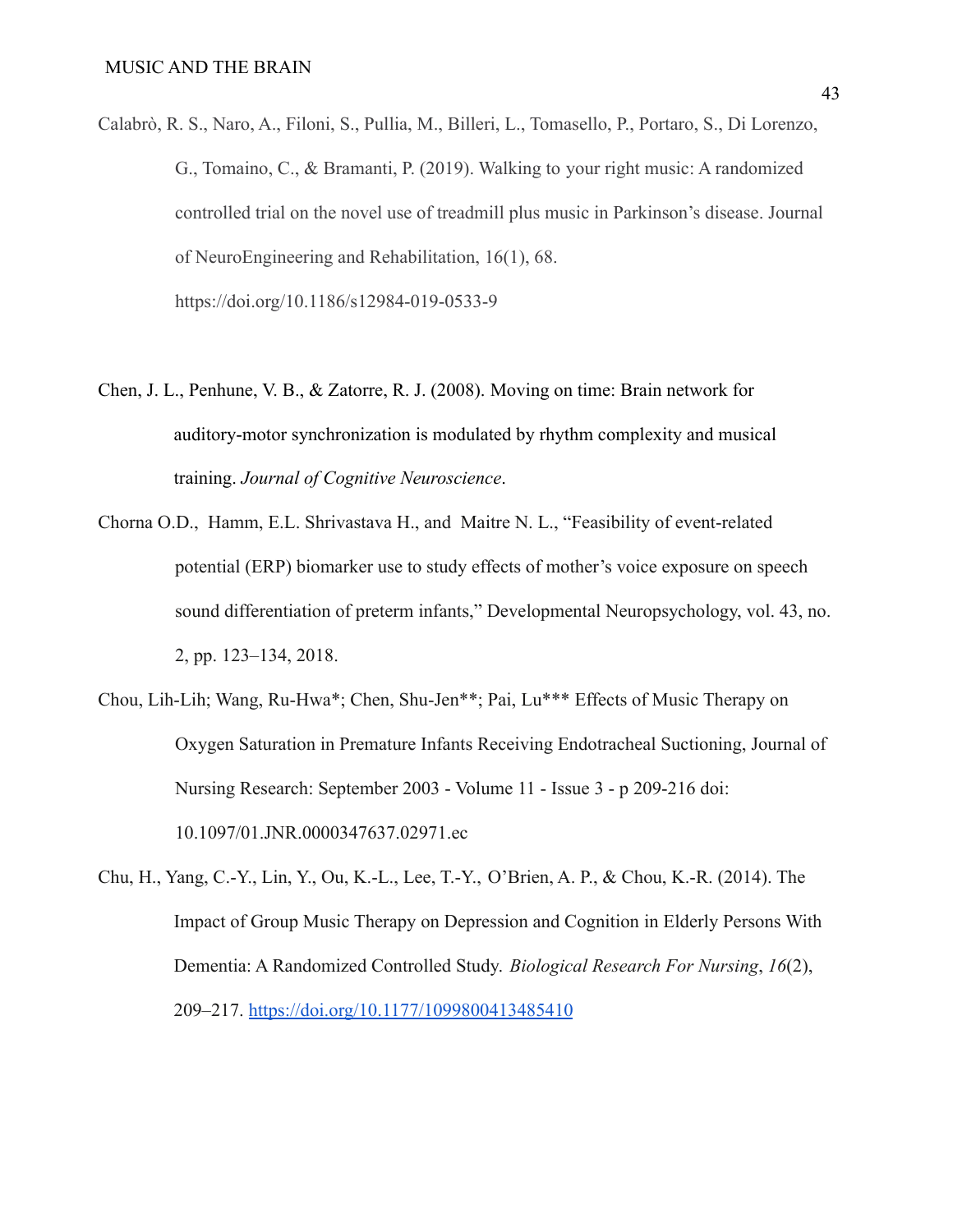- Cross, I., & Morley, I. (n.d.). *The evolution of music: Theories, definitions and the nature of the evidence*. 22.
- Cuddy, Lola; Sikka, Ritu & Vanstone, Ashley. (2015). Preservation of musical memory and engagement in healthy aging and Alzheimer's disease: Musical memory in Alzheimer's disease. Annals of the New York Academy of Sciences. 1337. 10.1111/nyas.12617.
- Dag, M., Terje, L. R., & Trond, M. (2008). Long-Term Medical and Social Consequences of Preterm Birth. *N Engl j Med*, 12.
- Dauer, W., & Przedborski, S. (2003). Parkinson's Disease: Mechanisms and Models. *Neuron*, *39*(6), 889–909. [https://doi.org/10.1016/S0896-6273\(03\)00568-3](https://doi.org/10.1016/S0896-6273(03)00568-3)
- Draganova, R., Eswaran, H., Murphy, P., Lowery, C., & Preissl, H. (2007). Serial magnetoencephalographic study of fetal and newborn auditory discriminative evoked responses. *Early Human Development*, *83*(3), 199–207. <https://doi.org/10.1016/j.earlhumdev.2006.05.018>
- Dittinger, E., Chobert, J., Ziegler, J. C., & Besson, M. (2017). Fast Brain Plasticity during Word Learning in Musically-Trained Children. *Frontiers in Human Neuroscience*, *11*, 233. <https://doi.org/10.3389/fnhum.2017.00233>
- Farrugia, N., Jakubowski, K., Cusack, R., & Stewart, L. (2015). Tunes stuck in your brain: The frequency and affective evaluation of involuntary musical imagery correlate with cortical structure. *Consciousness and Cognition*, *35*, 66–77[.](https://doi.org/10.1016/j.concog.2015.04.020)

<https://doi.org/10.1016/j.concog.2015.04.020>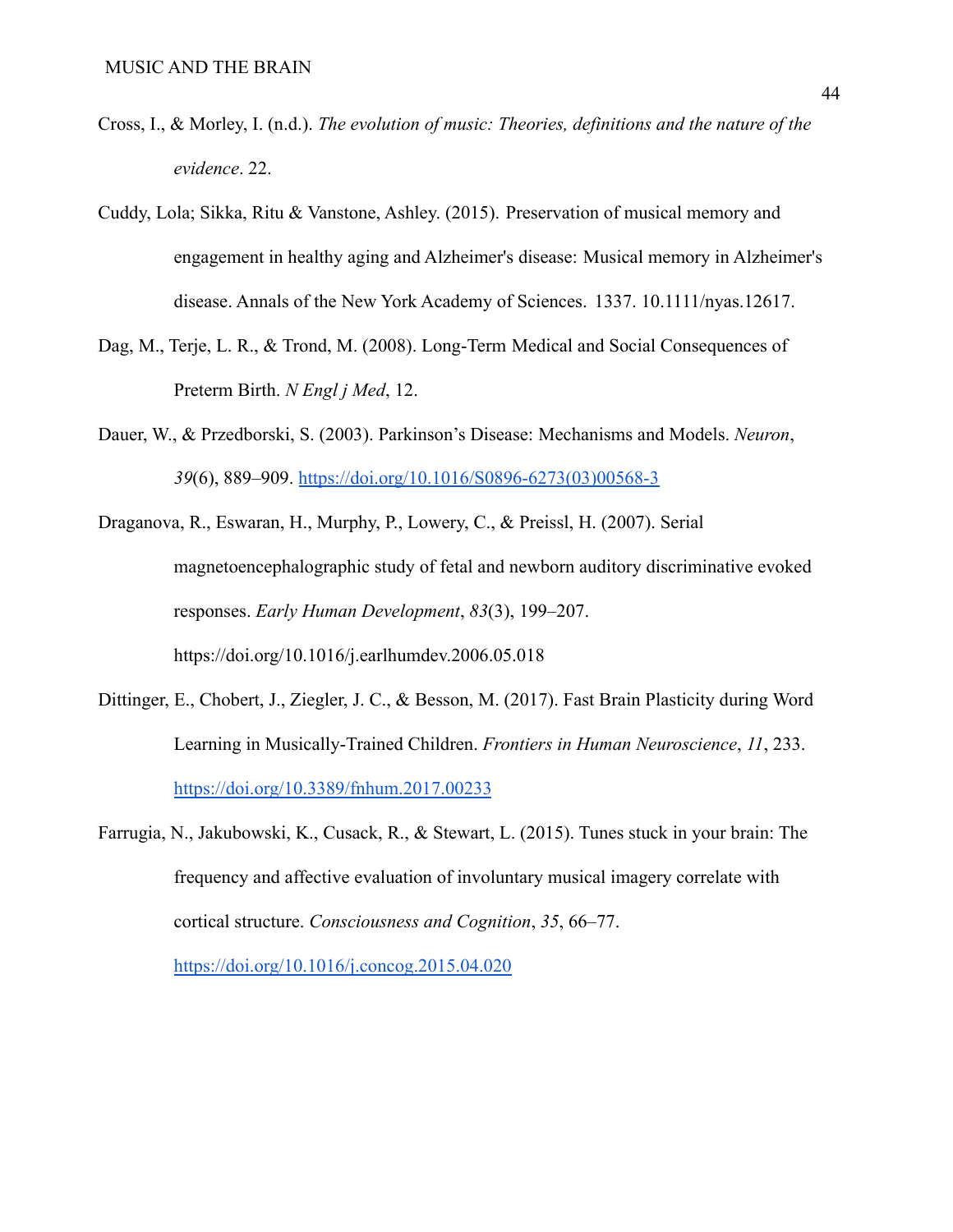- Fujioka, T. (2006). One year of musical training affects development of auditory cortical-evoked fields in young children. *Brain*, *129*(10), 2593–2608[.](https://doi.org/10.1093/brain/awl247) <https://doi.org/10.1093/brain/awl247>
- Gebauer, L., Kringelbach, M.L., Vuust, P. (2012). Ever-changing cycles of musical pleasure: the role of dopamine and anticipation. Psychomusicology: Music, Mind, and Brain, 22, 152

Geigrich, S. Teaching Music Online When Kids Lack Instruments and Internet Access. (2020). Teachers College - Columbia University. Retrieved January 18, 2021, fro[m](https://www.tc.columbia.edu/articles/2020/september/teaching-music-online-when-kids-lack-instruments-and-internet-access/) [https://www.tc.columbia.edu/articles/2020/september/teaching-music-online-when-kids-l](https://www.tc.columbia.edu/articles/2020/september/teaching-music-online-when-kids-lack-instruments-and-internet-access/) [ack-instruments-and-internet-access/](https://www.tc.columbia.edu/articles/2020/september/teaching-music-online-when-kids-lack-instruments-and-internet-access/)

- Geisler, C. D. (1998). *From Sound to Synapse: Physiology of the Mammalian Ear*. Oxford University Press.
- Gerry, D., Unrau, A. and Trainor, L.J. (2012), Active music classes in infancy enhance musical, communicative and social development. Developmental Science, 15: 398-407. <https://doi.org/10.1111/j.1467-7687.2012.01142.x>
- Gold, B. P., Mas-Herrero, E., Zeighami, Y., Benovoy, M., Dagher, A., & Zatorre, R. J. (2019). Musical reward prediction errors engage the nucleus accumbens and motivate learning. *Proceedings of the National Academy of Sciences*, *116*(8), 3310–3315[.](https://doi.org/10.1073/pnas.1809855116) <https://doi.org/10.1073/pnas.1809855116>
- Goulet, C., Bell, L., St-Cyr, D., Paul, D., and Lang, A. (1998). A concept analysis of parent-infant attachment. *J. Adv. Nurs.* 28, 1071–1081. doi: 10.1046/j.1365-2648.1998.00815.x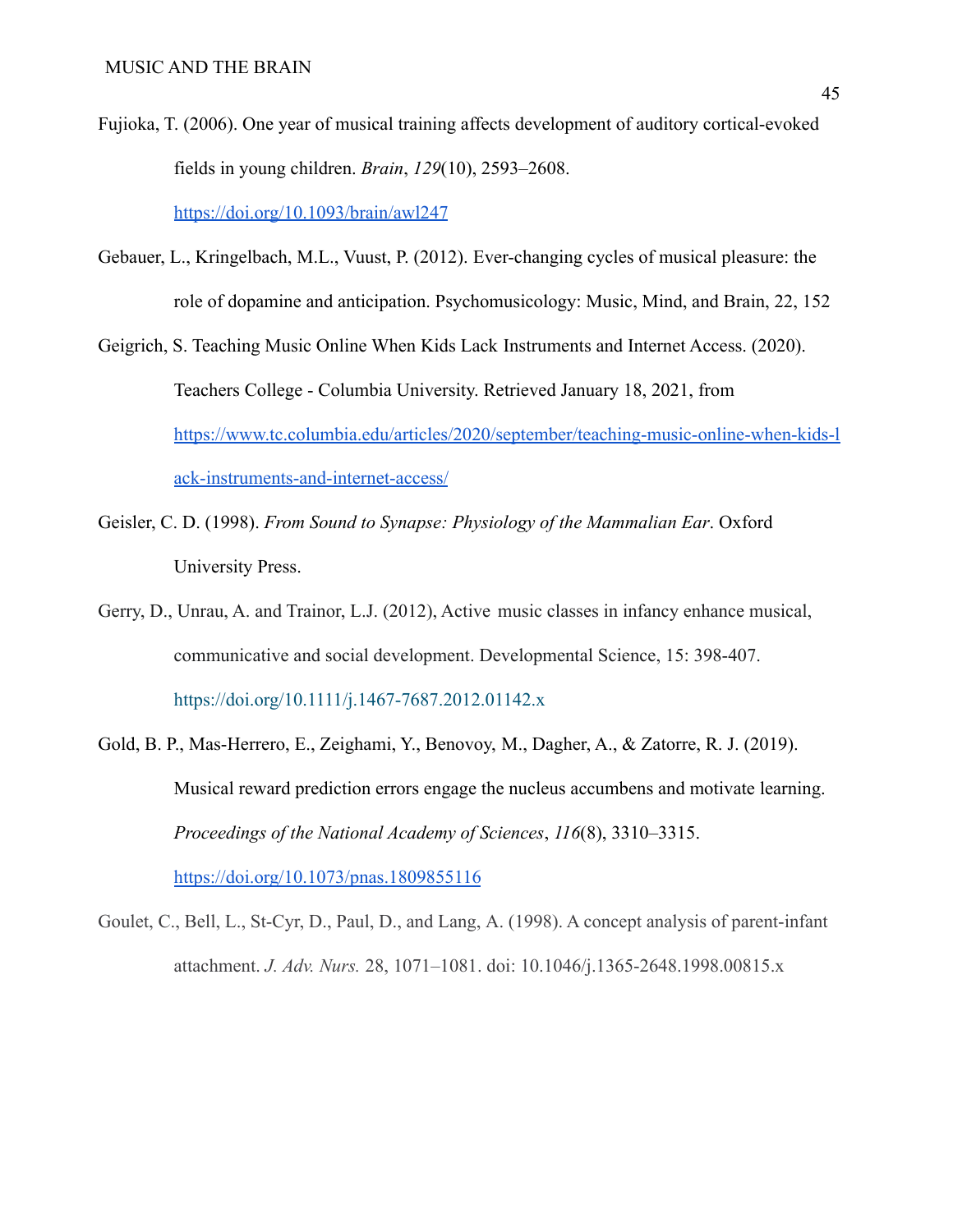Grant, M. D., & Brody, J. A. (2004). Musical experience and dementia. Hypothesis. *Aging Clinical and Experimental Research*, *16*(5), 403–405.

<http://dx.doi.org.proxy3.noblenet.org/10.1007/BF03324571>

- Griffiths TD, Warren JD. The planum temporale as a computational hub. Trends Neurosci. 2002 Jul;25(7):348-53. doi: 10.1016/s0166-2236(02)02191-4. PMID: 12079762.
- Habibi, A., Cahn, B. R., Damasio, A., & Damasio, H. (2016). Neural correlates of accelerated auditory processing in children engaged in music training. *Developmental Cognitive Neuroscience*, *21*, 1–14. <https://doi.org/10.1016/j.dcn.2016.04.003>
- Haslbeck, F. B., & Bassler, D. (2018). Music From the Very Beginning—A Neuroscience-Based Framework for Music as Therapy for Preterm Infants and Their Parents. *Frontiers in Behavioral Neuroscience*, *12*. <https://doi.org/10.3389/fnbeh.2018.00112>
- Hamdy, R. C., MD, Hamdy, L. A. C., MD, Hudgins, L., MD, & Piotrowski, N. A., PhD. (2019). Dementias. In *Magill's Medical Guide (Online Edition)*. Salem Press[.](http://proxy3.noblenet.org/login?url=http://search.ebscohost.com/login.aspx?direct=true&db=ers&AN=86194046&site=eds-live&scope=site) [http://proxy3.noblenet.org/login?url=http://search.ebscohost.com/login.aspx?direct=tru](http://proxy3.noblenet.org/login?url=http://search.ebscohost.com/login.aspx?direct=true&db=ers&AN=86194046&site=eds-live&scope=site) [e&db=ers&AN=86194046&site=eds-live&scope=site](http://proxy3.noblenet.org/login?url=http://search.ebscohost.com/login.aspx?direct=true&db=ers&AN=86194046&site=eds-live&scope=site)
- Hamm, E. L., Chorna, O. D., Flanery, A., & Maitre, N. L. (2017). A parent–infant music therapy intervention to improve neurodevelopment after neonatal intensive care. *Acta Paediatrica*, *106*(10), 1703–1704. <https://doi.org/10.1111/apa.13952>
- Hanna-Pladdy, B., & MacKay, A. (2011). The relation between instrumental musical activity and cognitive aging. *Neuropsychology*, *25*(3), 378–386. <https://doi.org/10.1037/a0021895>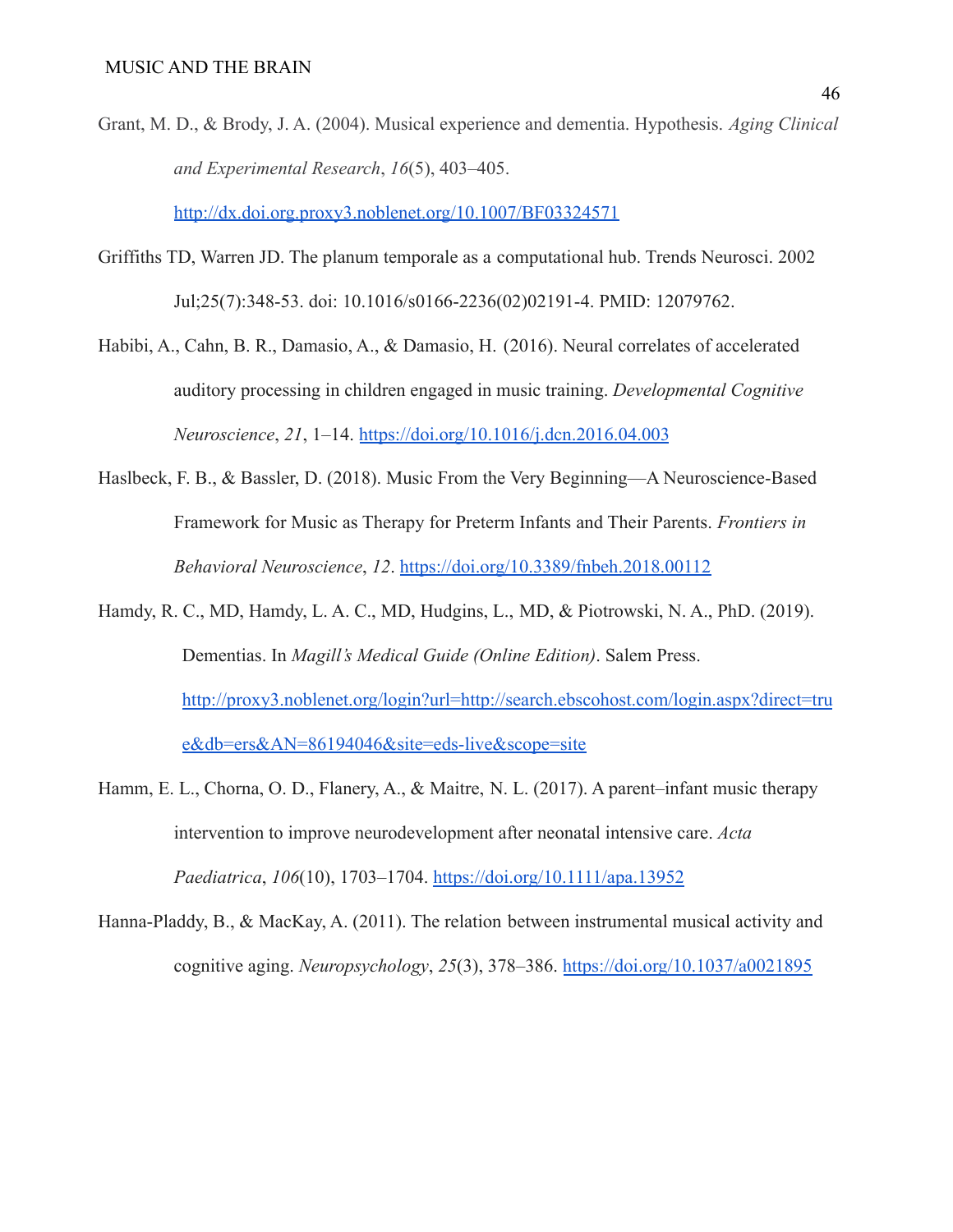- Harris, R., Leenders, K. L., & de Jong, B. M. (2016). Speech dysprosody but no music 'dysprosody' in Parkinson's disease. *Brain and Language*, *163*, 1–9[.](https://doi.org/10.1016/j.bandl.2016.08.008) <https://doi.org/10.1016/j.bandl.2016.08.008>
- Hepper, P., & Shahidullah, B. (1994). The development of fetal hearing. *Fetal and Maternal Medicine Review, 6*(3), 167-179. doi:10.1017/S0965539500001108

Holst, M., Eswaran, H., Lowery, C., Murphy, P., Norton, J., & Preissl, H. (2005). Development of auditory evoked fields in human fetuses and newborns: A longitudinal MEG study. *Clinical Neurophysiology*, *116*(8), 1949–1955[.](https://doi.org/10.1016/j.clinph.2005.04.008)

<https://doi.org/10.1016/j.clinph.2005.04.008>

- Icht, M. (2019). Introducing the Beatalk Technique: Using Beatbox Sounds and Rhythms to Improve Speech Characteristics of Adults with Intellectual Disability. *International Journal of Language & Communication Disorders*, *54*(3), 401–416.
- Ivry, Richard B., Spencer, Rebecca M., Zelaznik, Howard N., & Diedrichsen, J¨orn. 2002. The cerebellum and event timing. Annals of the new york academy of sciences, 978 (December), 302–317.
- Jacobsen, J.-H., Stelzer, J., Fritz, T. H., Chételat, G., La Joie, R., & Turner, R. (2015). Why musical memory can be preserved in advanced Alzheimer's disease. *Brain*, *138*(8), 2438–2450. <https://doi.org/10.1093/brain/awv135>
- Janata, P., Tillmann, B., & Bharucha, J. J. (2002). Listening to polyphonic music recruits domain-general attention and working memory circuits. *Cognitive, Affective, & Behavioral Neuroscience*, *2*(2), 121–140. <https://doi.org/10.3758/CABN.2.2.121>

Jones, D. (2004). Suzuki early childhood education. American Suzuki Journal, 36, 32–38.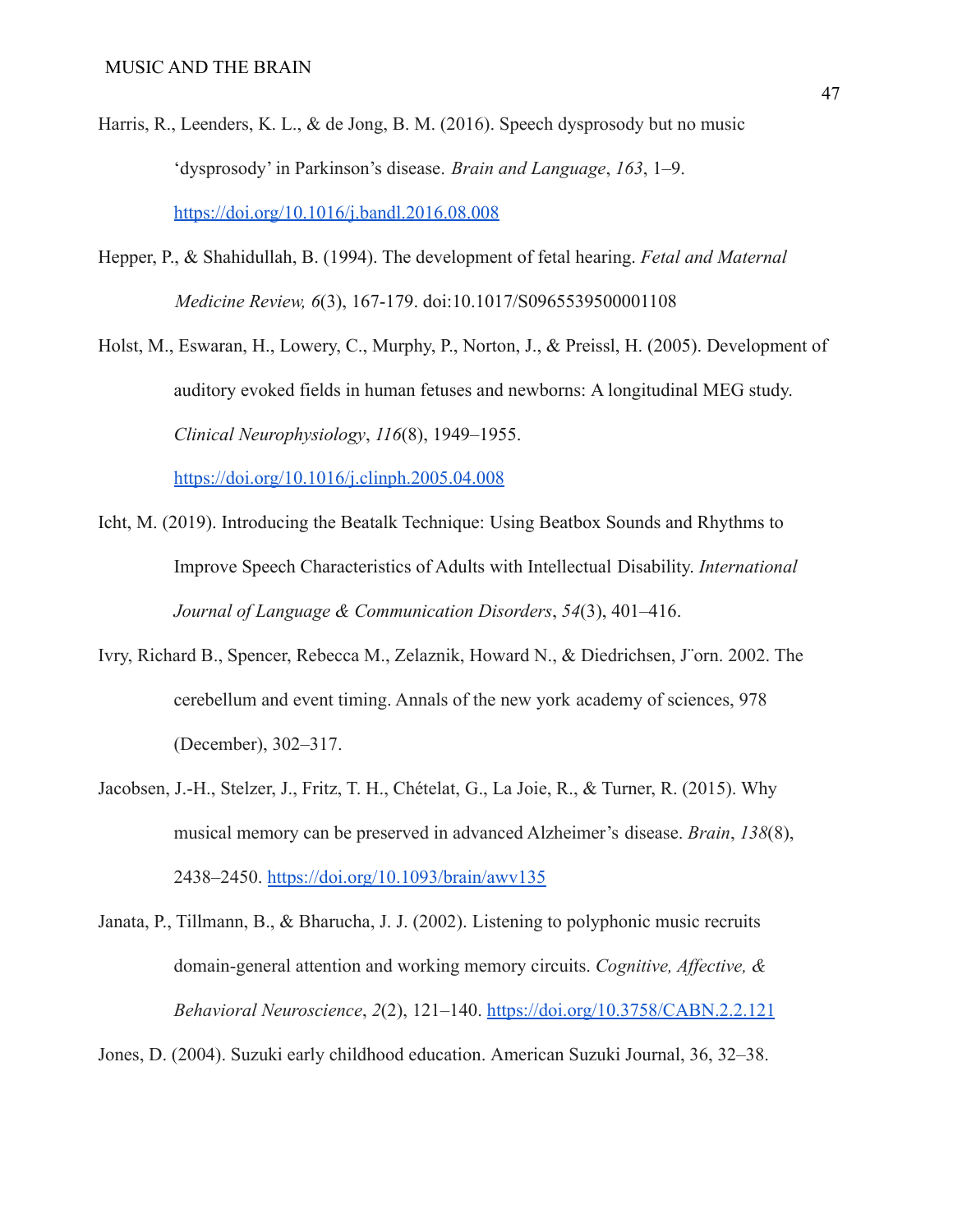- Koelsch, S. (2014). Brain correlates of music-evoked emotions. *Nature Reviews Neuroscience*, *15*(3), 170–180. <https://doi.org/10.1038/nrn3666>
- Koelsch, S., Fritz, T., v. Cramon, D. Y., Müller, K., & Friederici, A. D. (2006). Investigating emotion with music: An fMRI study. *Human Brain Mapping*, *27*(3), 239–250. <https://doi.org/10.1002/hbm.20180>
- Koelsch, S., Skouras, S., Fritz, T., Herrera, P., Bonhage, C., Küssner, M. B., & Jacobs, A. M. (2013). The roles of superficial amygdala and auditory cortex in music-evoked fear and joy. *NeuroImage*, *81*, 49–60. <https://doi.org/10.1016/j.neuroimage.2013.05.008>
- Koelsch, S., Vuust, P., Friston, K. (2018). Predictive processes and the peculiar case of music. Trends in Cognitive Sciences, 23, 63–77.
- Lebedeva, G. C., & Kuhl, P. K. (2010). Sing that Tune: Infants' Perception of Melody and Lyrics and the Facilitation of Phonetic Recognition in Songs. *Infant Behavior & Development*, *33*(4), 419–430. <https://doi.org/10.1016/j.infbeh.2010.04.006>
- Lecanuet, J.P., "Prenatal auditory experience," in Musical Beginnings: Origins and Development of Musical Competence, I. Deliège and J. A. Sloboda, Eds., pp. 3–34, Oxford University Press, 1996
- LeDoux, J. E. (2000.). *Emotion Circuits in the Brain*. 31.
- Liégeois-Chauvel, C., Bénar, C., Krieg, J., Delbé, C., Chauvel, P., Giusiano, B., & Bigand, E. (2014). How functional coupling between the auditory cortex and the amygdala induces musical emotion: A single case study. *Cortex*, *60*, 82–93.

<https://doi.org/10.1016/j.cortex.2014.06.002>

Liikkanen, L. A. (2008.). *Music in Everymind: Commonality of Involuntary Musical Imagery*. 5.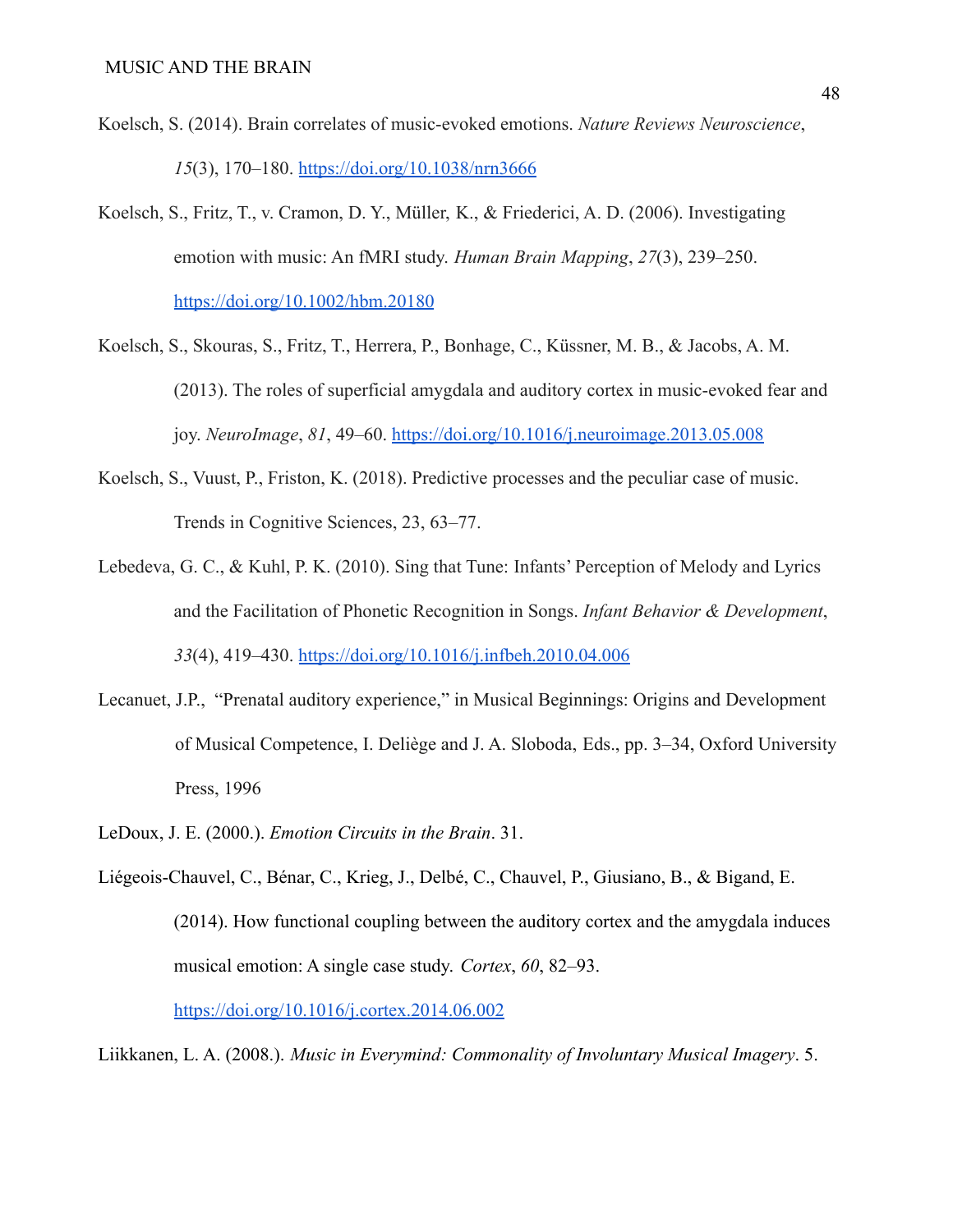- Liu, D., Diorio, J., Tannenbaum, B., Caldji, C., Francis, D., Freedman, A., Sharma, S., Pearson, D., Plotsky, P. M., & Meaney, M. J. (1997). Maternal Care, Hippocampal Glucocorticoid Receptors, and Hypothalamic- Pituitary-Adrenal Responses to Stress. *Science, New Series*, *277*(5332), 1659–1662.
- Lotto, A., & Holt, L. (2011). Psychology of auditory perception: Psychology of auditory perception. *Wiley Interdisciplinary Reviews: Cognitive Science*, *2*(5), 479–489. <https://doi.org/10.1002/wcs.123>
- Lordier, L., Loukas, S., Grouiller, F., Vollenweider, A., Vasung, L., Meskaldij, D.-E., Lejeune, F., Pittet, M. P., Borradori-Tolsa, C., Lazeyras, F., Grandjean, D., Ville, D. V. D., & Hüppi, P. S. (2019). Music processing in preterm and full-term newborns: A psychophysiological interaction (PPI) approach in neonatal fMRI. *NeuroImage*, *185*, 857–864. <https://doi.org/10.1016/j.neuroimage.2018.03.078>
- Loewy J, Jaschke AC. Mechanisms of Timing, Timbre, Repertoire, and Entrainment in Neuroplasticity: Mutual Interplay in Neonatal Development. Front Integr Neurosci. 2020 Mar 2;14:8. doi: 10.3389/fnint.2020.00008. PMID: 32210771; PMCID: PMC7069513.
- Loewy, J. (2015). NICU music therapy: song of kin as critical lullaby in research and practice: rhythm, breath and lullaby NICU music therapy. *Ann. N Y Acad. Sci.* 1337, 178–185. doi: 10.1111/nyas.12648
- Loewy, J., Stewart, K., Dassler, A.-M., Telsey, A., and Homel, P. (2013). The effects of music therapy on vital signs, feeding and sleep in premature infants. *Pediatrics* 131, 902–918. doi: 10.1542/peds.2012-136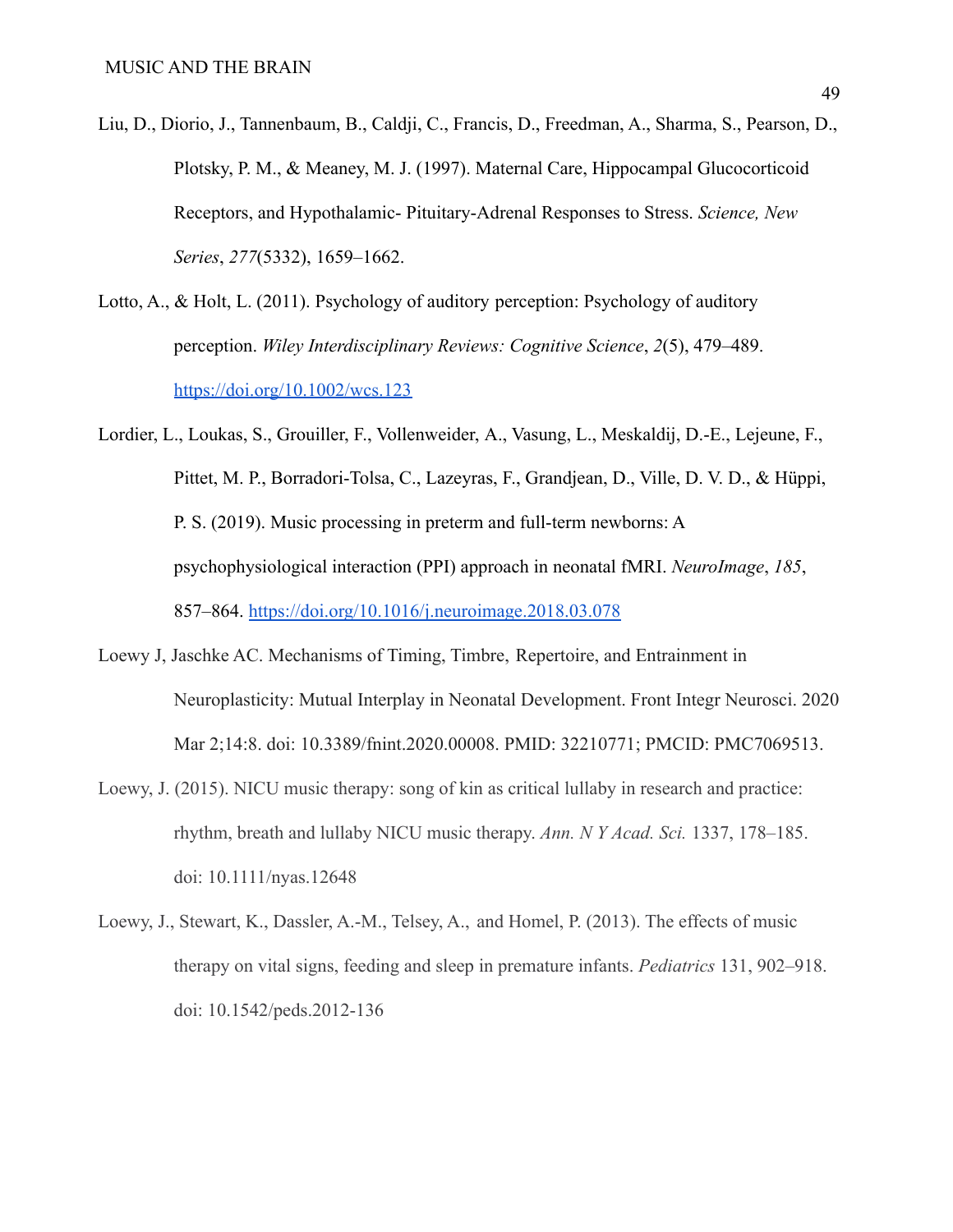- Loewy, J. V. (1995). The Musical Stages of Speech: A Developmental Model of Pre-Verbal Sound Making. *Music Therapy*, *13*(1), 47–73. <https://doi.org/10.1093/mt/13.1.47>
- Maess, B., Koelsch, S., Gunter, T. C., & Friederici, A. D. (2001). Musical syntax is processed in Broca's area: An MEG study. *Nature Neuroscience*, *4*(5), 540–545[.](https://doi.org/10.1038/87502)

<https://doi.org/10.1038/87502>

- Mai, X., Xu, L., Li, M., Shao, J., Zhao, Z., deRegnier, R.-A., Nelson, C. A., & Lozoff, B. (2012). Auditory recognition memory in 2-month-old infants as assessed by event-related potentials. *Developmental Neuropsychology*, *37*(5), 400–414. <https://doi.org/10.1080/87565641.2011.650807>
- Manila, A. (2020). Music Education Amidst a Pandemic. *The Advocate*. Retrieved January 18, 2021, from <https://cccadvocate.com/12143/opinion/music-education-amidst-a-pandemic/>
- Martone, R. L., & Piotrowski, N. A., PhD. (2019). Alzheimer's disease. *Magill's Medical Guide (Online Edition)*.
- Menon, V., & Levitin, D. J. (2005). The rewards of music listening: Response and physiological connectivity of the mesolimbic system. *NeuroImage*, *28*(1), 175–184. <https://doi.org/10.1016/j.neuroimage.2005.05.053>
- Melville JM, Moss TJ. The immune consequences of preterm birth. Front Neurosci. 2013 May 21;7:79. doi: 10.3389/fnins.2013.00079. PMID: 23734091; PMCID: PMC3659282.
- Morlet, T. Lapillonne, A C., Ferber et al., "Spontaneous otoacoustic emissions in preterm neonates – prevalence and gender effects," Hearing Research, vol. 90, no. 1-2, pp. 44–54, 1995.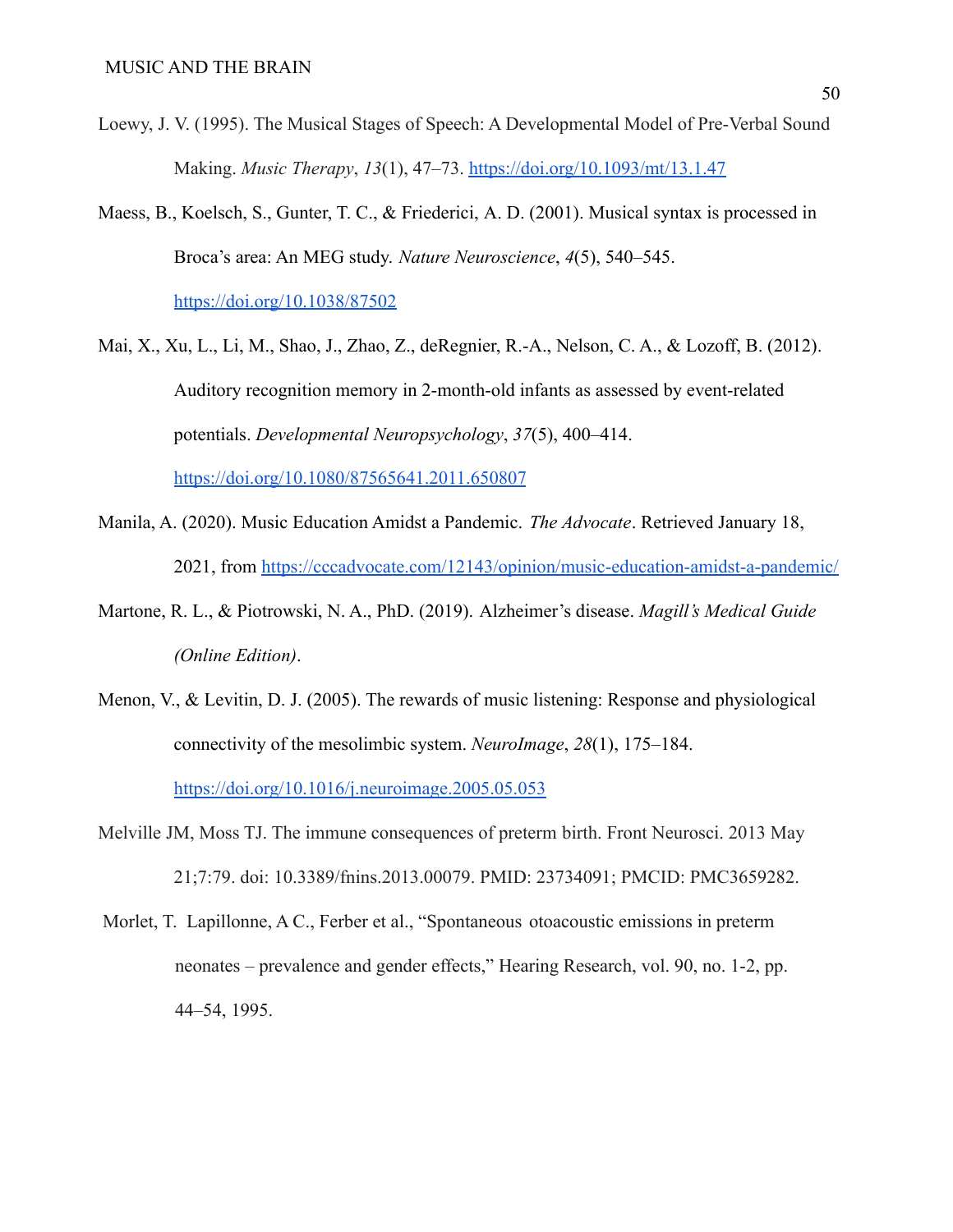- Mitterschiffthaler, M. T., Fu, C. H. Y., Dalton, J. A., Andrew, C. M., & Williams, S. C. R. (2007). A functional MRI study of happy and sad affective states induced by classical music. *Human Brain Mapping*, *28*(11), 1150–1162. <https://doi.org/10.1002/hbm.20337>
- Miendlarzewska, E. A., & Trost, W. J. (2014). How musical training affects cognitive development: Rhythm, reward and other modulating variables. *Frontiers in Neuroscience*, *7*. <https://doi.org/10.3389/fnins.2013.00279>
- Nitsche, M. A., Kuo, M.-F., Grosch, J., Bergner, C., Monte-Silva, K., & Paulus, W. (2009). D1-Receptor Impact on Neuroplasticity in Humans. *Journal of Neuroscience*, *29*(8), 2648–2653. <https://doi.org/10.1523/JNEUROSCI.5366-08.2009>
- Negishi, K., & Sekiguchi, T. (2020). Individual traits that influence the frequency and emotional characteristics of involuntary musical imagery: An experience sampling study. *PLoS ONE*, *15*(6), 1–16. <https://doi.org/10.1371/journal.pone.0234111>
- Partanen, E., Kujala, T., Tervaniemi, M., & Huotilainen, M. (2013). Prenatal Music Exposure Induces Long-Term Neural Effects. *PLoS ONE*, *8*(10), e78946[.](https://doi.org/10.1371/journal.pone.0078946) <https://doi.org/10.1371/journal.pone.0078946>
- Pasman, J.W. Rotteveel, J.J., de Graaf, R, Maassen, B, and Notermans, S.L.H, "Detectability of auditory evoked-response components in preterm infants," Early Human Development, vol. 26, no. 2, pp. 129–141, 1991.
- Patterson, R. D., Uppenkamp, S., Johnsrude, I. S., & Griffiths, T. D. (2002). The Processing of Temporal Pitch and Melody Information in Auditory Cortex. *Neuron*, *36*(4), 767–776[.](https://doi.org/10.1016/S0896-6273(02)01060-7) [https://doi.org/10.1016/S0896-6273\(02\)01060-7](https://doi.org/10.1016/S0896-6273(02)01060-7)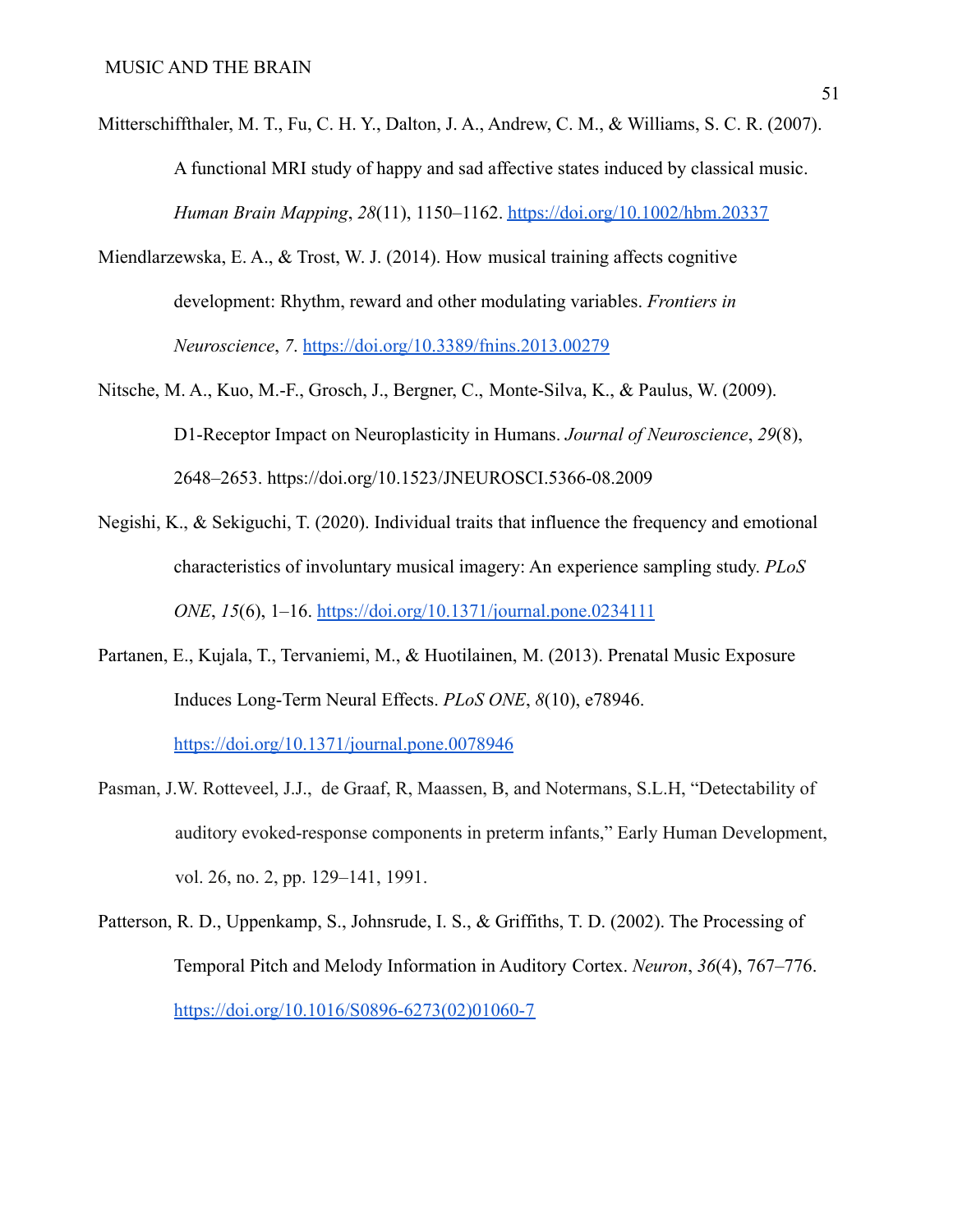- Patel, A. D. (2003). Language, music, syntax and the brain. *Nature Neuroscience*, *6*(7), 674–681[.](https://doi.org/10.1038/nn1082) <https://doi.org/10.1038/nn1082>
- Patel H, et al. (2003) Semantic and episodic memory of music are subserved by distinct neural networks. *Neuroimage*;20:244–256. [\[PubMed\]](https://www.ncbi.nlm.nih.gov/pubmed/14527585) [Google [Scholar\]](https://scholar.google.com/scholar_lookup?journal=Neuroimage&title=Semantic+and+episodic+memory+of+music+are+subserved+by+distinct+neural+networks&author=H+Platel&volume=20&publication_year=2003&pages=244-256&pmid=14527585&)
- Pereira, C. S., Teixeira, J., Figueiredo, P., Xavier, J., Castro, S. L., & Brattico, E. (2011). Music and Emotions in the Brain: Familiarity Matters. *PLoS ONE*, *6*(11). <https://doi.org/10.1371/journal.pone.0027241>
- Peretz I, Gosselin N, Belin P, Zatorre RJ, Plailly J, Tillmann B. Music lexical networks: the cortical organization of music recognition. Ann N Y Acad Sci. 2009 Jul;1169:256-65. doi: 10.1111/j.1749-6632.2009.04557.x. PMID: 19673789.
- Peretz, I., & Zatorre, R. J. (2005). Brain Organization for Music Processing. *Annual Review of Psychology*, *56*(1), 89–114. <https://doi.org/10.1146/annurev.psych.56.091103.070225>
- Pergola, J. "Music Education in Crisis" (2014). Retrieved January 15, 2021, fro[m](https://www.nemc.com/resources/articles/music-education-in-crisis_90) [https://www.nemc.com/resources/articles/music-education-in-crisis\\_90](https://www.nemc.com/resources/articles/music-education-in-crisis_90)
- Petress, K. (2005). The Importance of Music Education[./paper/The-Importance-of-Music-Education.-Petress/a67a864dd87c5aef185e9](https://doi.org//paper/The-Importance-of-Music-Education.-Petress/a67a864dd87c5aef185e99a543d1acd6b19f0ffe) [9a543d1acd6b19f0ffe](https://doi.org//paper/The-Importance-of-Music-Education.-Petress/a67a864dd87c5aef185e99a543d1acd6b19f0ffe)
- Pope, P., Wing, A. M., Praamstra, P., & Miall, R. C. (2005). Force related activations in rhythmic sequence production. *NeuroImage*, *27*(4), 909–918[.](https://doi.org/10.1016/j.neuroimage.2005.05.010)

<https://doi.org/10.1016/j.neuroimage.2005.05.010>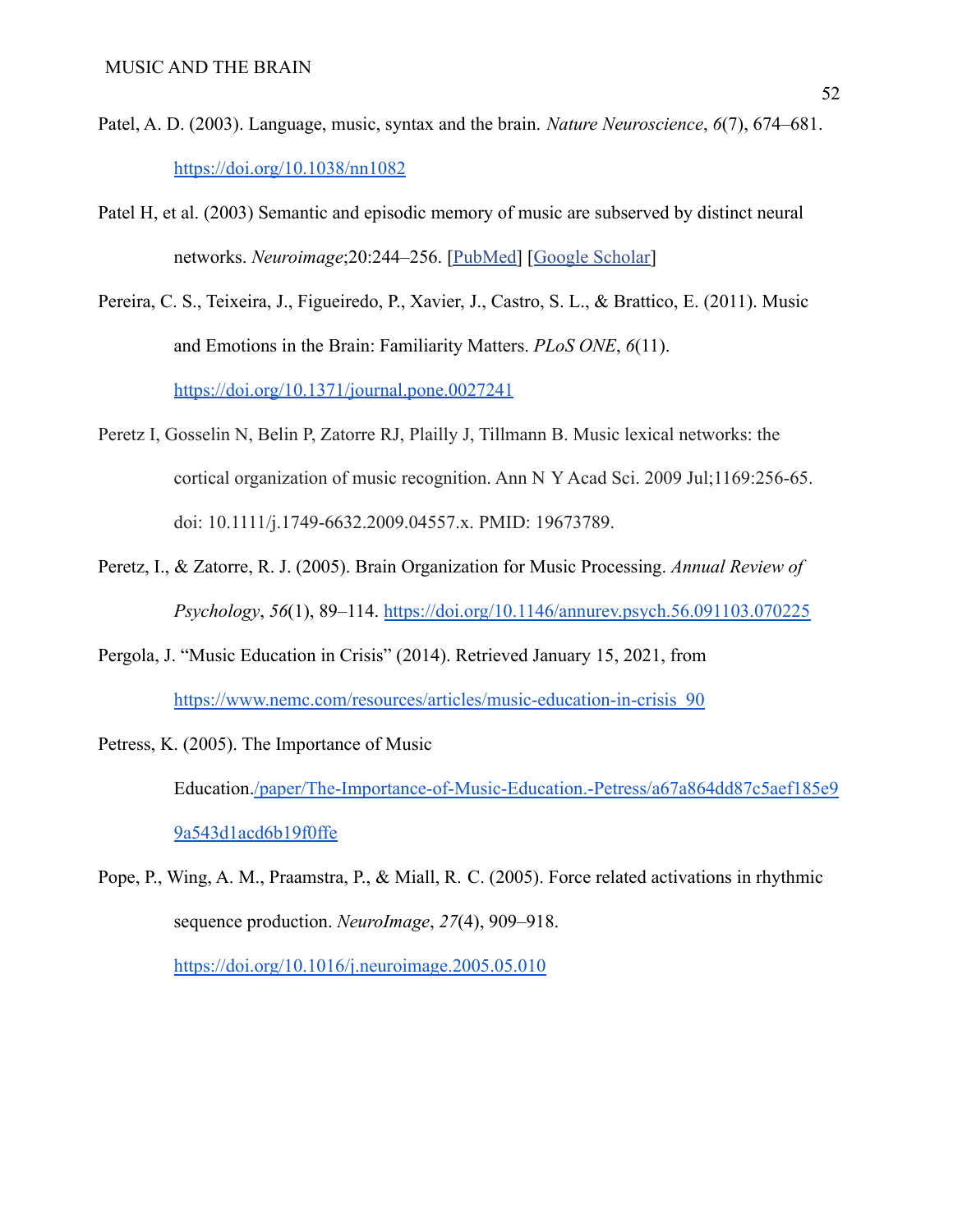- Provasi, J., Anderson, D. I., & Barbu-Roth, M. (2014). Rhythm perception, production, and synchronization during the perinatal period. *Frontiers in psychology*, *5*, 1048. <https://doi.org/10.3389/fpsyg.2014.01048>
- Putkinen, V., Tervaniemi, M., Saarikivi, K., Ojala, P., & Huotilainen, M. (2014). Enhanced Development of Auditory Change Detection in Musically Trained School-Aged Children: A Longitudinal Event-Related Potential Study. *Developmental Science*, *17*(2), 282–297.
- Raglio, A., Bellelli, G., Traficante, D., Gianotti, M., Ubezio, M. C., Villani, D., & Trabucchi, M. (2008). Efficacy of Music Therapy in the Treatment of Behavioral and Psychiatric Symptoms of Dementia: Alzheimer Disease & Associated Disorders, 22(2), 158–162. https://doi.org/10.1097/WAD.0b013e3181630b6f
- Ramig, L. O., Fox, C., & Sapir, S. (2008). Speech treatment for Parkinson's disease. *Expert Review of Neurotherapeutics, 8*(2), 297-309. doi:10.1586/14737175.8.2.297
- Rao, S. M., Harrington, D. L., Haaland, K. Y., Bobholz, J. A., Cox, R. W., & Binder, J. R. (1997). Distributed Neural Systems Underlying the Timing of Movements. *The Journal of Neuroscience*, *17*(14), 5528–5535.

<https://doi.org/10.1523/JNEUROSCI.17-14-05528.1997>

Ready, E. A., McGarry, L. M., Rinchon, C., Holmes, J. D., & Grahn, J. A. (2019). Beat perception ability and instructions to synchronize influence gait when walking to music-based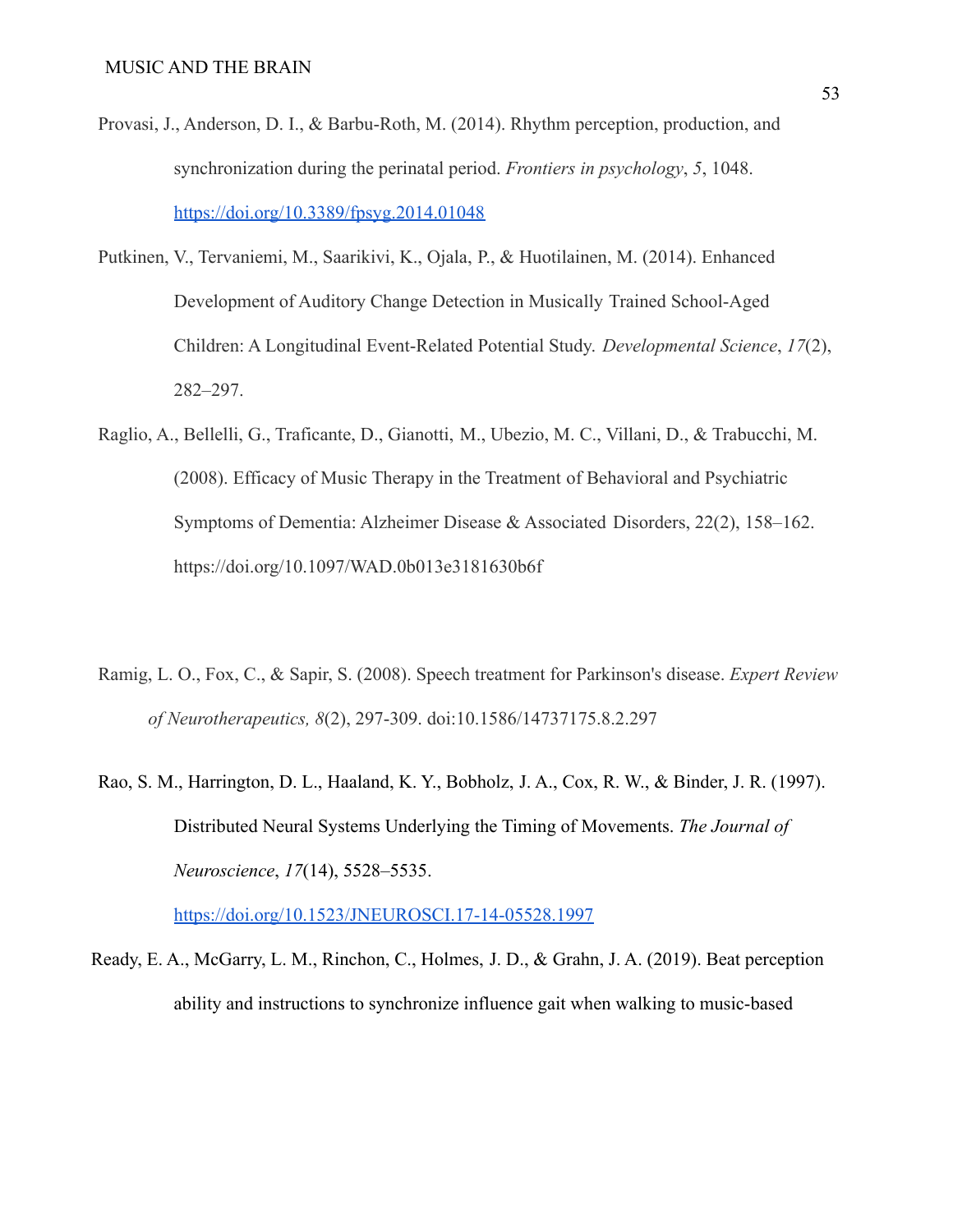auditory cues. *Gait & Posture*, *68*, 555–561.

<https://doi.org/10.1016/j.gaitpost.2018.12.038>

Renkin, L. School music education adapts to COVID-19 pandemic. (2020). Retrieved January 18,

2021, fro[m](https://www.sj-r.com/story/news/education/2020/09/05/school-music-education-adapts-to-covid-19-pandemic/42825257/)

[https://www.sj-r.com/story/news/education/2020/09/05/school-music-education-adapts-t](https://www.sj-r.com/story/news/education/2020/09/05/school-music-education-adapts-to-covid-19-pandemic/42825257/) [o-covid-19-pandemic/42825257/](https://www.sj-r.com/story/news/education/2020/09/05/school-music-education-adapts-to-covid-19-pandemic/42825257/)

Rose, D., Delevoye-Turrell, Y., Ott, L., Annett, L. E., & Lovatt, P. J. (2019). Music and

Metronomes Differentially Impact Motor Timing in People with and without Parkinson's Disease: Effects of Slow, Medium, and Fast Tempi on Entrainment and Synchronization Performances in Finger Tapping, Toe Tapping, and Stepping on the Spot Tasks. *Parkinson's Disease*, *2019*, 1–18. <https://doi.org/10.1155/2019/6530838>

- Sa de Almeida, J., Lordier, L., Zollinger, B., Kunz, N., Bastiani, M., Gui, L., Adam-Darque, A., Borradori-Tolsa, C., Lazeyras, F., & Hüppi, P. S. (2020). Music enhances structural maturation of emotional processing neural pathways in very preterm infants. *NeuroImage*, *207*, 116391. <https://doi.org/10.1016/j.neuroimage.2019.116391>
- Sakai, K., Ramnani, N., & Passingham, R. E. (2002). Learning of Sequences of Finger Movements and Timing: Frontal Lobe and Action-Oriented Representation. *Journal of Neurophysiology*, *88*(4), 2035–2046. <https://doi.org/10.1152/jn.2002.88.4.2035>
- Salimpoor, V.N., Zald, D.H., Zatorre, R.J., Dagher, A., McIntosh, A.R. (2015). Predictions and the brain: how musical sounds become rewarding. Trends in Cognitive Sciences, 19, 86–91.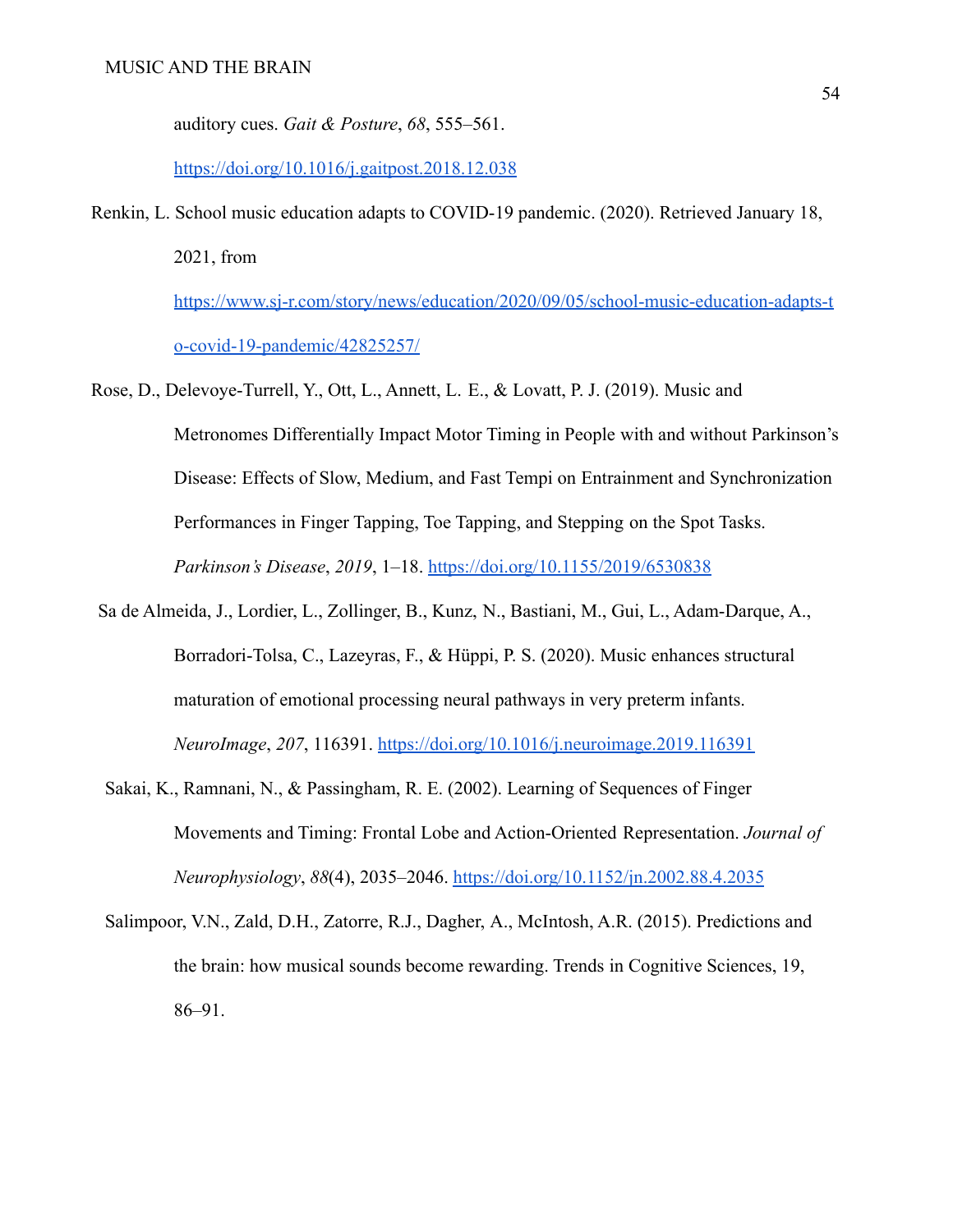- Samson, S., Baird, A., Moussard, A., & Clément, S. (2012). Does Pathological Aging Affect Musical Learning and Memory? *Music Perception*, *29*(5), 493–500[.](https://doi.org/10.1525/mp.2012.29.5.493) <https://doi.org/10.1525/mp.2012.29.5.493>
- Sapolsky, R. M., Krey, L. C., & McEwen, B. S. (1984). Glucocorticoid-sensitive hippocampal neurons are involved in terminating the adrenocortical stress response. *Proceedings of the National Academy of Sciences*, *81*(19), 6174–6177[.](https://doi.org/10.1073/pnas.81.19.6174)

<https://doi.org/10.1073/pnas.81.19.6174>

- Sapthavee, Andrew & Yi, Paul & Sims, H Steven. (2013). Functional Endoscopic Analysis of Beatbox Performers. Journal of voice : official journal of the Voice Foundation. 28. 10.1016/j.jvoice.2013.11.007.
- Saarikivi K., Putkinen V., Tervaniemi M., Huotilainen M. (2016). Cognitive flexibility modulates maturation and music-training-related changes in neural sound discrimination. *Eur. J. Neurosci.* 44, 1815–1825. 10.1111/ejn.13176
- Särkämö, T., Tervaniemi, M., & Huotilainen, M. (2013). Music perception and cognition: Development, neural basis, and rehabilitative use of music. *WIREs Cognitive Science*, *4*(4), 441–451. <https://doi.org/10.1002/wcs.1237>
- Satoh M, Takeda K, Nagata K, Shimosegawa E, Kuzuhara S. Positron-emission tomography of brain regions activated by recognition of familiar music, *Am J Neuroradiol*, 2006, vol. 27 (pg. 1101-6)
- Sescousse, G., Caldú, X., Segura, B., & Dreher, J.-C. (2013). Processing of primary and secondary rewards: A quantitative meta-analysis and review of human functional neuroimaging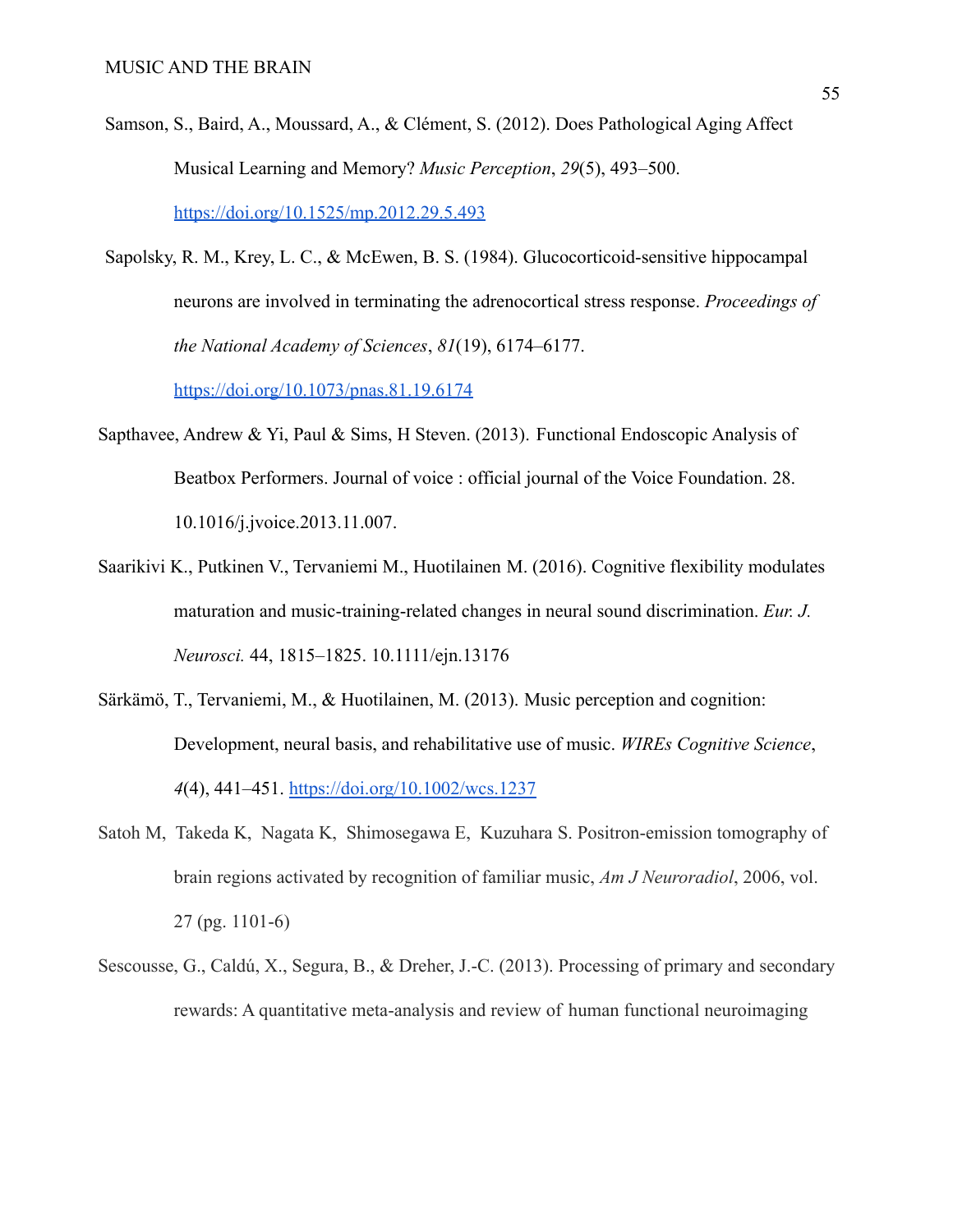studies. *Neuroscience & Biobehavioral Reviews*, *37*(4), 681–696[.](https://doi.org/10.1016/j.neubiorev.2013.02.002)

<https://doi.org/10.1016/j.neubiorev.2013.02.002>

- Shany, O., Singer, N., Gold, B. P., Jacoby, N., Tarrasch, R., Hendler, T., & Granot, R. (2019). Surprise-related activation in the nucleus accumbens interacts with music-induced pleasantness. *Social Cognitive and Affective Neuroscience*, *14*(4), 459–470[.](https://doi.org/10.1093/scan/nsz019) <https://doi.org/10.1093/scan/nsz019>
- Standley, J. M., Walworth, D., Engel, J. N., & Hillmer, M. (2011). A Descriptive Analysis of Infant Attentiveness in Structured Group Music Classes. *Music Therapy Perspectives*, *29*(2), 112–116. <https://doi.org/10.1093/mtp/29.2.112>
- Steinbeis, N., & Koelsch, S. (2009). Understanding the Intentions Behind Man-Made Products Elicits Neural Activity in Areas Dedicated to Mental State Attribution. *Cerebral Cortex*, *19*(3), 619–623. <https://doi.org/10.1093/cercor/bhn110>
- Stegemoller, E. L. (2014). Exploring a Neuroplasticity Model of Music Therapy. *Journal of Music Therapy*, *51*(3), 211–227. <https://doi.org/10.1093/jmt/thu023>
- Stewart, K. (2009). PATTERNS-A model for evaluating trauma in NICU music therapy: part 1 theory and design. *Music Med.* 29–40. doi: 10.1177/1943862109338370
- Stokes A., Agthe A. G., El Metwally D. Music exposure and maturation of late preterm sleep-wake cycles: a randomised crossover trial. *Acta Paediatrica.* 2018;**107**(4):582–586. doi: 10.1111/apa.14079.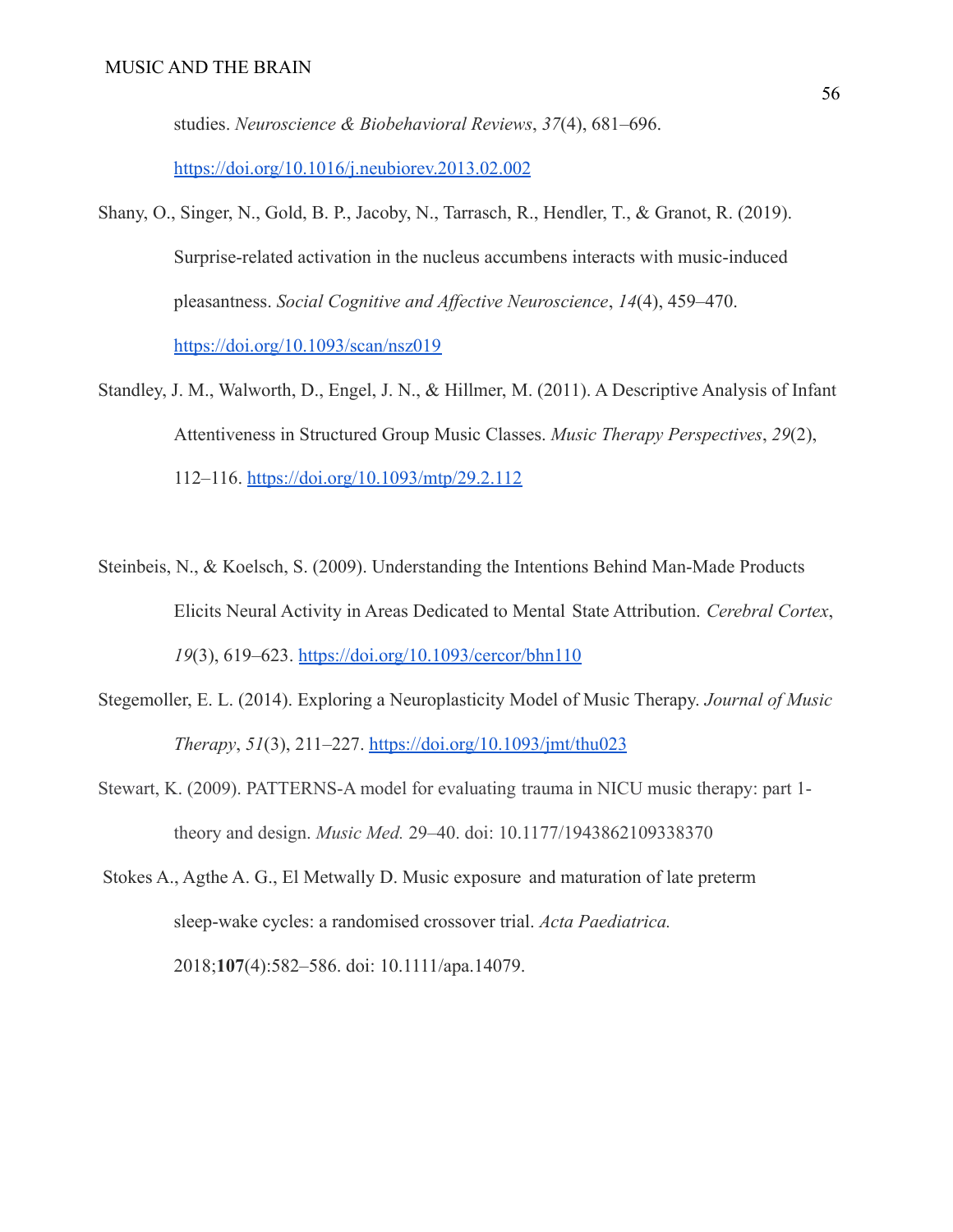- Takahashi, T., & Matsushita, H. (2006). Long-Term Effects of Music Therapy on Elderly with Moderate/Severe Dementia. *Journal of Music Therapy*, *43*(4), 317–333[.](https://doi.org/10.1093/jmt/43.4.317) <https://doi.org/10.1093/jmt/43.4.317>
- Thaut, M. H., Mcintosh, T. C., Rice, T. R., Miller, R. A., Rathbun, J., & Brault, J. M. (1996). *J: Rhythmic Auditory Stimulation in Gait Training for Parkinson's Disease Patients. Movement Disorder*.
- Torppa, R., Faulkner, A., Kujala, T., Huotilainen, M., & Lipsanen, J. (2018). Developmental Links Between Speech Perception in Noise, Singing, and Cortical Processing of Music in Children with Cochlear Implants. *Music Perception*, *36*(2), 156–174[.](https://doi.org/10.1525/mp.2018.36.2.156) <https://doi.org/10.1525/mp.2018.36.2.156>
- Trainor, L. J., Marie, C., Gerry, D., Whiskin, E., & Unrau, A. (2012). Becoming musically enculturated: Effects of music classes for infants on brain and behavior. *Annals of the New York Academy of Sciences*, *1252*(1), 129–138[.](https://doi.org/10.1111/j.1749-6632.2012.06462.x)

<https://doi.org/10.1111/j.1749-6632.2012.06462.x>

- Trost, W., Ethofer, T., Zentner, M., & Vuilleumier, P. (2012). Mapping Aesthetic Musical Emotions in the Brain. *Cerebral Cortex*, *22*(12), 2769–2783. <https://doi.org/10.1093/cercor/bhr353>
- Véron‐Delor, L., Pinto, S., Eusebio, A., Azulay, J.-P., Witjas, T., Velay, J.-L., & Danna, J. (2020). Musical sonification improves motor control in Parkinson's disease: A proof of concept with handwriting. *Annals of the New York Academy of Sciences*, *1465*(1), 132–145. <https://doi.org/10.1111/nyas.14252>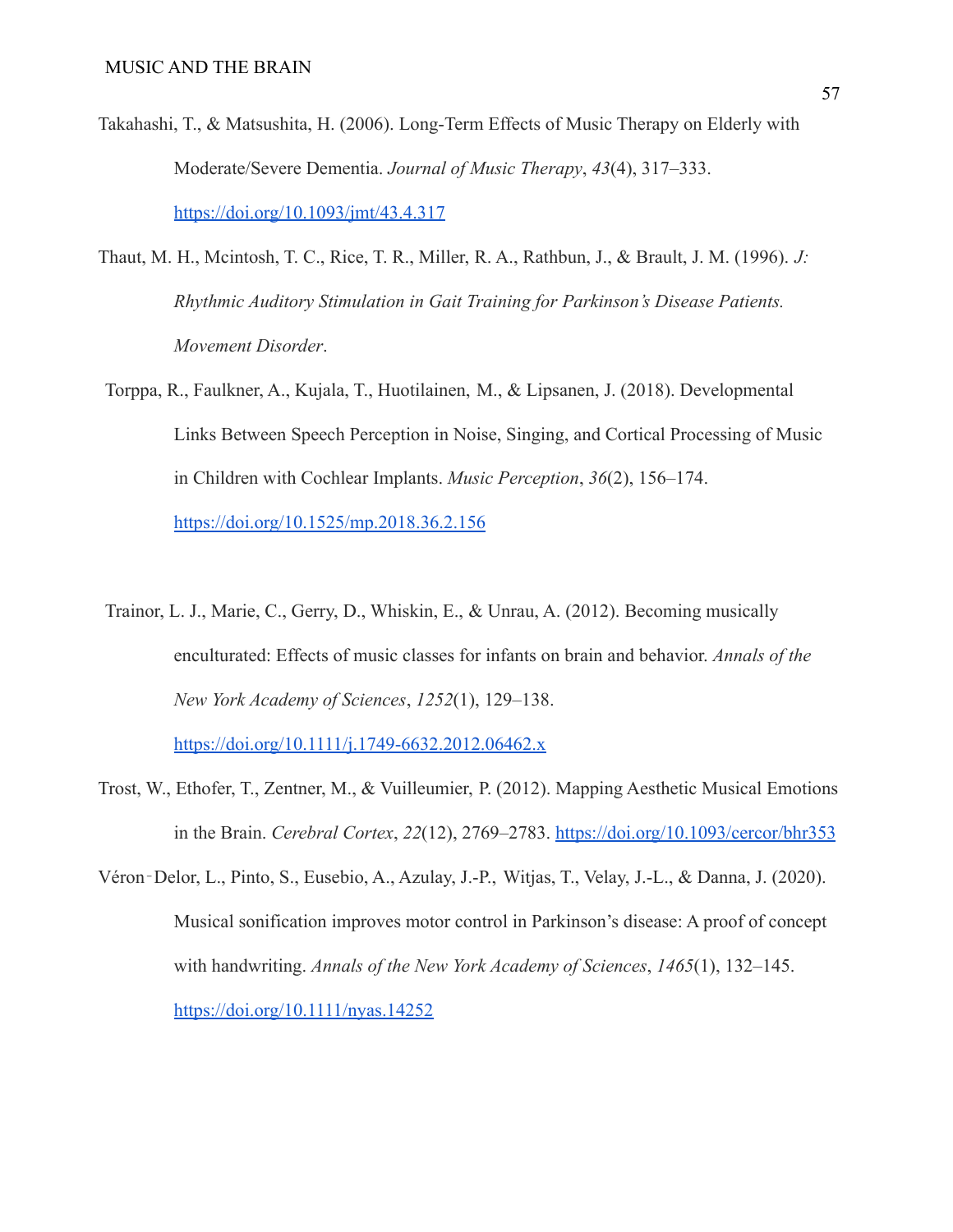- Vuust, P. & Kringelbach, M.L. (2010). The pleasure of making sense of music. Interdisciplinary Science Reviews, 35, 166–82
- Vuust, P. & Witek, M.A. (2014). Rhythmic complexity and predictive coding: a novel approach to modeling rhythm and meter perception in music. Frontiers in Psychology, 5, 1111.
- Warren, J. (2008). How does the brain process music? *Clinical Medicine*, *8*(1), 32–36. <https://doi.org/10.7861/clinmedicine.8-1-32>
- Webb, A. R., Heller, H. T., Benson, C. B., & Lahav, A. (2015). Mother's voice and heartbeat sounds elicit auditory plasticity in the human brain before full gestation. *Proceedings of the National Academy of Sciences*, *112*(10), 3152–3157[.](https://doi.org/10.1073/pnas.1414924112)

<https://doi.org/10.1073/pnas.1414924112>

- Wells, D. G., & Wells. (2006). Neuroplasticity. In R. Schulz, *Encyclopedia of aging* (4th ed.). Springer Publishing Company. Credo Reference: [http://proxy3.noblenet.org/login?url=https://search.credoreference.com/content/entry/spe](http://proxy3.noblenet.org/login?url=https://search.credoreference.com/content/entry/spencage/neuroplasticity/0?institutionId=1136) [ncage/neuroplasticity/0?institutionId=1136](http://proxy3.noblenet.org/login?url=https://search.credoreference.com/content/entry/spencage/neuroplasticity/0?institutionId=1136)
- West, C. (2012). Teaching Music in an Era of High-Stakes Testing and Budget Reductions. *Arts Education Policy Review*, *113*(2), 75–79. <https://doi.org/10.1080/10632913.2012.656503>

Magnetic Resonance Imaging. *Journal of Cognitive Neuroscience*, *13*(1), 1–7[.](https://doi.org/10.1162/089892901564108)

<https://doi.org/10.1162/089892901564108>

Weinberger, N. M. (2006). *Music And The Brain*. Scientific American.

<https://doi.org/10.1038/scientificamerican0906-36sp>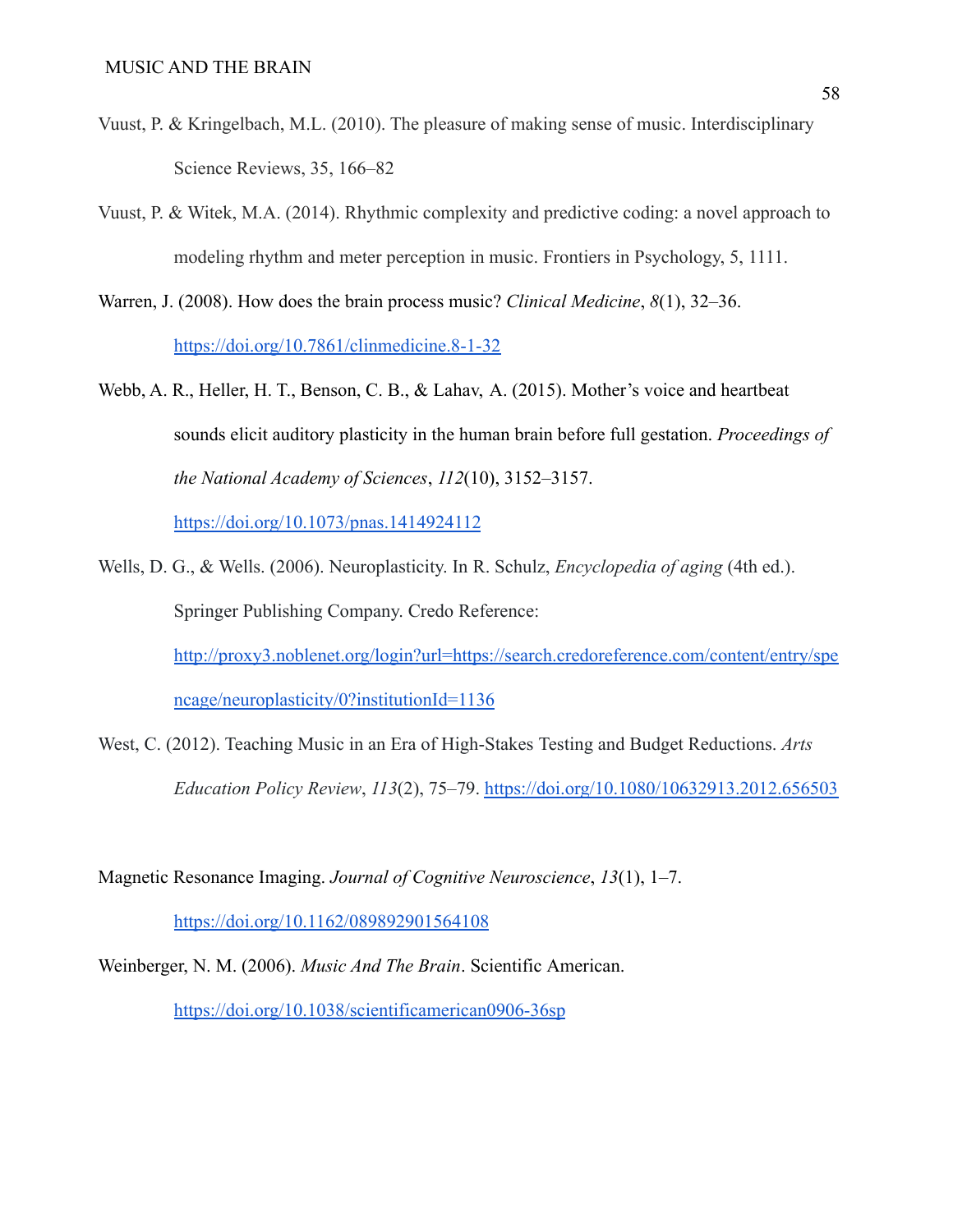- Wessinger, C. M., VanMeter, J., Tian, B., Van Lare, J., Pekar, J., & Rauschecker, J. P. (2001). Hierarchical Organization of the Human Auditory Cortex Revealed by Functional
- Wessel, D. L. (1979). Timbre Space as a Musical Control Structure. *Computer Music Journal*, *3*(2), 45–52. <https://doi.org/10.2307/3680283>
- Wise, R. A. (2004) Dopamine, learning and motivation. Nature Reviews Neuroscience, 5(6), 483–494.
- Zatorre, R. J., Chen, J. L., & Penhune, V. B. (2007). When the brain plays music: Auditory–motor interactions in music perception and production. *Nature Reviews Neuroscience*, *8*(7), 547–558. <https://doi.org/10.1038/nrn2152>
- Zentner, M., & Eerola, T. (2010). Rhythmic engagement with music in infancy. *Proceedings of the National Academy of Sciences*, *107*(13), 5768–5773[.](https://doi.org/10.1073/pnas.1000121107)

<https://doi.org/10.1073/pnas.1000121107>

Zhao, T. C., & Kuhl, P. K. (2016). Musical intervention enhances infants' neural processing of temporal structure in music and speech. *Proceedings of the National Academy of Sciences of the United States of America*, *113*(19), 5212–5217. JSTOR.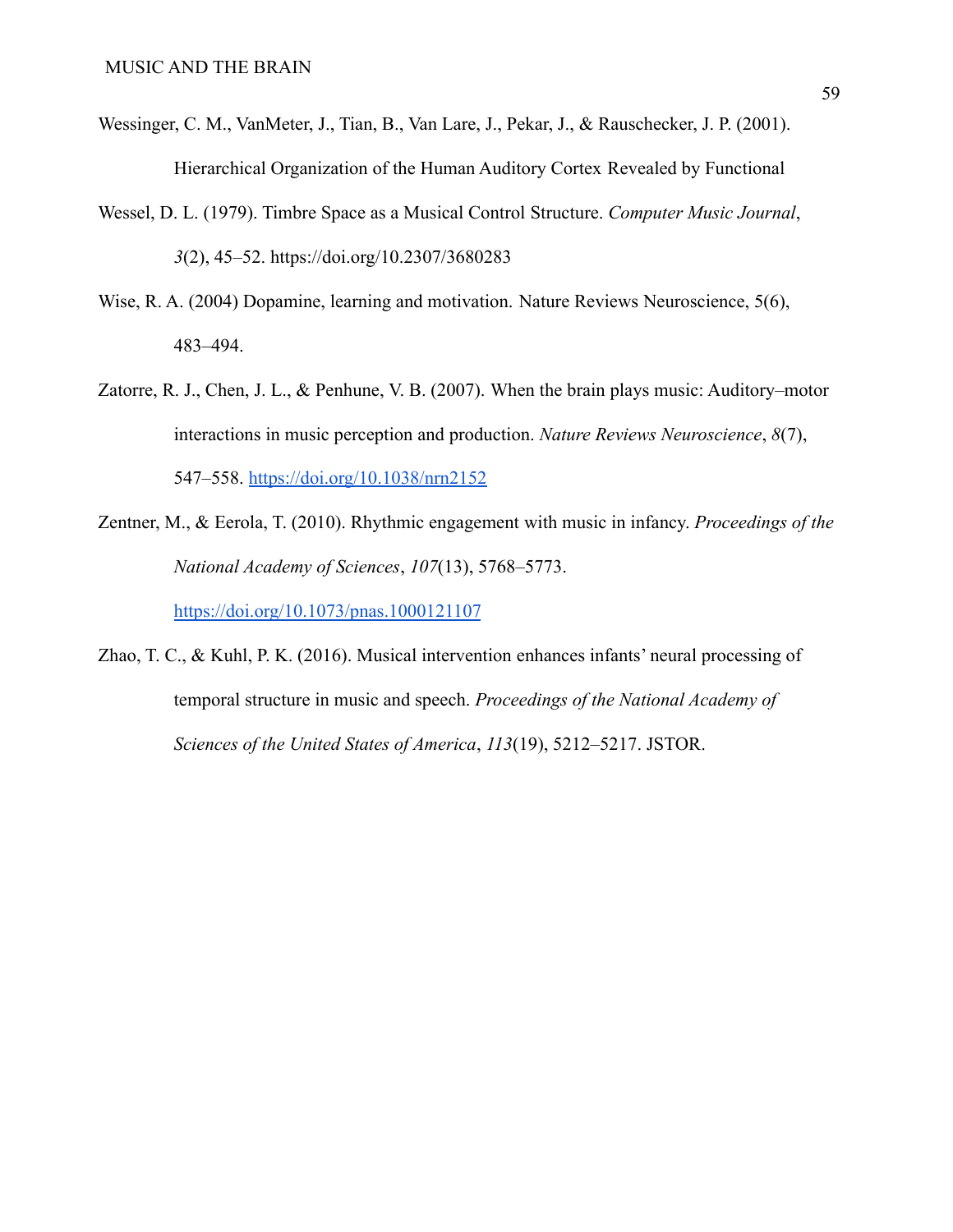Importance of music education:

file:///C:/Users/jackie/Downloads/A\_Place\_for\_Music\_The\_Importa.pdf

Does pathological aging affect learning and memory

[https://www-jstor-org.proxy3.noblenet.org/stable/pdf/10.1525/mp.2012.29.5.493.pdf?refre](https://www-jstor-org.proxy3.noblenet.org/stable/pdf/10.1525/mp.2012.29.5.493.pdf?refreqid=excelsior%3A1903e43869b739ca44bca2c56fdebdc7)

[qid=excelsior%3A1903e43869b739ca44bca2c56fdebdc7](https://www-jstor-org.proxy3.noblenet.org/stable/pdf/10.1525/mp.2012.29.5.493.pdf?refreqid=excelsior%3A1903e43869b739ca44bca2c56fdebdc7)

Politmou:(preschool language development)

file:///C:/Users/jackie/Downloads/fpsyg-10-00948.pdf